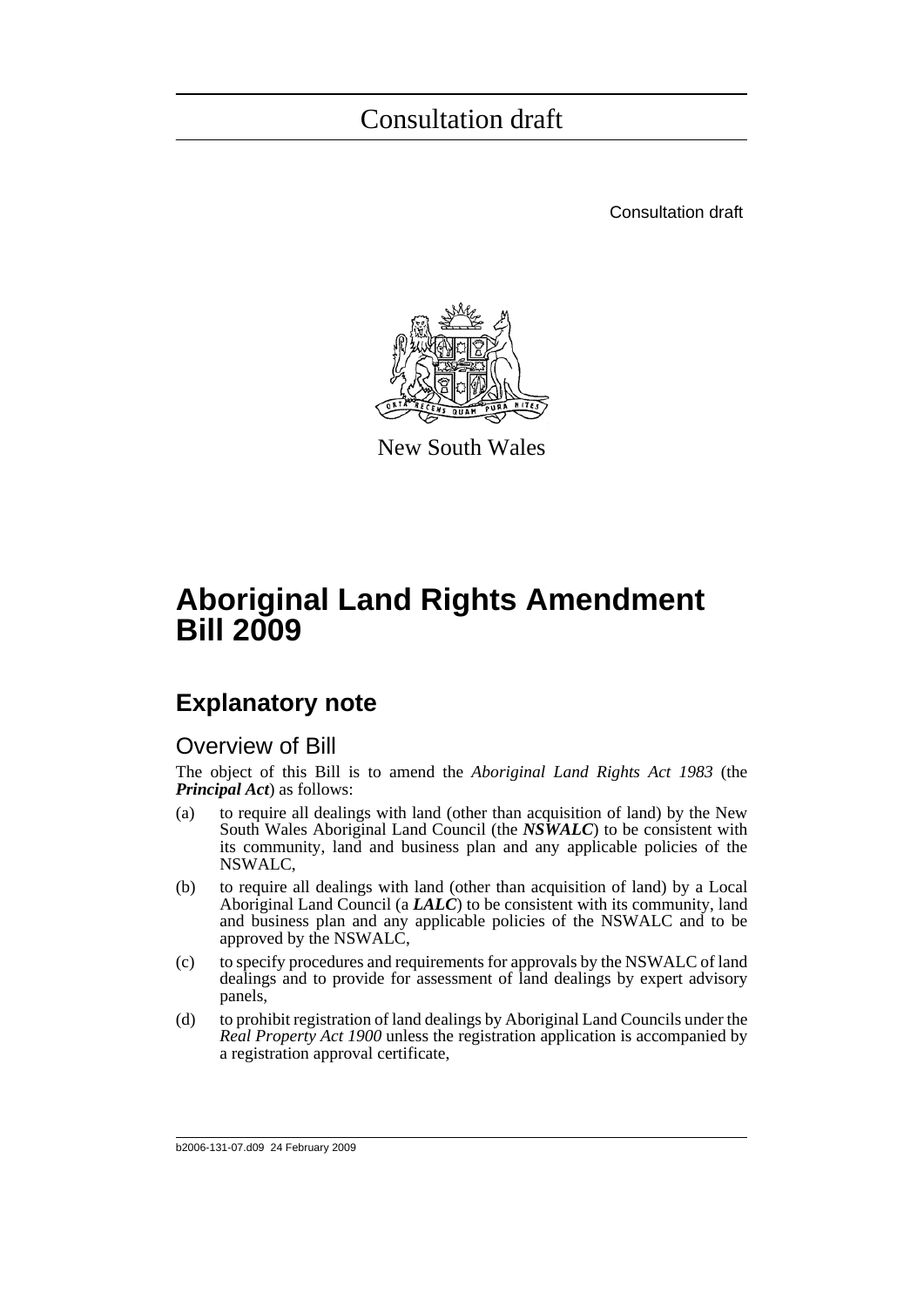Aboriginal Land Rights Amendment Bill 2009

Explanatory note

- (e) to provide for a system of registration prohibition notices to enforce agreements implementing conditions of approvals of land dealings,
- (f) to provide for a community land development levy to be paid by LALCs on dealings with land and for the collection, use and payment of the proceeds of that levy and to provide for matching payments to be made by the NSWALC,
- (g) to re-enact certain provisions currently contained in that Act relating to land dealings,
- (h) to prohibit the NSWALC from delegating its land dealing approval functions,
- (i) to make other minor and consequential amendments,
- (j) to enable regulations to be made as a consequence of the enactment of the proposed Act and to insert a transitional provision.

The proposed Act also makes related amendments to other Acts and regulations.

### Outline of provisions

**Clause 1** sets out the name (also called the short title) of the proposed Act.

**Clause 2** provides for the commencement of the proposed Act on a day or days to be proclaimed.

### **Schedule 1 Amendment of Aboriginal Land Rights Act 1983**

**Schedule 1 [3]** substitutes Division 4 of Part 2 of the Principal Act (proposed sections  $40-42S$ ).

Proposed section 40 defines words and expressions used in the proposed Division. *Deal with land* includes sale, exchange, lease, mortgage, dispose of or otherwise create or pass a legal or equitable interest in land, grant or release an easement or covenant over land, entering into agreements under certain Acts, subdividing or consolidating land, making a development application and any other action relating to land that is prescribed by the regulations.

Proposed section 41 defines *dealing approval certificate* and *registration approval certificate* and makes a dealing approval certificate conclusive evidence of the matters specified in it. A dealing approval certificate is a certificate by the Chief Executive Officer of the NSWALC that a land dealing by the NSWALC complies with the proposed Division or that a land dealing by a LALC has been approved by the NSWALC. A registration approval certificate is a certificate by the Chief Executive Officer that a registrable instrument (relating to a land dealing by the NSWALC or a LALC) can be registered or recorded under the *Real Property Act 1900* or that a plan or other instrument can be registered under the *Conveyancing Act 1919*.

Proposed sections 42–42B re-enact, with minor variations, sections 40AA, 40AB and 42 of the Principal Act.

Explanatory note page 2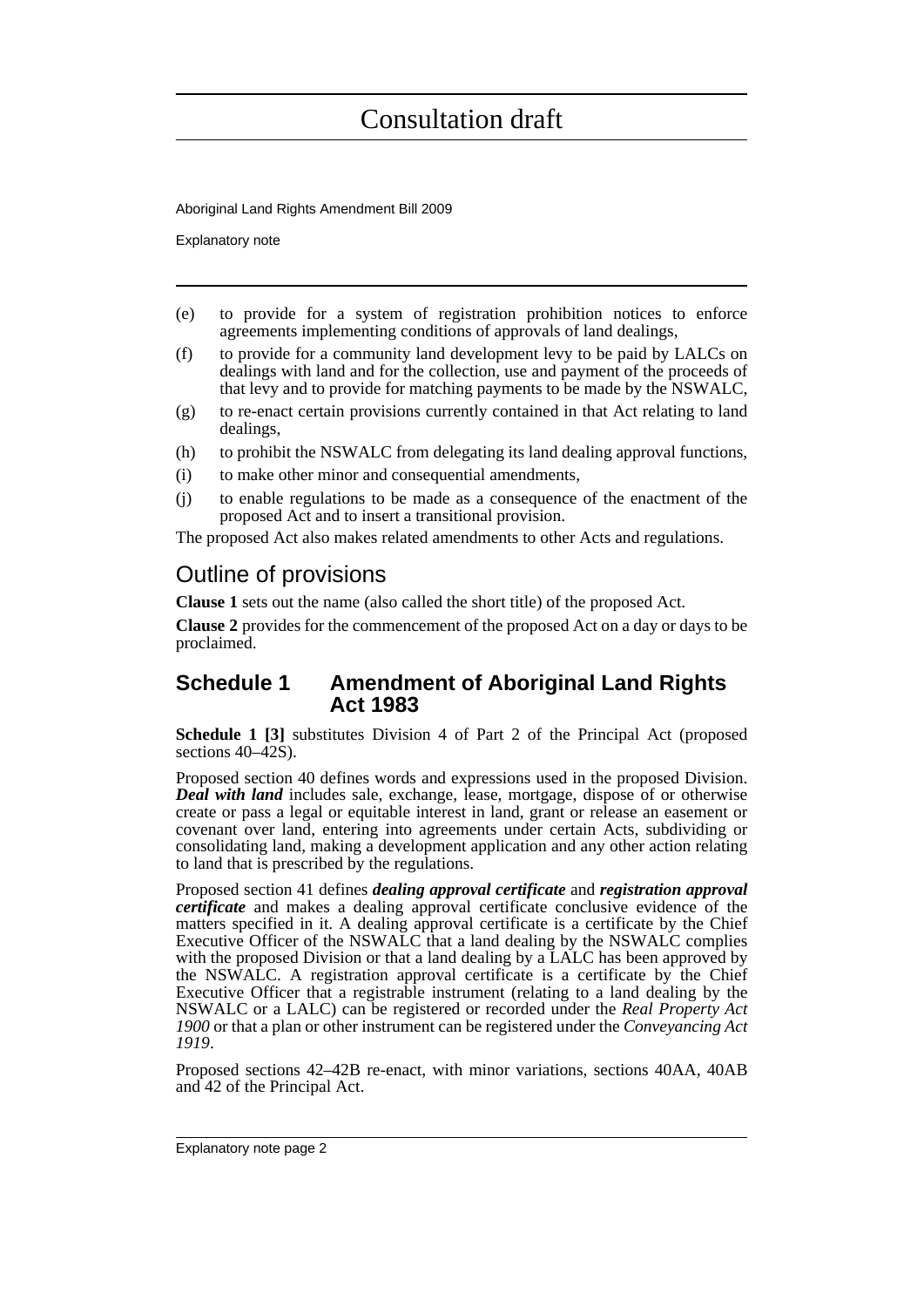Aboriginal Land Rights Amendment Bill 2009

Explanatory note

Proposed section 42C enables an Aboriginal Land Council to deal with land vested in it only in accordance with the proposed Division and makes a dealing that contravenes the proposed section void. The provision is in addition to the requirements of or under any other Act or law in relation to a land dealing.

Proposed section 42D prohibits the NSWALC from dealing with land unless it has notified the LALC in which the land is situated of the proposed dealing and considered any comments by the LALC. It also requires the NSWALC not to deal with land unless it has had regard to its community, land and business plan and any applicable policies. The Chief Executive Officer of the NSWALC must give a dealing approval certificate if satisfied that the NSWALC has complied with the proposed Division in relation to a land dealing and must also give a registration approval certificate for a registrable instrument if satisfied that the instrument is a registrable instrument relating to such a dealing. Leases for periods of less than 3 years will not be subject to the proposed section.

Proposed section 42E prohibits a LALC from dealing with land except in accordance with an approval by the NSWALC. Leases for periods of less than 3 years (other than certain social housing leases) will not be subject to the proposed section. The proposed section also provides that an agreement by a LALC to deal with land is, if the land dealing contravenes the proposed Division, unenforceable against the LALC.

Proposed section 42F sets out requirements for applications for approval of LALC land dealings by NSWALC and also contains power to make regulations about assessment fees and other related matters.

Proposed section 42G sets out requirements for approval of LALC land dealings by the NSWALC. The NSWALC must approve the dealing if it is approved at a meeting of the LALC that complies with the proposed section and it is satisfied that the LALC has had proper regard to its community, land and business plan and proper regard to the cultural and heritage significance of the land to Aborigines. However, the NSWALC may refuse to approve a land dealing if it is of the opinion that the land dealing is, or is likely to be, contrary to the interests of LALC members or other Aboriginal persons within the area of the LALC. The proposed section requires any conditions of approval to be able to be satisfied before completion of the land dealing but also enables a condition requiring an agreement relating to ongoing obligations to be entered into.

Proposed section 42H requires the NSWALC to give a LALC a written statement of reasons for a decision to refuse approval of a land dealing or to impose conditions on a land dealing within 28 days after the LALC requests such a statement.

Proposed section 42I enables the NSWALC to constitute expert advisory panels to assess applications for approvals of dealings with land.

Proposed section 42J prohibits the NSWALC from revoking a land dealing approval if the land dealing has been completed (whether or not it is required to be, or has been, registered).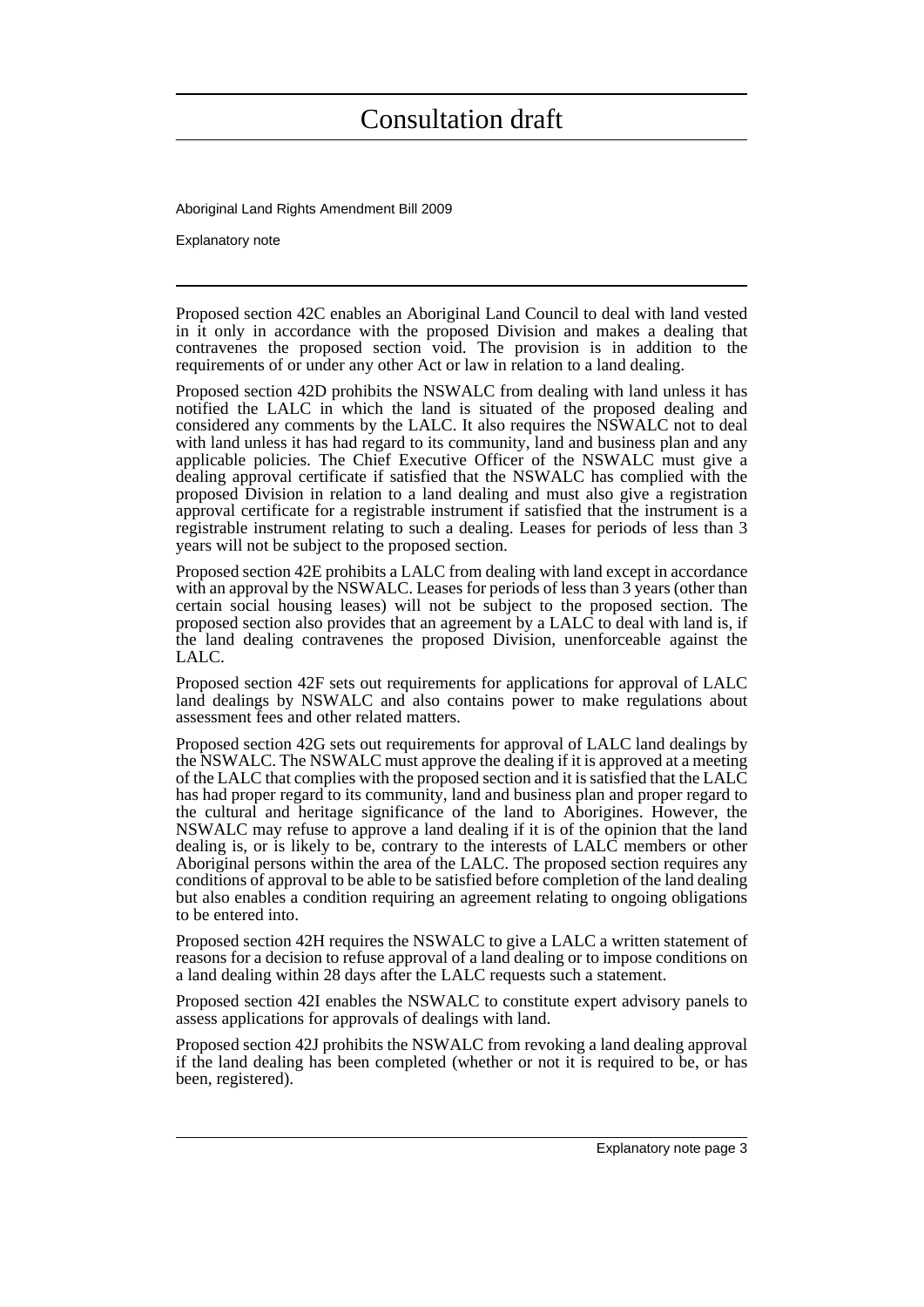Aboriginal Land Rights Amendment Bill 2009

Explanatory note

Proposed section 42K requires the Chief Executive Officer of the NSWALC to give a dealing approval certificate for a LALC land dealing within 14 days after it is approved by the NSWALC. It also requires a registration approval certificate to be given for a LALC land dealing if the Chief Executive Officer is satisfied that the instrument concerned is a registrable instrument, that any conditions of the NSWALC approval have been met and that any community development levy has been paid.

Proposed section 42L limits the right to bring proceedings in relation to a decision to approve or not to approve a land dealing, under the *Land and Environment Court Act 1979* or for judicial review in any other court, to the LALC concerned.

Proposed section 42M prohibits the Registrar-General from registering or recording a transfer or other dealing relating to land of an Aboriginal Land Council unless the transfer or dealing is accompanied by a registration approval certificate relating to the transfer or dealing or is not required to have such a certificate. A registration or recording prohibited by the proposed section will have no effect.

Proposed section 42N provides for agreements entered into in accordance with a condition imposed by an approval by the NSWALC of a land dealing (a *land dealing approval agreement*) to be registered on the title of land under the *Real Property Act 1900* or in the General Register of Deeds (in the case of old system title land). The effect of registration of an agreement will be to make the agreement binding on the successors in title to the owner who entered the agreement.

Proposed sections 42O and 42P establish a system of registration prohibition notices for land subject to a land dealing approval agreement (whether or not it has been registered). The NSWALC may lodge a registration prohibition notice with the Registrar-General for recording on the title of land that is subject to a land dealing approval agreement. Notice must be given to the registered proprietors of estates or interests in the land. The Registrar-General is prohibited from registering or recording a land dealing that is prohibited by a registration prohibition notice, except with the consent of the NSWALC. The NSWALC must not refuse consent if the dealing is permitted by the agreement or does not materially affect its performance or enforcement.

Proposed section 42Q requires a LALC to pay a community development levy on dealings with land and enables related regulations to be made.

Proposed section 42R provides for the quarterly payment to the NSWALC of the amounts of community development levy collected by the Chief Commissioner of State Revenue and also requires the NSWALC to match the payments of community development levy made by LALCs.

Proposed section 42S provides that the community development levy is not payable for transactions between Aboriginal Land Councils.

**Schedule 1 [1] and [2]** make amendments consequential on the amendment made by **Schedule 1 [3]**.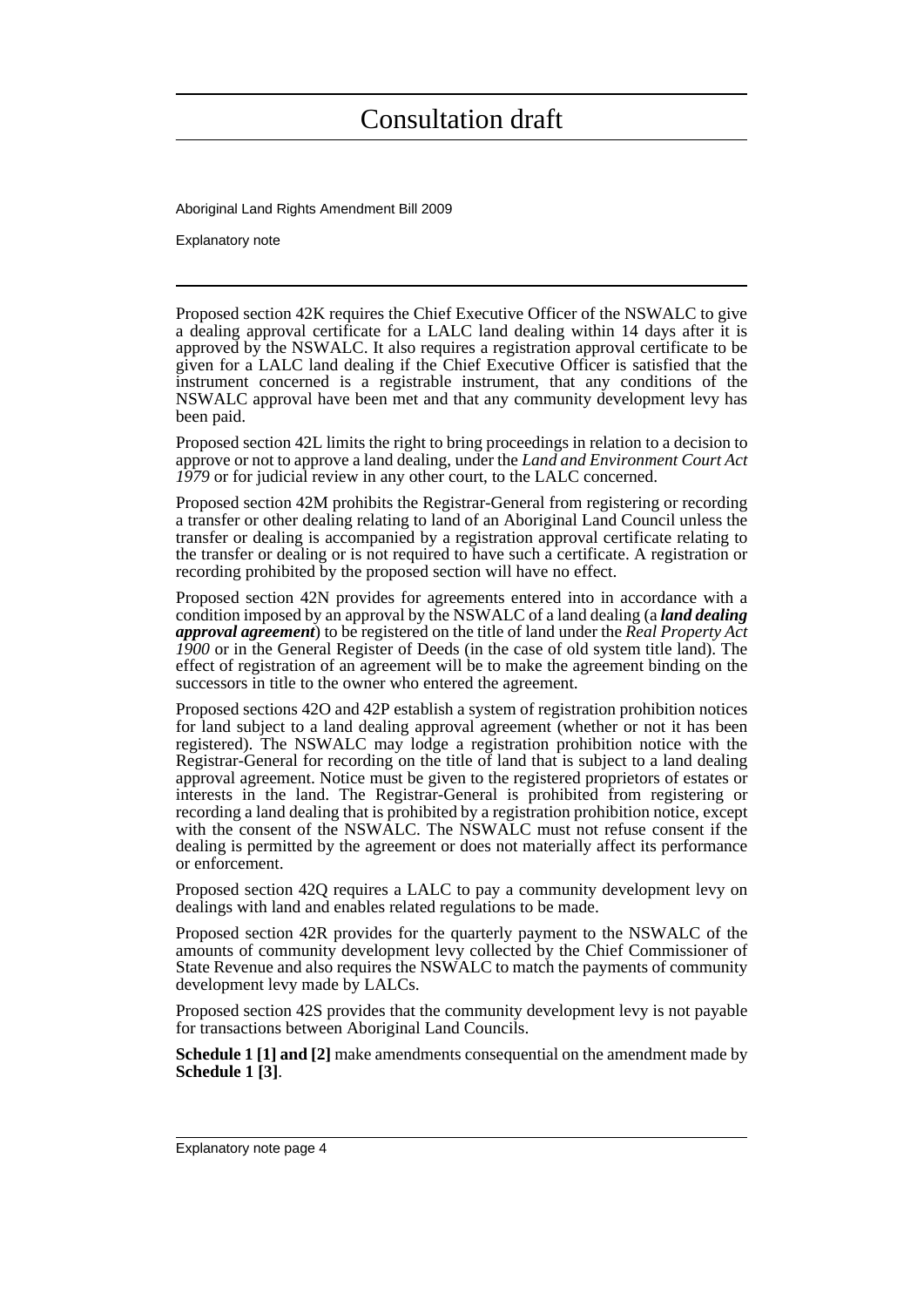Aboriginal Land Rights Amendment Bill 2009

Explanatory note

**Schedule 1 [4] and [9]** amend sections 52 and 106 of the Principal Act to insert a note relating to the powers of LALCs and the NSWALC as statutory corporations.

**Schedule 1 [5]** inserts proposed section 52AA into the Principal Act. The proposed section re-enacts existing section 41 in relation to LALCs.

**Schedule 1 [6]** makes an amendment consequential on the amendment made by **Schedule 1 [3]**.

**Schedule 1 [7]** amends section 52G of the Principal Act to require a LALC to exercise its function of approving a land dealing by resolution of its voting members.

**Schedule 1 [8]** amends section 106 to include the function of approving land dealings by LALCs in the list of functions of the NSWALC.

**Schedule 1 [10]** inserts proposed section 106A into the Principal Act. The proposed section re-enacts existing section 41 in relation to the NSWALC.

**Schedule 1 [11]** amends section 113 of the Principal Act to enable policies to be made by the NSWALC in relation to land dealings by LALCs.

**Schedule 1 [12]** amends section 116 of the Principal Act to add approval of land dealings by LALCs to the list of functions that may not be delegated by the NSWALC.

**Schedule 1 [13]** inserts proposed section 149A into the Principal Act. The proposed section establishes the New South Wales Aboriginal Land Council Community Fund, into which payments of community development levy are to be paid. The Fund is to be used for the management and acquisition of land by LALCs and for community benefit schemes by LALCs.

**Schedule 1 [14]** amends section 150 of the Principal Act to enable amounts in the New South Wales Aboriginal Land Council Community Fund to be taken into account when determining the capital value of the New South Wales Aboriginal Land Council Account.

**Schedule 1 [15]** inserts proposed section 239A into the Principal Act. The proposed section requires a dispute relating to a decision to approve or not to approve a land dealing to be referred to the Registrar for mediation, conciliation or arbitration if an Aboriginal Land Council proposes to commence legal proceedings.

**Schedule 1 [16]** amends section 242 of the Principal Act to add members of expert advisory panels to the persons who are protected under that section from personal liability for acts or omissions done in good faith for the purpose of executing that Act or any other Act.

**Schedule 1 [17]** amends Schedule 4 to the Principal Act to enable regulations containing provisions of a savings or transitional nature to be made as a consequence of the enactment of the proposed Act.

**Schedule 1 [18]** inserts savings and transitional provisions into Schedule 4 to the Principal Act.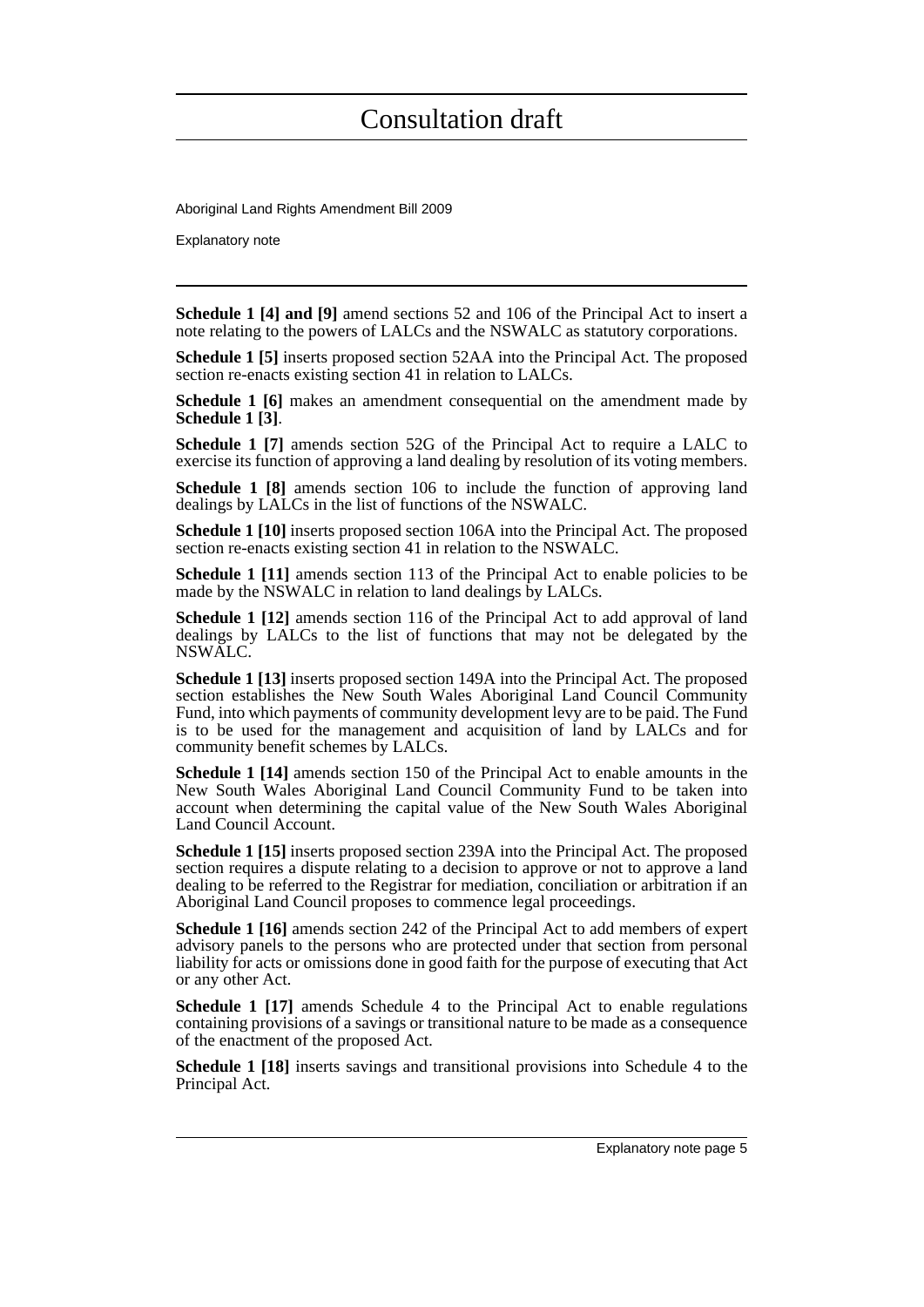Aboriginal Land Rights Amendment Bill 2009

Explanatory note

### **Schedule 2 Amendment of other Acts and instruments**

**Schedule 2.1** amends the *Aboriginal Land Rights Regulation 2002* to insert proposed Part 10 (Land Dealings) and to make other consequential amendments. The proposed Part:

- (a) prescribes the forms for dealing approval certificates and registration approval certificates, and
- (b) prescribes requirements for land dealing approval applications and the fees for applications and assessment of applications, and
- (c) prescribes the procedures for dealing with applications, including the circumstances when the NSWALC is not required to assess a land dealing approval application, and
- (d) contains provisions relating to expert advisory panels, and
- (e) contains provisions relating to the community development levy, including the amount of the levy.

**Schedule 2.2** amends the *Environmental Planning and Assessment Act 1979* to enable regulations to be made:

- (a) requiring the NSWALC to consent to applications for approval of Part 3A projects, or concept plans for projects, relating to LALC land, and
- (b) requiring the NSWALC to consent to applications for the extension and modification of development consents relating to such land.

**Schedule 2.3** amends the *Environmental Planning and Assessment Regulation 2000* to:

- (a) require the consent of the NSWALC to a Part 3A project, or concept plan for such a project, relating to LALC land, and
- (b) require the consent of the NSWALC to a development application made in respect of such land, and
- (c) require notice of determination of a development application, or an application to modify a development consent, for such land to be given to the NSWALC, and
- (d) require the consent of the NSWALC to an application for the modification of development consents relating to such land.

**Schedule 2.4** amends the *National Parks and Wildlife Act 1974* to require the consent of the NSWALC to a conservation agreement under that Act relating to LALC land.

**Schedule 2.5** amends the *Taxation Administration Act 1996* to provide for the provisions of that Act (which apply to the collection of taxes) to apply to the community development levy.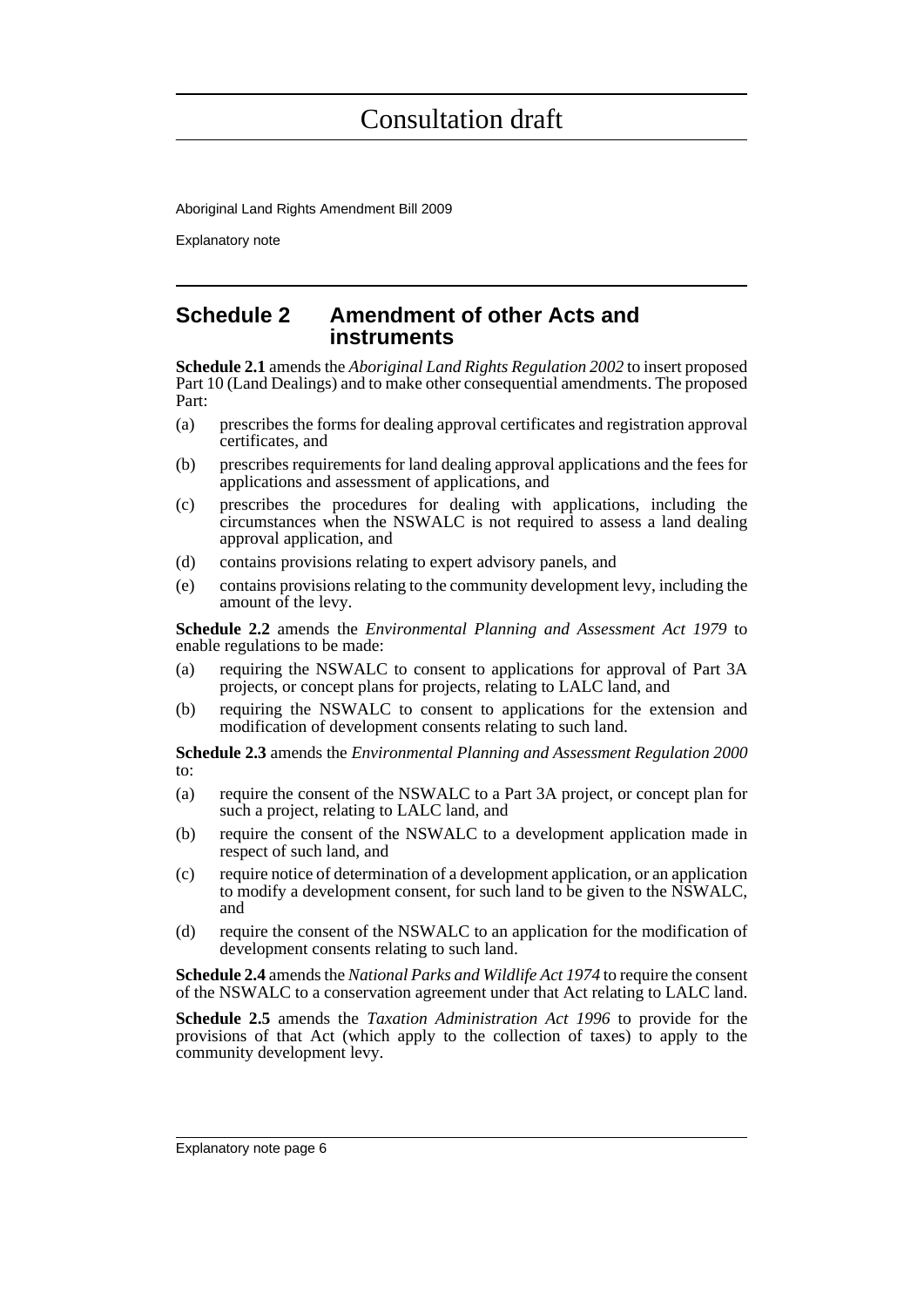Aboriginal Land Rights Amendment Bill 2009

Explanatory note

**Schedule 2.6** amends the *Threatened Species Conservation Act 1995* to require the consent of the NSWALC to a biobanking agreement under that Act relating to LALC land and for notice to be served on the NSWALC of any application to transfer LALC land to the Minister on the ground of a contravention of a biobanking agreement.

**Schedule 2.7** amends the *Wilderness Act 1987* to require the consent of the NSWALC to a wilderness protection agreement under that Act relating to LALC land.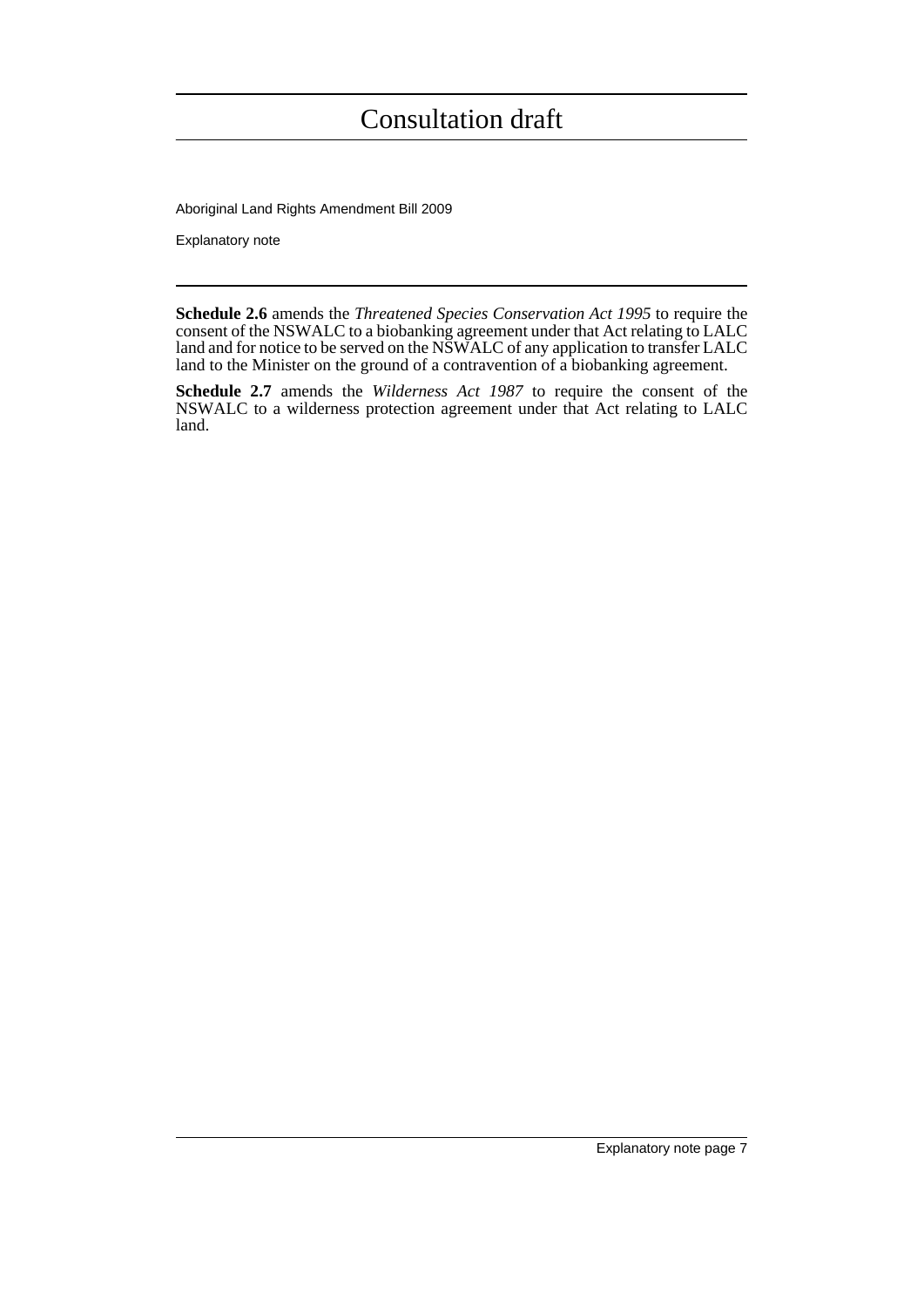Aboriginal Land Rights Amendment Bill 2009

Explanatory note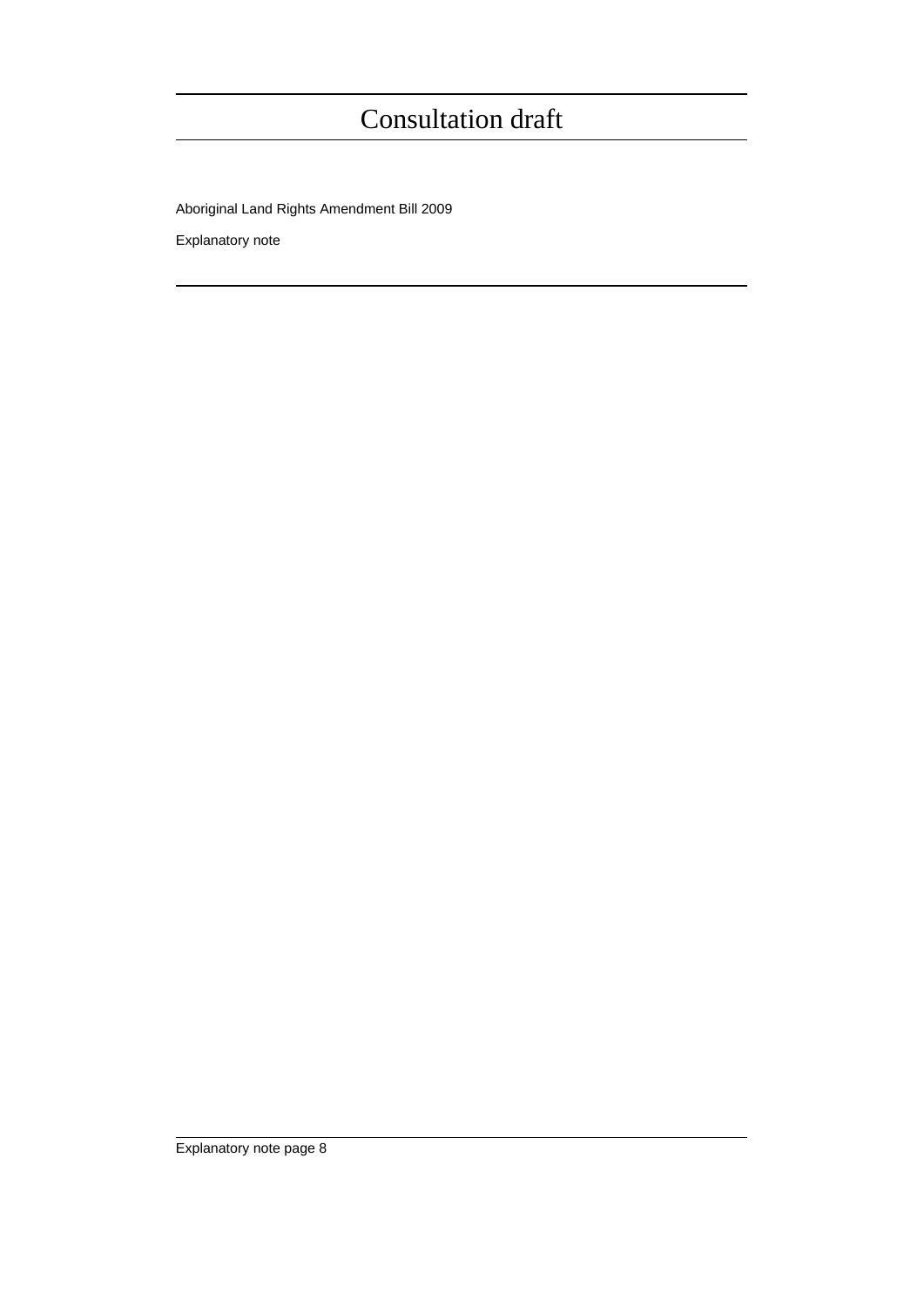

New South Wales

# **Aboriginal Land Rights Amendment Bill 2009**

### **Contents**

|           |                                                               | Page          |
|-----------|---------------------------------------------------------------|---------------|
| $1 \quad$ | Name of Act                                                   |               |
|           | 2 Commencement                                                | $\mathcal{P}$ |
|           | Schedule 1 Amendment of Aboriginal Land Rights Act 1983 No 42 | 3             |
|           | Schedule 2 Amendment of other Acts and instruments            | 25.           |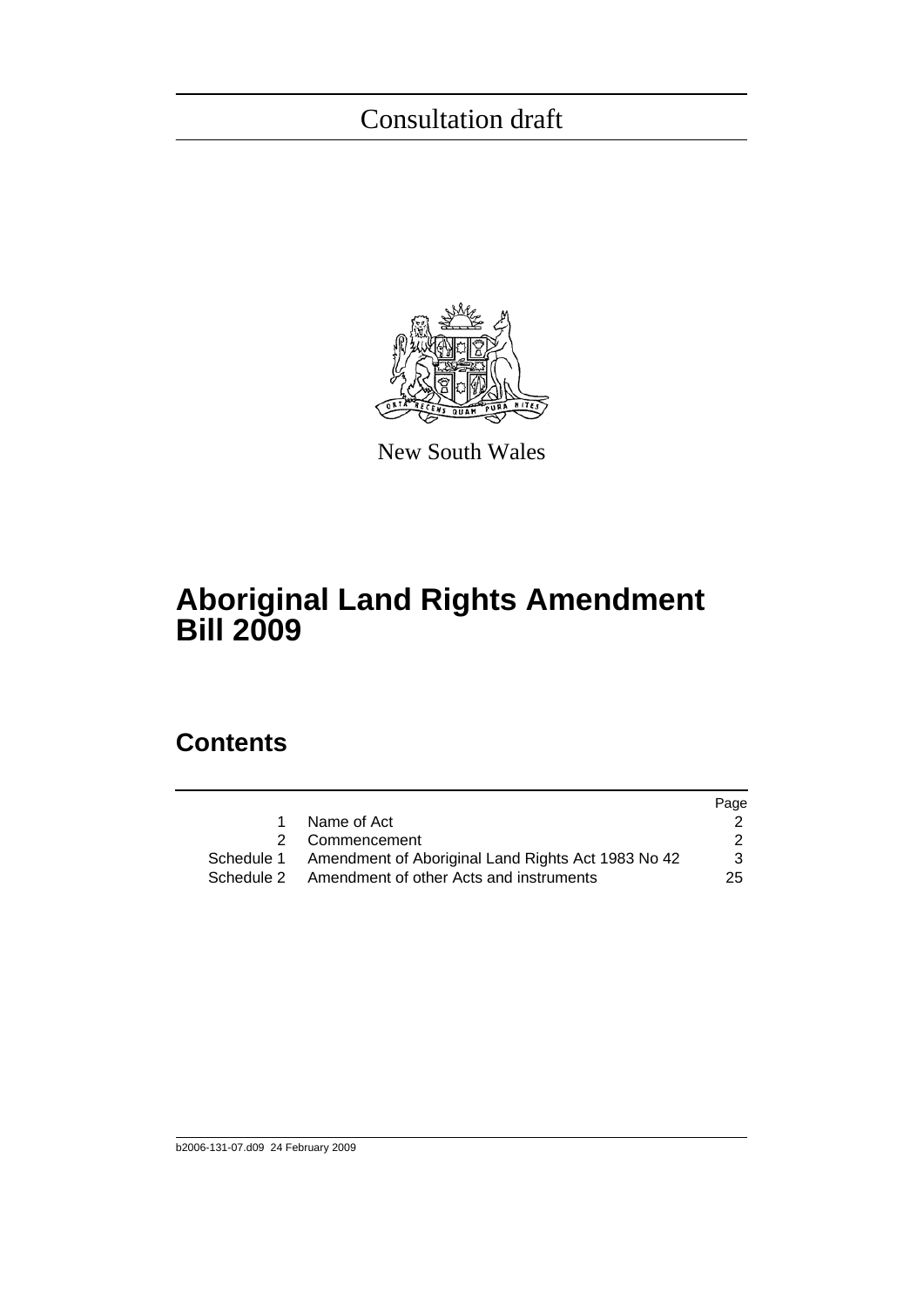Aboriginal Land Rights Amendment Bill 2009

**Contents** 

Page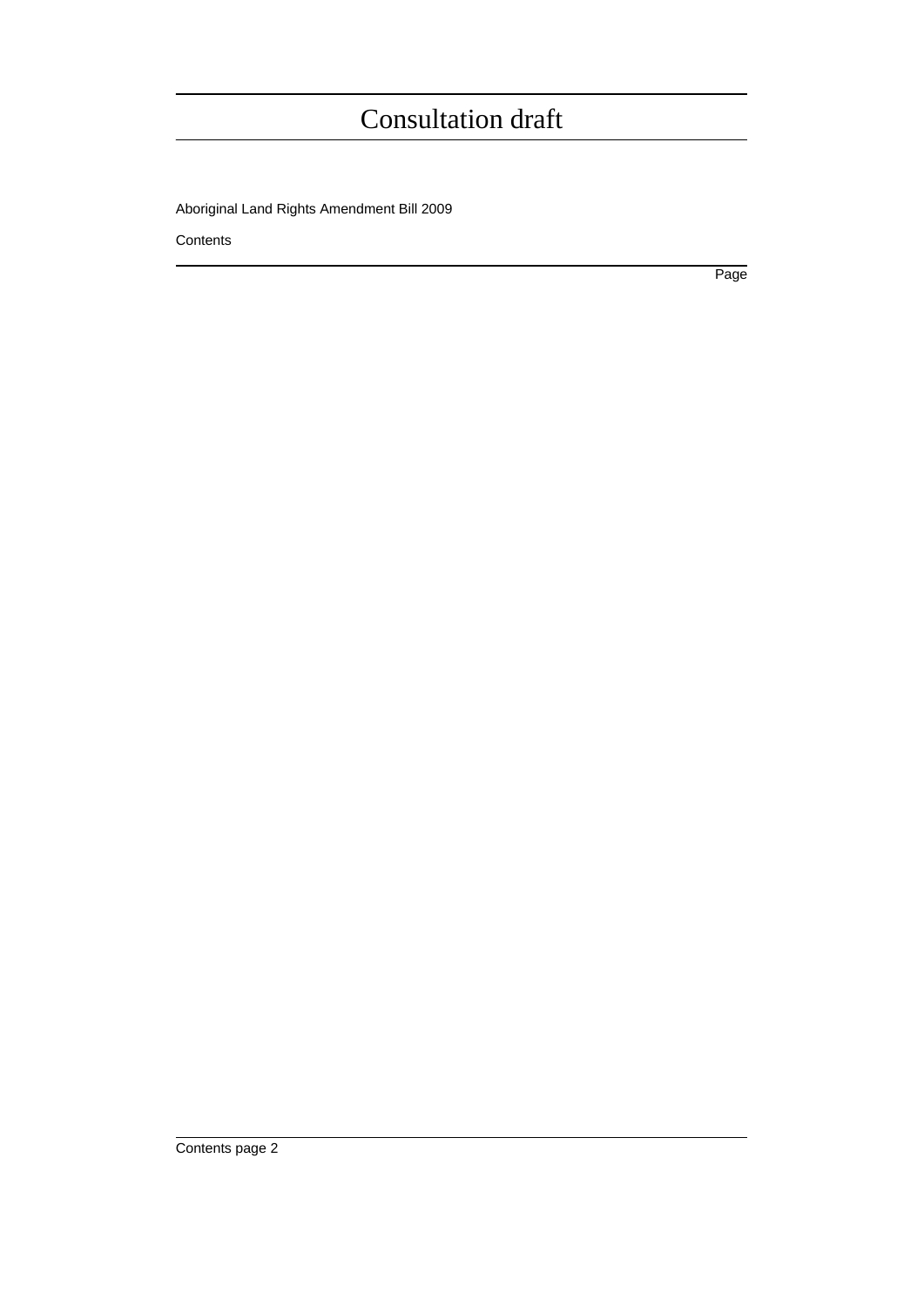

New South Wales

## **Aboriginal Land Rights Amendment Bill 2009**

No , 2009

### **A Bill for**

An Act to amend the *Aboriginal Land Rights Act 1983* with respect to land dealings by Aboriginal Land Councils and community development levies; and for other purposes.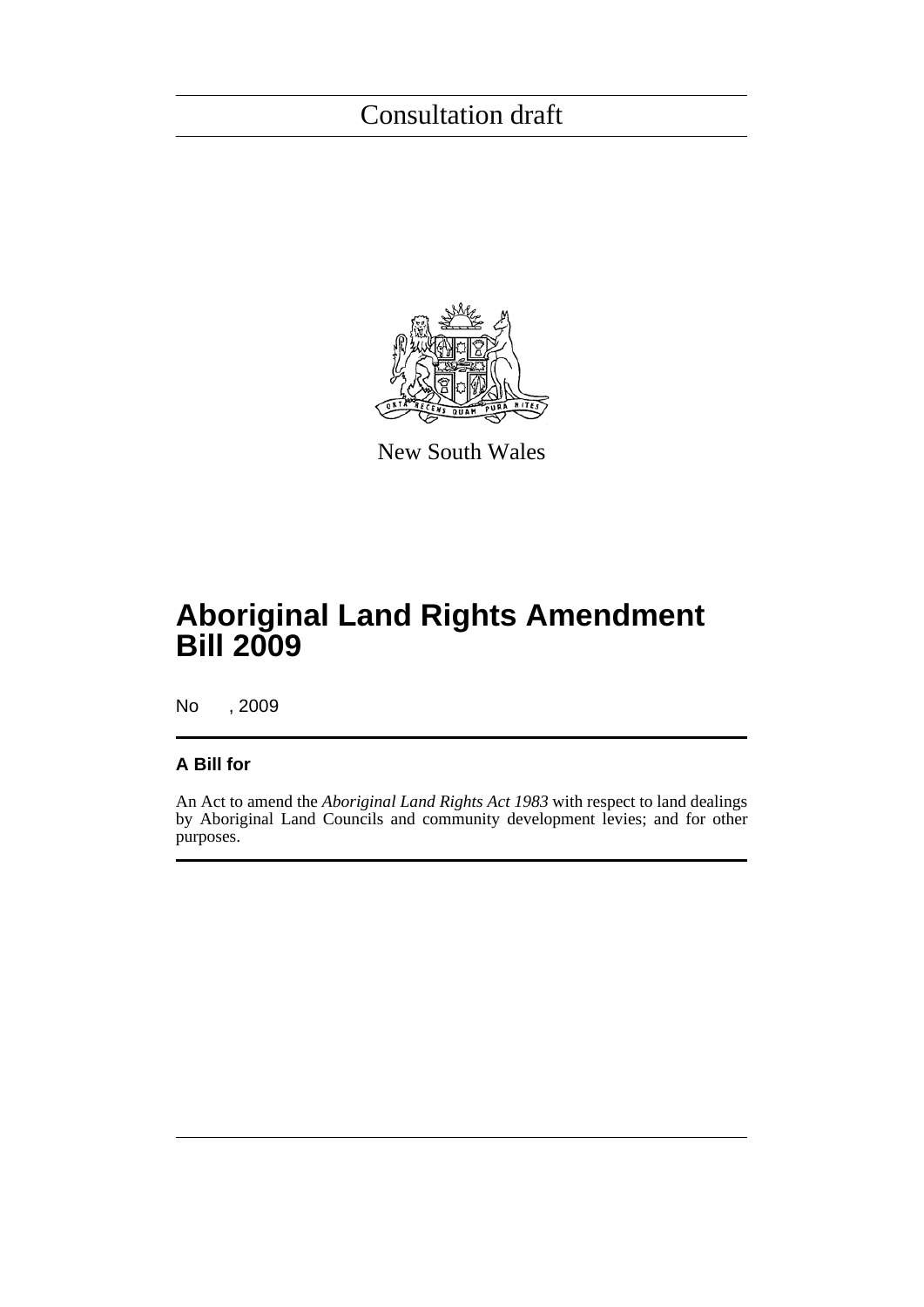Clause 1 Aboriginal Land Rights Amendment Bill 2009

### <span id="page-11-0"></span>**The Legislature of New South Wales enacts:**

### **1 Name of Act**

This Act is the *Aboriginal Land Rights Amendment Act 2009*.

### <span id="page-11-1"></span>**2 Commencement**

This Act commences on a day or days to be appointed by proclamation.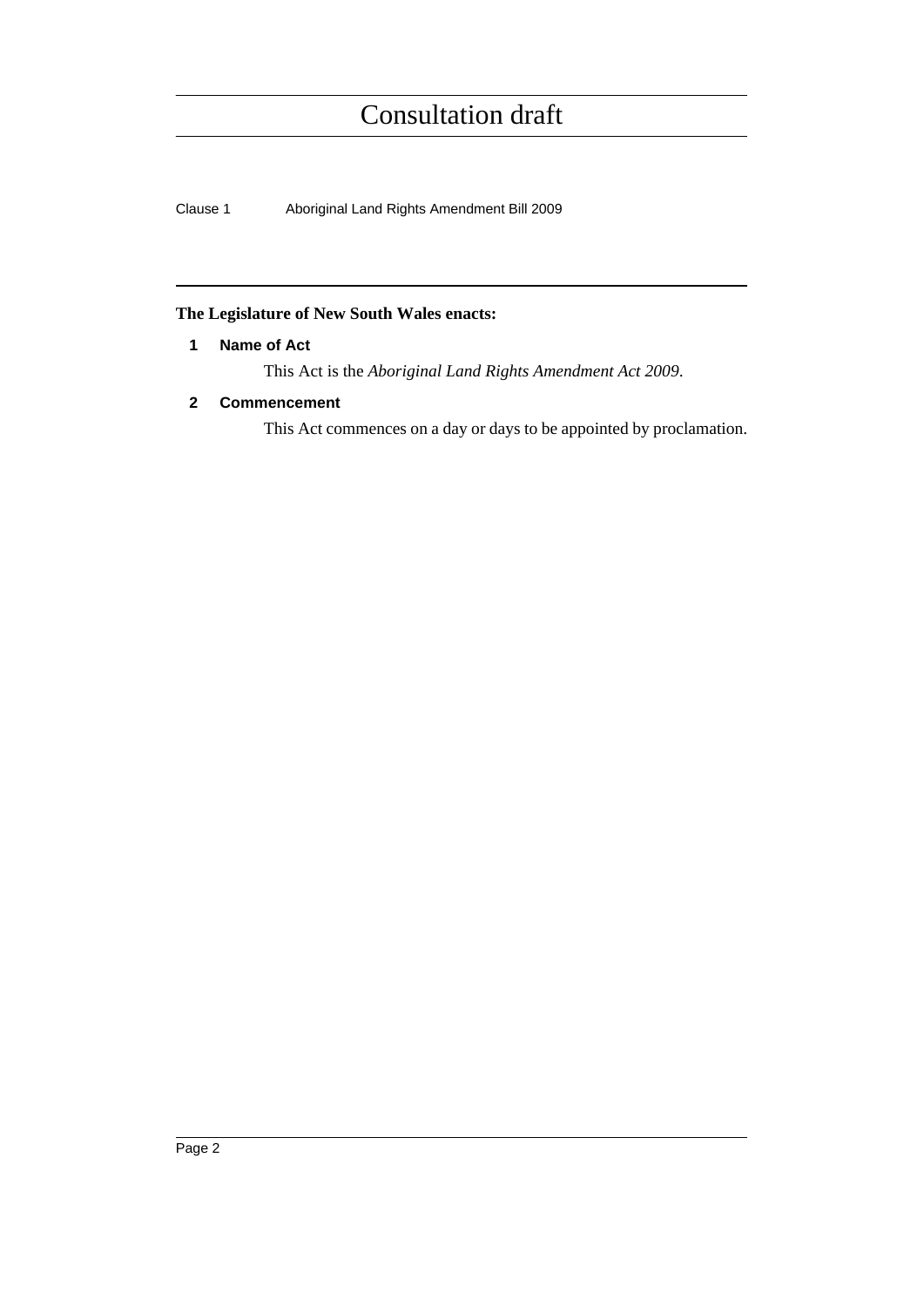Aboriginal Land Rights Amendment Bill 2009

Amendment of Aboriginal Land Rights Act 1983 No 42 Schedule 1

### <span id="page-12-0"></span>**Schedule 1 Amendment of Aboriginal Land Rights Act 1983 No 42**

### **[1] Section 4 Definitions**

Insert in alphabetical order in section 4 (1):

*community development levy* means the levy payable under section 42Q.

### **[2] Section 4 (1), definition of "land"**

Omit the definition. Insert instead:

*land* includes any estate or interest in land, whether legal or equitable.

### **[3] Part 2, Division 4**

Omit the Division. Insert instead:

### **Division 4 Land dealings by Aboriginal Land Councils**

### **40 Interpretation**

(1) In this Division:

*agreement* includes an arrangement.

*deal with land* means:

- (a) sell, exchange, lease, mortgage, dispose of, or otherwise create or pass a legal or equitable interest in, land, or
- (b) grant an easement or covenant over land or release an easement or covenant benefiting land, or
- (c) enter into a biobanking agreement relating to land under the *Threatened Species Conservation Act 1995* or a conservation agreement under the *National Parks and Wildlife Act 1974*, or
- (d) enter into a wilderness protection agreement relating to land under the *Wilderness Act 1987*, or
- (e) subdivide or consolidate land so as to affect, or consent to a plan of subdivision or consolidation of land that affects, the interests of an Aboriginal Land Council in that land, or
- (f) make a development application in relation to land, or
- (g) any other action (including executing an instrument) relating to land that is prescribed by the regulations.

**Note.** In this Act, a reference to land includes any estate or interest in land, whether legal or equitable (see section 4 (1)).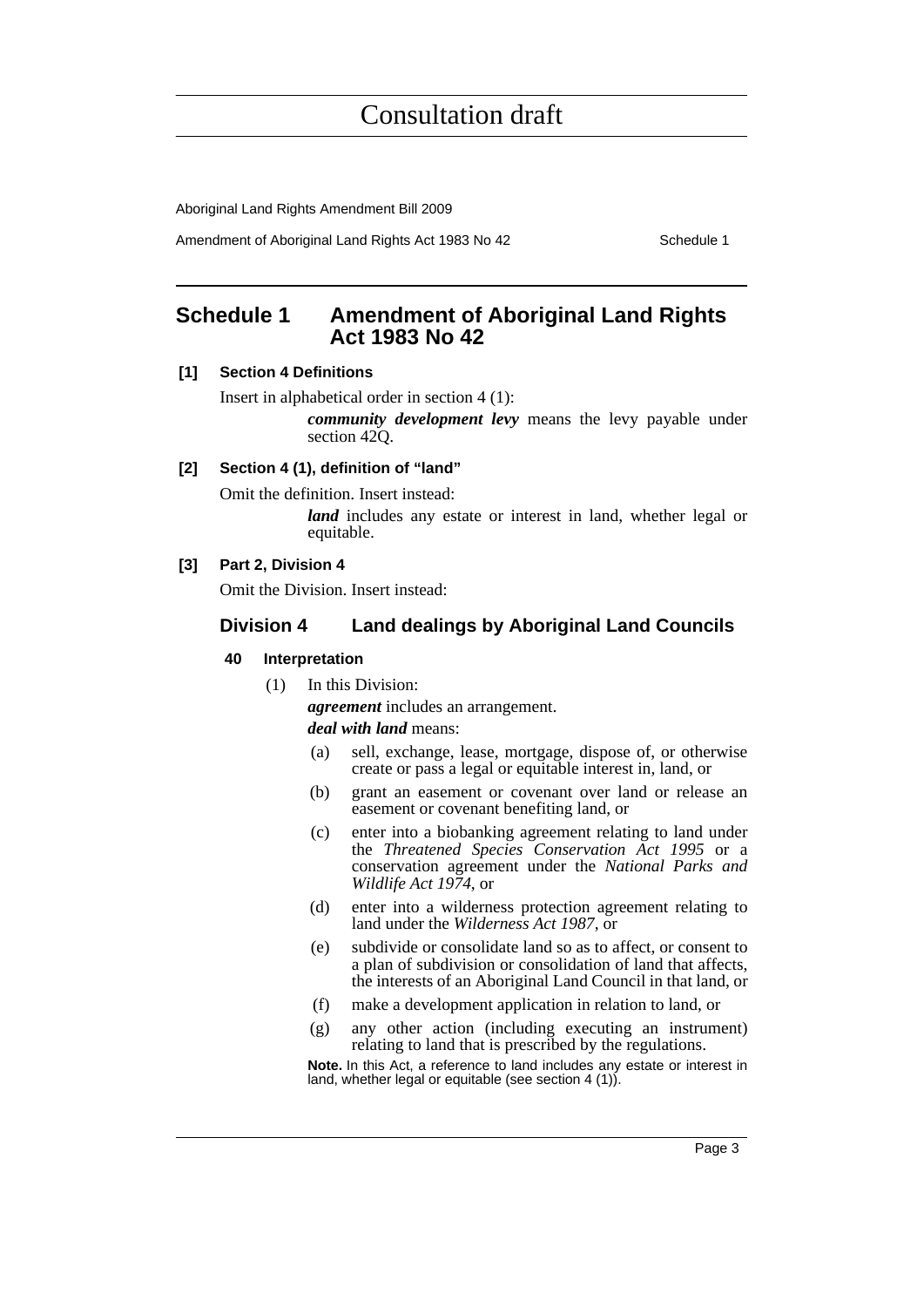Aboriginal Land Rights Amendment Bill 2009

Schedule 1 Amendment of Aboriginal Land Rights Act 1983 No 42

*dealing approval certificate*—see section 41.

*development application* means:

- (a) a development application within the meaning of the *Environmental Planning and Assessment Act 1979*, or
- (b) an application for approval of a project, or a concept plan for a project, under Part 3A of the *Environmental Planning and Assessment Act 1979*.

*General Register of Deeds* means the General Register of Deeds maintained under the *Conveyancing Act 1919*.

*land dealing* means an action in relation to land of a kind referred to in paragraphs (a)–(g) of the definition of *deal with land*.

*land dealing approval agreement* means an agreement entered into under a condition imposed under section  $42G(6)$  (b).

*Register* means the Register maintained under the *Real Property Act 1900*.

*registrable instrument* means:

- (a) an instrument (other than a caveat or registration prohibition notice) giving effect to or forming part of a land dealing (within the meaning of this Division) that is registrable or capable of being made registrable under the *Real Property Act 1900* or in respect of which a recording is required or permitted (under that or any other Act or Commonwealth Act) to be made in the Register maintained under that Act, or
- (b) a plan that is required or permitted to be registered under Division 3 of Part 23 of the *Conveyancing Act 1919* and that is or gives effect to or forms part of a land dealing (within the meaning of this Division), or
- (c) an instrument (other than a registration prohibition notice) giving effect to or forming part of a land dealing (within the meaning of this Division) that is registrable or in respect of which a recording is required or permitted to be made in the General Register of Deeds.

*registration approval certificate*—see section 41.

*registration prohibition notice*—see section 42O.

- (2) For the purposes of this Division, land is *vested* in an Aboriginal Land Council if:
	- (a) the Council has a legal or equitable interest in the land, or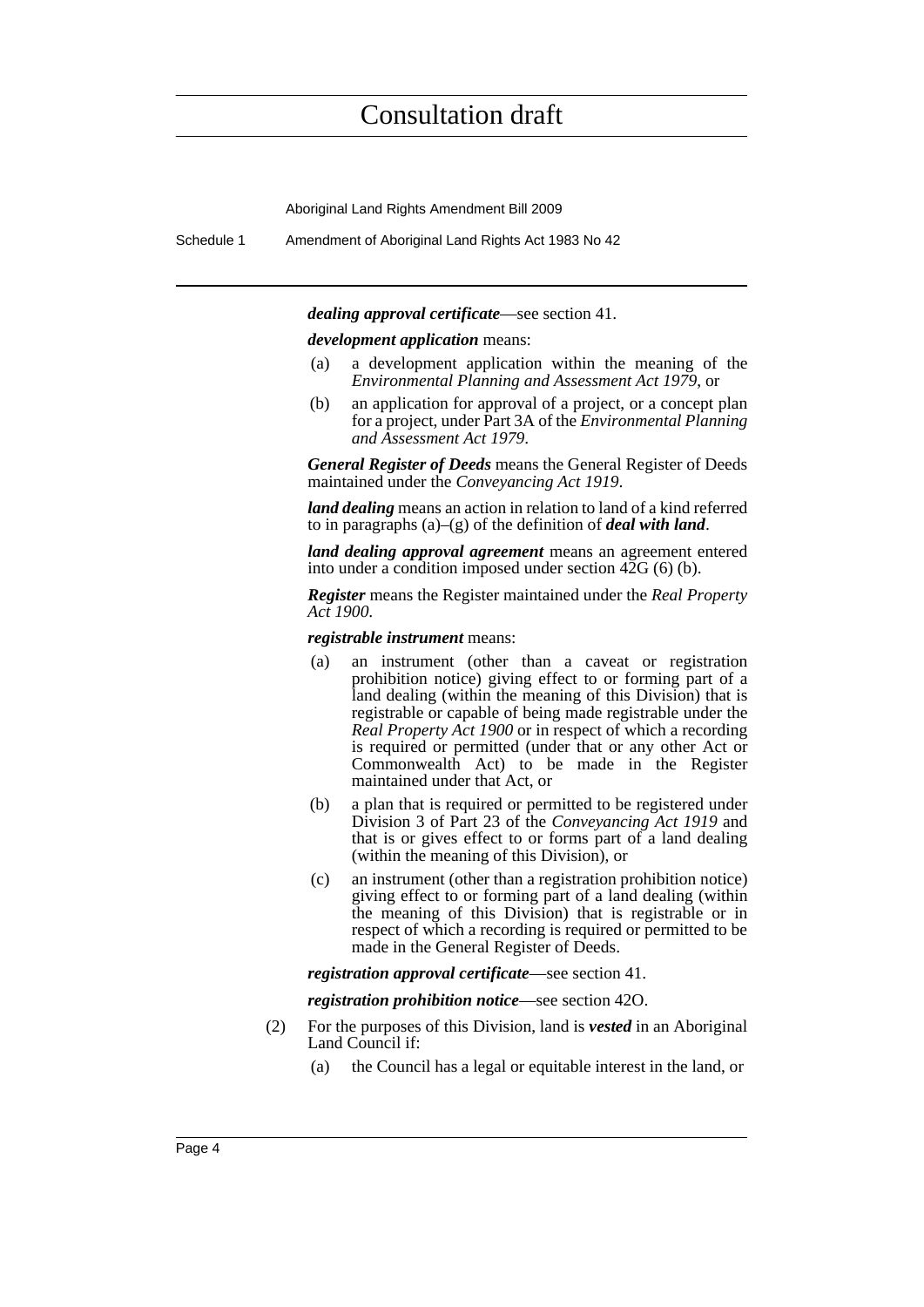Aboriginal Land Rights Amendment Bill 2009

Amendment of Aboriginal Land Rights Act 1983 No 42 Schedule 1

- (b) the land is the whole or part of land the subject of a claim under section 36 and:
	- (i) the Crown Lands Minister is satisfied that the land is claimable Crown land under section 36, or
	- (ii) the Court has ordered under section 36 (7) that the land be transferred to the Council,

and the land has not been transferred to the Council.

- (3) In this Division, an Aboriginal Land Council is taken to *make a development application* for land vested in the Council if the Council consents to such an application by another person.
- (4) For the purposes of this Division, land is of *cultural and heritage significance to Aborigines* if the land is significant in terms of the traditions, observances, customs, beliefs or history of Aborigines.

### **41 Certificates—land vested in Aboriginal Land Councils**

- (1) A *dealing approval certificate*:
	- (a) for a land dealing relating to land vested in the New South Wales Aboriginal Land Council, is a certificate in the prescribed form signed by the Chief Executive Officer of the New South Wales Aboriginal Land Council that the dealing complies with this Division, or
	- (b) for a land dealing relating to land vested in a Local Aboriginal Land Council, is a certificate in the prescribed form signed by the Chief Executive Officer of the New South Wales Aboriginal Land Council that the dealing has been approved by the New South Wales Aboriginal Land Council.
- (2) A *registration approval certificate* for a registrable instrument relating to land vested in an Aboriginal Land Council is a certificate in the prescribed form signed by the Chief Executive Officer of the New South Wales Aboriginal Land Council that:
	- (a) the registration, under the *Real Property Act 1900*, of the instrument is authorised under this Act, or
	- (b) the registration, under Division 3 of Part 23 of the *Conveyancing Act 1919*, of the instrument is authorised under this Act, or
	- (c) the making of a recording in respect of the instrument in the Register or the General Register of Deeds is authorised under this Act.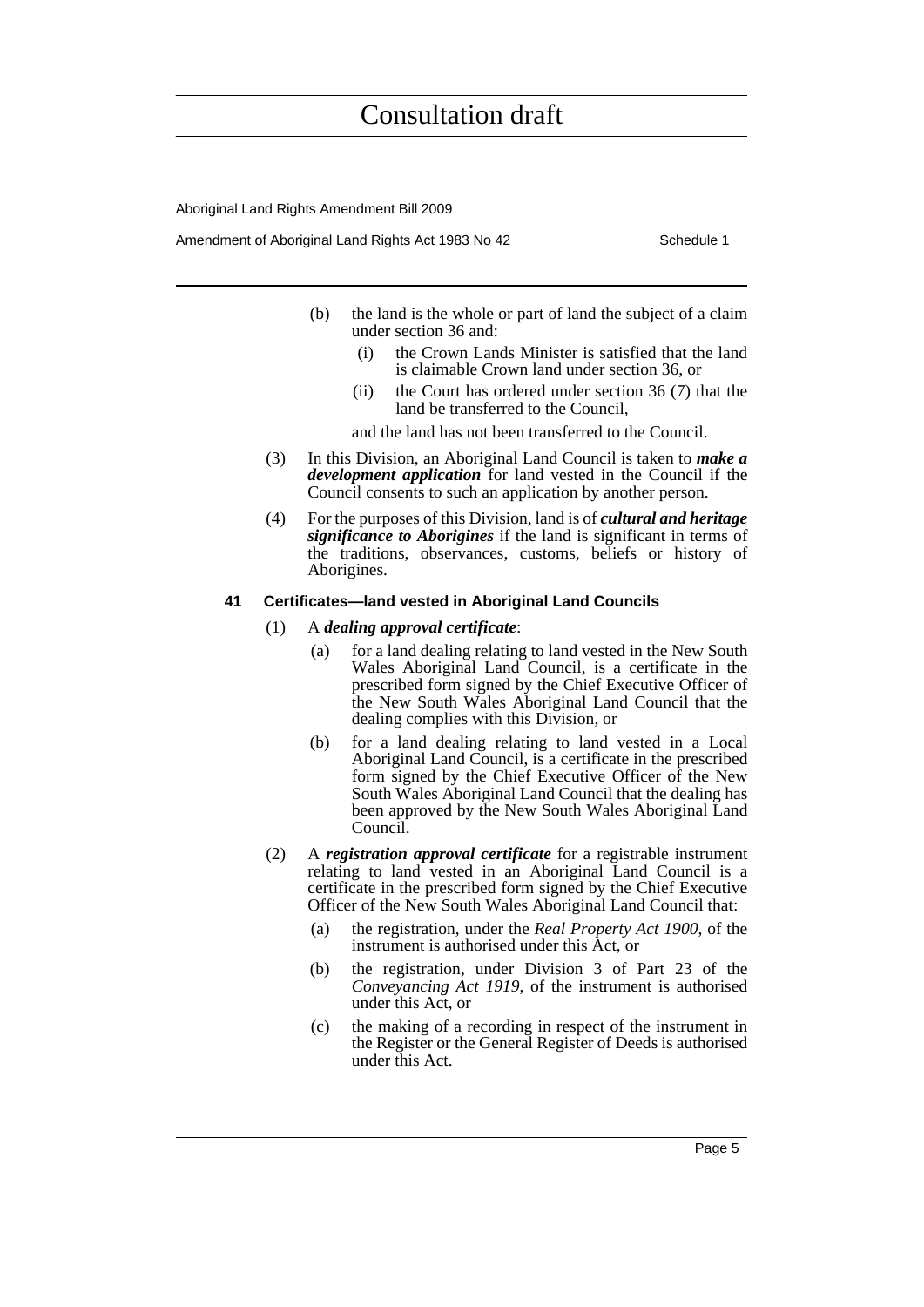Aboriginal Land Rights Amendment Bill 2009

- Schedule 1 Amendment of Aboriginal Land Rights Act 1983 No 42
	- (3) A dealing approval certificate signed by the Chief Executive Officer of the New South Wales Aboriginal Land Council is conclusive evidence of the facts certified in the certificate in favour of any person.
	- (4) Subsection (3) does not operate in favour of any person who had knowledge that any of the facts certified in the certificate was incorrect before the land dealing was completed (whether or not any subsequent registration was required or has taken place).
	- (5) A dealing approval certificate must set out any conditions of the relevant approval.

### **42 Restrictions on dealing with land subject to native title**

- (1) An Aboriginal Land Council must not deal with land vested in it subject to native title rights and interests under section 36 (9) or (9A) unless the land is the subject of an approved determination of native title (within the meaning of the Commonwealth Native Title Act).
- (2) This section does not apply to or in respect of:
	- (a) the lease of land by the New South Wales Aboriginal Land Council or one or more Local Aboriginal Land Councils to the Minister administering the NPW Act under Part 4A of that Act in accordance with a condition imposed under section 36A (2), or
	- (b) a transfer of land to another Aboriginal Land Council, or
	- (c) a lease of land referred to in section 37 (3) (b).

### **42A Restrictions on dealing with land reserved or dedicated under the NPW Act**

- (1) An Aboriginal Land Council must not deal with land that is vested in it and that is reserved or dedicated under Part 4A of the NPW Act except in accordance with that Act.
- (2) This Division (other than sections 40, 42B and this section) does not apply to land referred to in subsection (1).

### **42B Appropriation or resumption of Aboriginal land**

Despite anything in any Act, land vested in an Aboriginal Land Council must not be appropriated or resumed except by an Act of Parliament.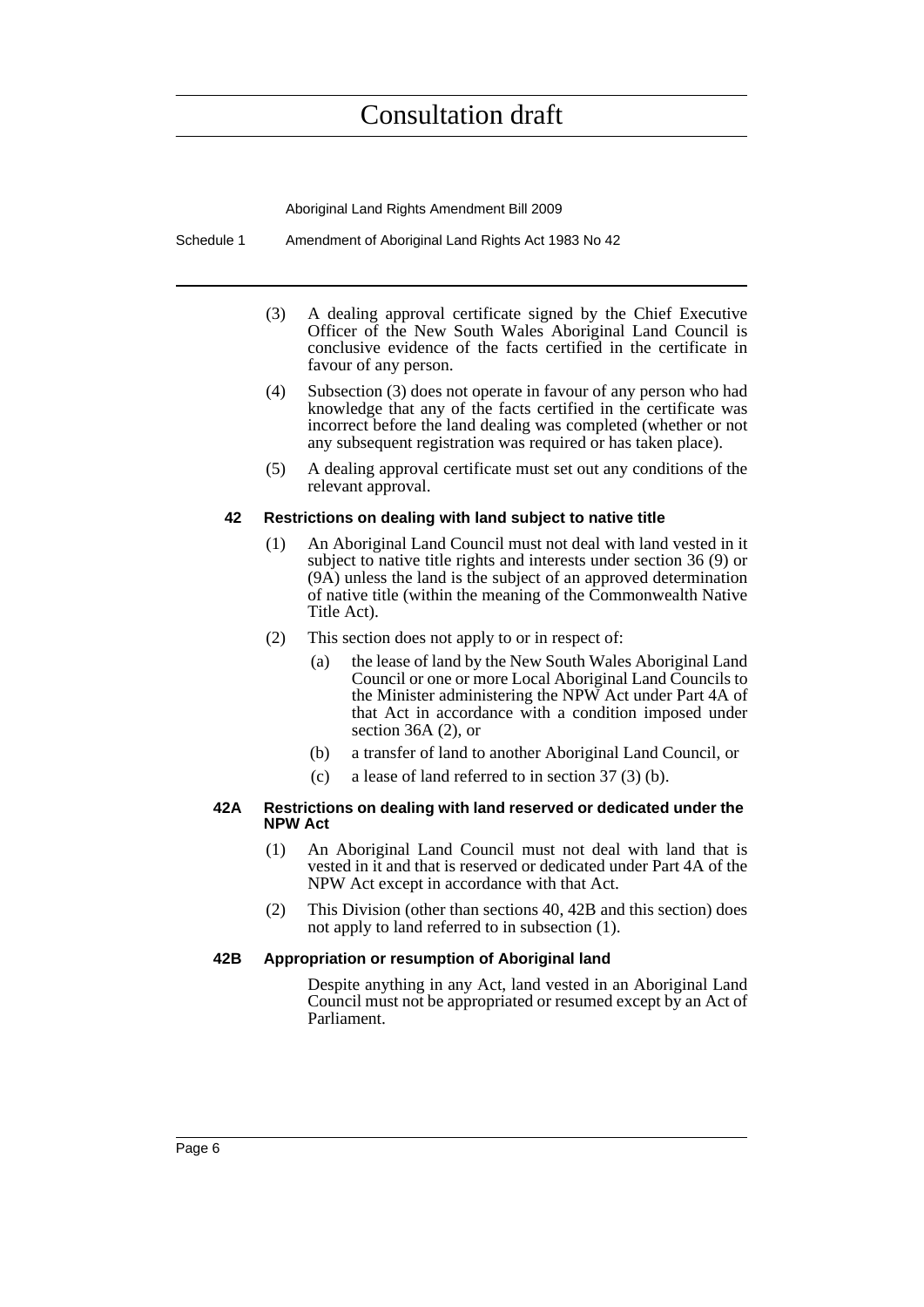Aboriginal Land Rights Amendment Bill 2009

Amendment of Aboriginal Land Rights Act 1983 No 42 Schedule 1

#### **42C Land dealings by Aboriginal Land Councils generally**

- (1) An Aboriginal Land Council may deal with land vested in it only in accordance with this Division.
- (2) A land dealing in contravention of this section is void.
- (3) This section is in addition to any requirements of or under any other Act in relation to a land dealing.
- (4) This section has effect despite any other Act or law.

### **42D Land dealings by New South Wales Aboriginal Land Council**

- (1) The New South Wales Aboriginal Land Council must not deal with land vested in it unless:
	- (a) it has notified the Local Aboriginal Land Council (if any) for the area in which the land is situated in writing of the land affected and the type of proposed dealing, and
	- (b) it has considered any comments made by that Council within 28 days of that notice being given, and
	- (c) in the case of a land dealing with land transferred to the New South Wales Aboriginal Land Council under section 36, both the Crown Lands Minister referred to in that section and the Minister have been notified of the proposed dealing, and
	- (d) it has had regard to its community, land and business plan and any of its policies that are applicable, and
	- (e) it has considered the cultural and heritage significance of the land to Aborigines in determining whether to deal with the land, and
	- (f) the land dealing complies with a resolution of the New South Wales Aboriginal Land Council approving the dealing.
- (2) The Chief Executive Officer of the New South Wales Aboriginal Land Council must give a dealing approval certificate for a land dealing by the Council if the Chief Executive Officer is satisfied that the Council has complied with this Division in relation to the dealing.
- (3) The Chief Executive Officer of the New South Wales Aboriginal Land Council must give a registration approval certificate for an instrument if the Chief Executive Officer is satisfied that the instrument is a registrable instrument relating to a land dealing by the Council that complies with this Division.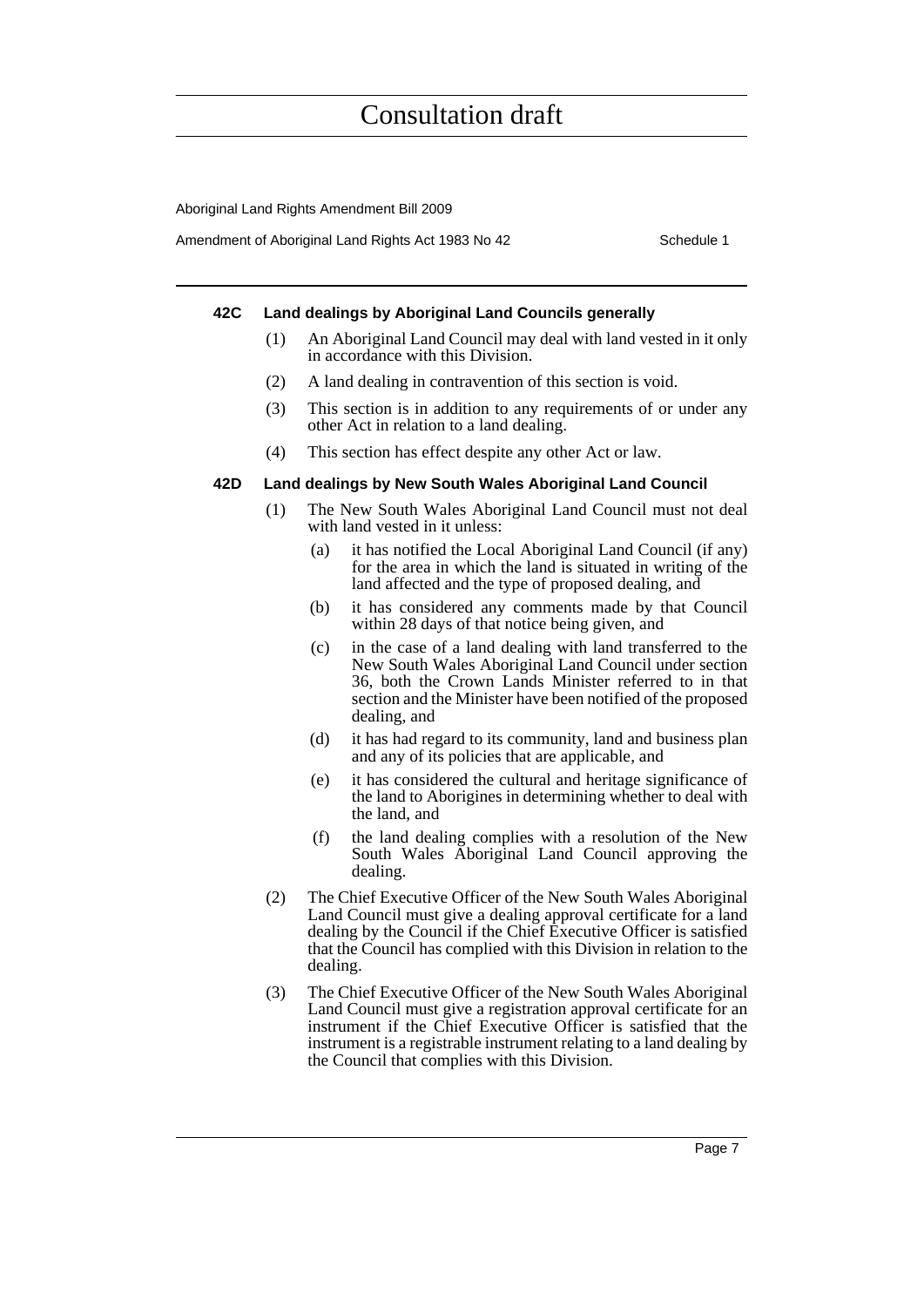Aboriginal Land Rights Amendment Bill 2009

Schedule 1 Amendment of Aboriginal Land Rights Act 1983 No 42

- (4) This section does not apply to or in respect of the following land dealings by the New South Wales Aboriginal Land Council:
	- (a) a lease for a period of less than 3 years (including any option to renew the lease),
	- (b) a land dealing prescribed by the regulations for the purposes of this section.

### **42E Approval required for land dealings by Local Aboriginal Land Councils**

- (1) A Local Aboriginal Land Council must not deal with land vested in it except in accordance with an approval of the New South Wales Aboriginal Land Council under this Division.
- (2) However, the approval of the New South Wales Aboriginal Land Council is not required for the following land dealings by a Local Aboriginal Land Council:
	- (a) a lease for a period of less than 3 years (including any option to renew the lease), other than a social housing management lease,
	- (b) a land dealing prescribed by the regulations for the purposes of this section.
- (3) An agreement to deal with land vested in a Local Aboriginal Land Council that is made by the Council is, if the land dealing is not approved under this Division or otherwise contravenes this Division, unenforceable against the Local Aboriginal Land Council.
- (4) A person is not entitled to damages, or any other remedy, against a Local Aboriginal Land Council in respect of a warranty or other promise relating to an unenforceable agreement referred to in subsection (3).
- (5) In this section:

*social housing management lease* means a lease entered into for the purposes of the provision of or management of a social housing scheme (other than a residential tenancy agreement).

(6) This section has effect despite any other Act or law. **Note.** Approval of a land dealing by a Local Aboriginal Land Council must be by resolution of the voting members (see section 52G (e)).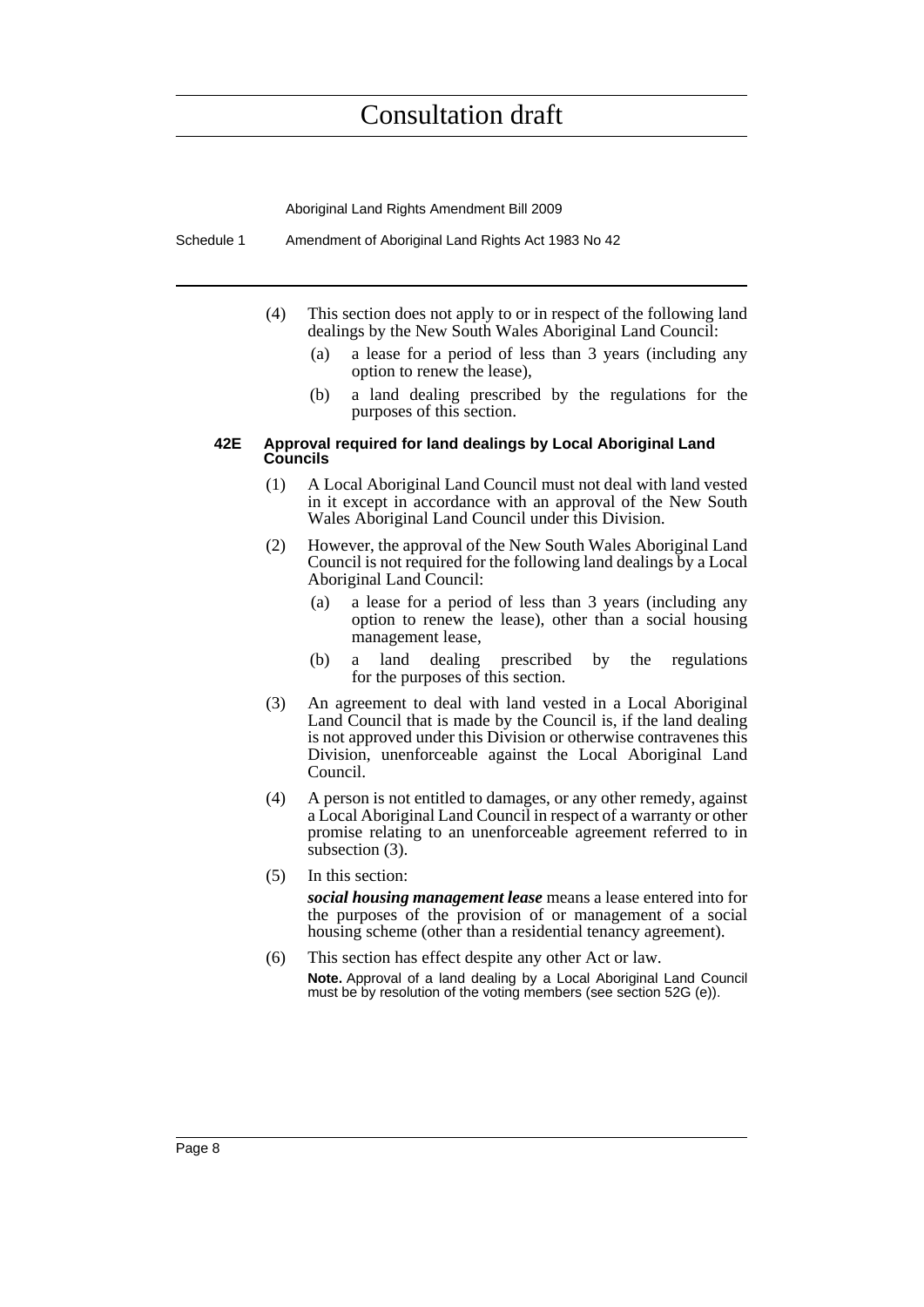Aboriginal Land Rights Amendment Bill 2009

Amendment of Aboriginal Land Rights Act 1983 No 42 Schedule 1

#### **42F Applications for approval of LALC land dealings by NSWALC and assessment fees**

- (1) A Local Aboriginal Land Council may apply to the New South Wales Aboriginal Land Council for the approval of a land dealing relating to land vested in the Local Aboriginal Land Council.
- (2) An application by a Local Aboriginal Land Council to the New South Wales Aboriginal Land Council for approval of a dealing with land is:
	- (a) to be made in accordance with the regulations, and
	- (b) to contain the matters prescribed by the regulations, and
	- (c) to be accompanied by any application fee, and any documents, prescribed by the regulations.
- (3) An application may also be accompanied by such additional documents and other information as the Local Aboriginal Land Council thinks fit.
- (4) The New South Wales Aboriginal Land Council may require the Local Aboriginal Land Council to provide additional documents and other information in relation to an application.
- (5) Regulations may be made for or with respect to the following:
	- (a) the fees that may be charged by the New South Wales Aboriginal Land Council for assessing and determining applications for approval of land dealings,
	- (b) without limiting paragraph (a), the fees that may be charged by the New South Wales Aboriginal Land Council with respect to the costs of appointing an expert advisory panel to assess an application for approval of a land dealing,
	- (c) waiver of assessment fees,
	- (d) provision of securities in respect of the payment of assessment fees,
	- (e) notice by the New South Wales Aboriginal Land Council to applicants for approval of proposed assessment fees or security arrangements and other matters relating to determination of the application,
	- (f) the circumstances in which the New South Wales Aboriginal Land Council may refuse to assess or determine an application.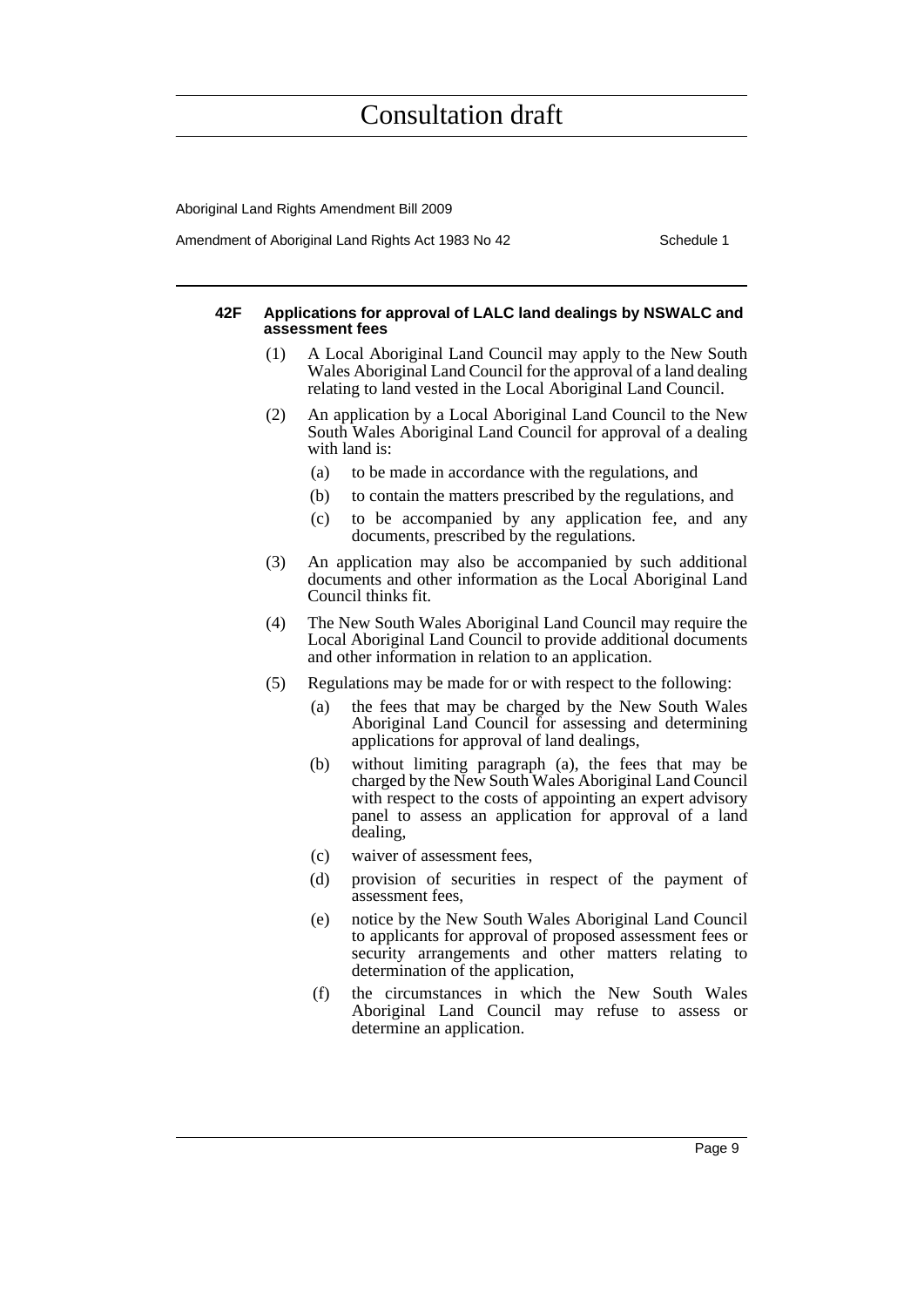Aboriginal Land Rights Amendment Bill 2009

Schedule 1 Amendment of Aboriginal Land Rights Act 1983 No 42

### **42G Approval of LALC land dealings by NSWALC**

### (1) **Approval requirements**

The New South Wales Aboriginal Land Council must (subject to subsection (2) and any requirements of the regulations), on an application for approval of a land dealing being made by a Local Aboriginal Land Council in accordance with this Act, approve the land dealing if the New South Wales Aboriginal Land Council:

- (a) is satisfied that the members of the Local Aboriginal Land Council have passed a resolution in accordance with subsection (5) and that the dealing is in accordance with that resolution, and
- (b) is satisfied that the Local Aboriginal Land Council, in passing the resolution, has had proper regard to its community, land and business plan, and
- (c) is satisfied that the Local Aboriginal Land Council, in passing the resolution, has had proper regard to the cultural and heritage significance of the land to Aborigines.

### (2) **Refusal if contrary to LALC members' interests**

The New South Wales Aboriginal Land Council may refuse to approve a land dealing if it considers that the dealing is, or is likely to be, contrary to the interests of the members of the Local Aboriginal Land Council or other Aboriginal persons within the area of that Council.

- (3) In considering whether a land dealing is contrary to any such interests, the New South Wales Aboriginal Land Council must consider (but is not limited to considering) the following:
	- (a) the community, land and business plan of the Local Aboriginal Land Council and whether, and to what extent, the land dealing is consistent with that plan,
	- (b) the terms of the land dealing and whether those terms are fair and equitable to the Local Aboriginal Land Council in all the circumstances,
	- (c) any assessment of the application for approval of the land dealing by an expert advisory panel under this Division,
	- (d) whether it is likely that the proceeds of the land dealing will be managed and applied in the interests of the members of the Local Aboriginal Land Council or other Aboriginal persons within the area of the Council,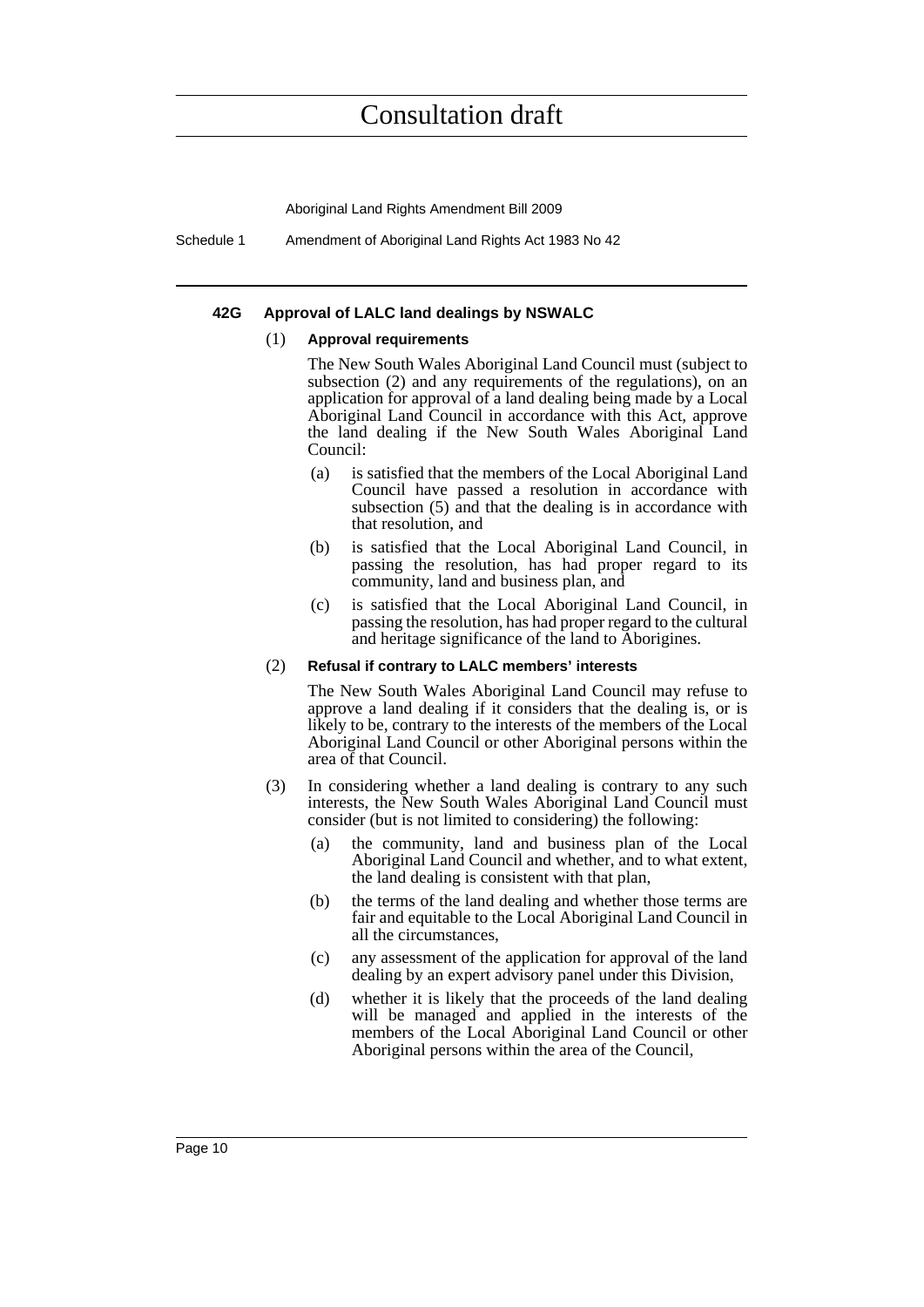Aboriginal Land Rights Amendment Bill 2009

Amendment of Aboriginal Land Rights Act 1983 No 42 Schedule 1

- (e) any applicable policy of the New South Wales Aboriginal Land Council in relation to land dealings by Local Aboriginal Land Councils.
- (4) The New South Wales Aboriginal Land Council is not required to consider any additional information or other material provided by a person other than the Local Aboriginal Land Council in considering whether a land dealing is, or is likely to be, contrary to the interests of the members of the Local Aboriginal Land Council or other Aboriginal persons within the area of that Council.

### (5) **Requirements for approval resolutions**

A Local Aboriginal Land Council resolution approving a land dealing must:

- (a) be passed at a meeting of which prior notice was given, in accordance with the regulations, and at which a quorum was present, and
- (b) be passed by not less than 80 per cent of the voting members of the Council present at the meeting, and
- (c) contain the following matters:
	- (i) the identity of the land,
	- (ii) a statement that the impact of the land dealing on the cultural and heritage significance of the land to Aborigines has been considered in determining whether to approve the dealing,
	- (iii) the manner in which the land is to be dealt with,
	- (iv) any conditions to which the approval of the dealing is subject.

### (6) **Conditions of approval**

The New South Wales Aboriginal Land Council may only impose the following kinds of conditions on an approval of a land dealing:

- (a) a condition that is to be satisfied before completion of the land dealing,
- (b) a condition that requires the Local Aboriginal Land Council or one or more parties to the land dealing to enter into an agreement with the New South Wales Aboriginal Land Council as to specified matters to be carried out before or after the dealing is completed.

**Note.** Section 119 enables conditions to be imposed on approvals and also enables approvals to be revoked.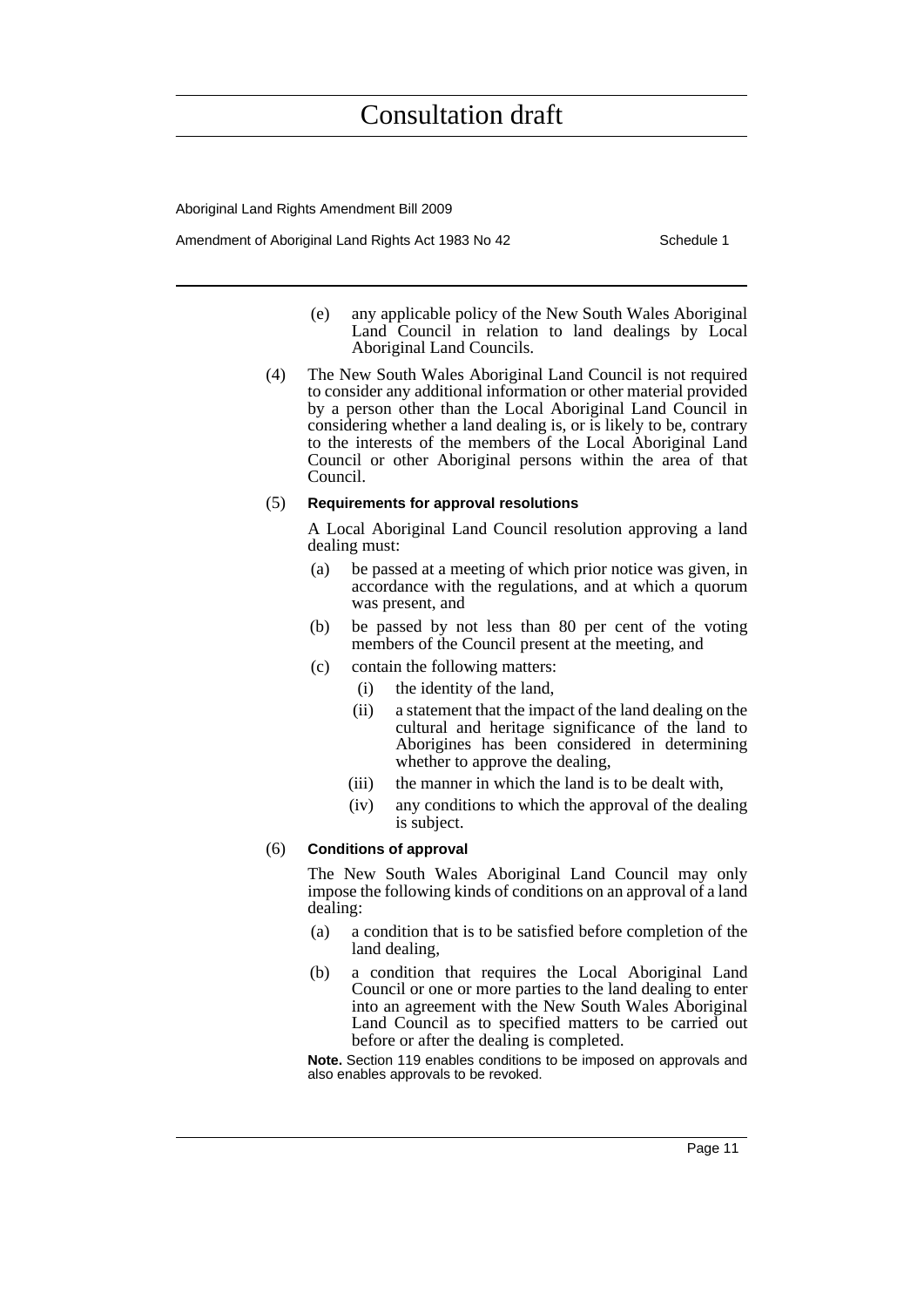Aboriginal Land Rights Amendment Bill 2009

Schedule 1 Amendment of Aboriginal Land Rights Act 1983 No 42

(7) Without limiting any other action that may be taken, failure by a Local Aboriginal Land Council to comply with a provision of a land dealing approval agreement is taken to be a breach by the Council of this Act.

### (8) **Approval may relate to more than one dealing**

An approval under this section may relate to one or more land dealings.

### **42H Reasons for refusal**

If the New South Wales Aboriginal Land Council refuses an application for approval of a land dealing, or approves a land dealing subject to conditions, it must give the Local Aboriginal Land Council concerned a written statement of the reasons for the decision within 28 days after a request by that Local Aboriginal Land Council for the statement.

#### **42I Assessment of dealings by expert advisory panels**

- (1) The New South Wales Aboriginal Land Council may constitute expert advisory panels to assess applications for approval of land dealings by Local Aboriginal Land Councils.
- (2) An expert advisory panel is to be constituted in accordance with the regulations.
- (3) Regulations may be made for or with respect to the following:
	- (a) a register of persons eligible to be appointed to expert advisory panels,
	- (b) the addition of persons to, or removal of persons from, the register,
	- (c) qualifications for inclusion on the register,
	- (d) the appointment and removal of members of panels,
	- (e) the remuneration of members of panels,
	- (f) the circumstances in which an assessment by a panel is required or may be requested,
	- (g) reports by panels,
	- (h) regulating the assessment of matters by panels in respect of conflicts of interest and prohibiting persons from assessing matters if there is a conflict of interest or a pecuniary interest in a matter.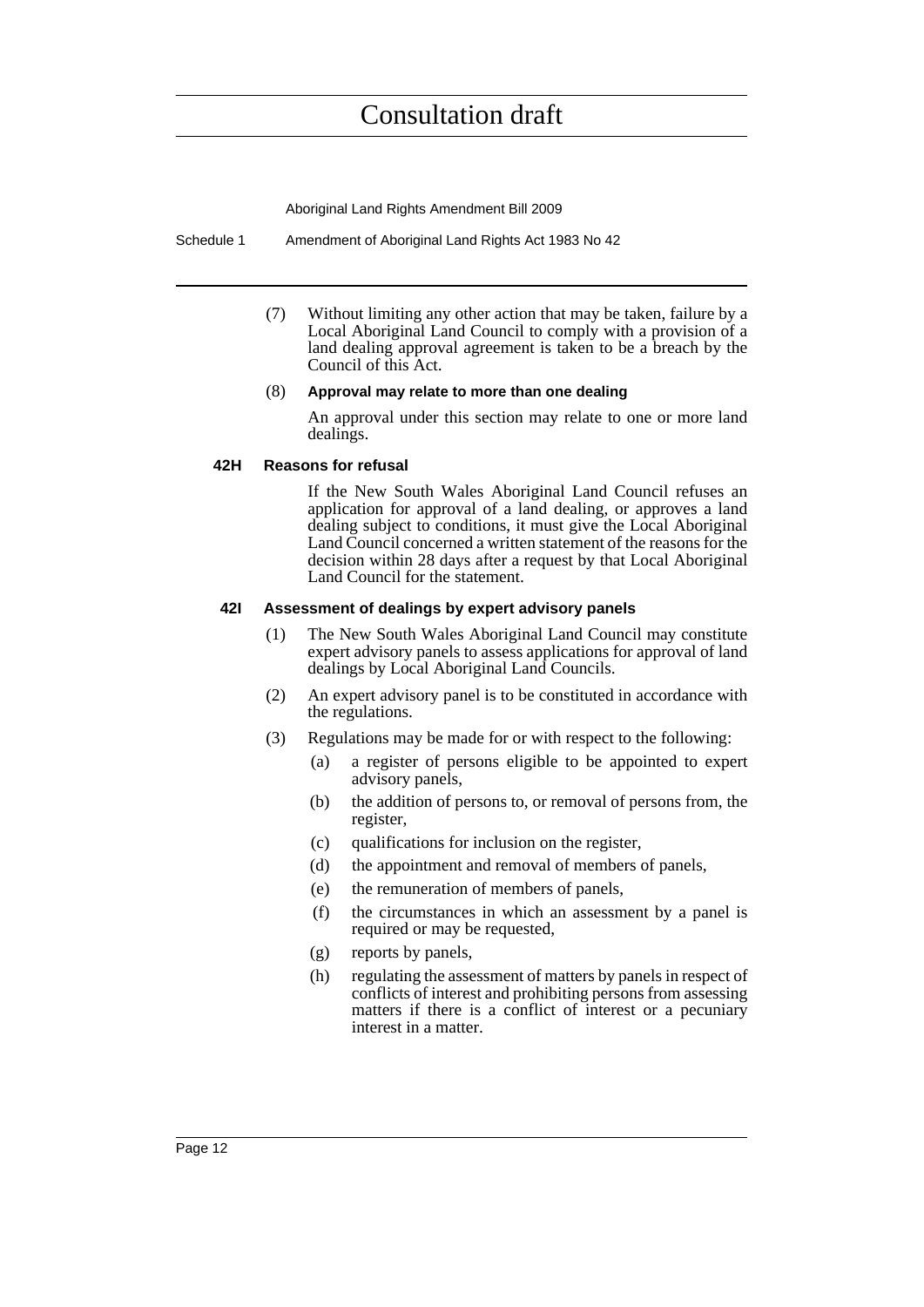Aboriginal Land Rights Amendment Bill 2009

Amendment of Aboriginal Land Rights Act 1983 No 42 Schedule 1

### **42J Amendment and revocation of land dealing approvals**

(1) The New South Wales Aboriginal Land Council must not amend or revoke an approval of a land dealing if the land dealing has been completed or a registrable instrument has been registered in reliance on that approval.

**Note.** The New South Wales Aboriginal Land Council may amend or revoke an approval (see section 119 (4)).

(2) If an approval of a land dealing under this Division is revoked by the New South Wales Aboriginal Land Council, any dealing approval certificate or registration approval certificate relating to the land dealing ceases to have effect.

### **42K Certificates for dealings by Local Aboriginal Land Councils**

### (1) **Dealing approval certificate**

If the New South Wales Aboriginal Land Council approves a land dealing by a Local Aboriginal Land Council under this Division, the Chief Executive Officer of the New South Wales Aboriginal Land Council must give a dealing approval certificate for the land dealing to the Local Aboriginal Land Council within 14 days of approval being given.

### (2) **Registration approval certificates**

The Chief Executive Officer of the New South Wales Aboriginal Land Council must give a registration approval certificate for an instrument relating to a land dealing by a Local Aboriginal Land Council if the Chief Executive Officer is satisfied as to the following:

- (a) that the instrument is a registrable instrument giving effect to or forming part of a land dealing approved by the New South Wales Aboriginal Land Council under this Division,
- (b) that any conditions of the approval by the New South Wales Aboriginal Land Council of the land dealing to which the instrument relates have been met,
- (c) that any community development levy payable in respect of that land dealing has been paid.
- (3) The Chief Executive Officer may refuse to give a dealing approval certificate or a registration approval certificate under this section if any assessment fee payable in relation to the application for approval of the land dealing to which the certificate relates has not been paid or is not subject to arrangements for payment that are satisfactory to the New South Wales Aboriginal Land Council.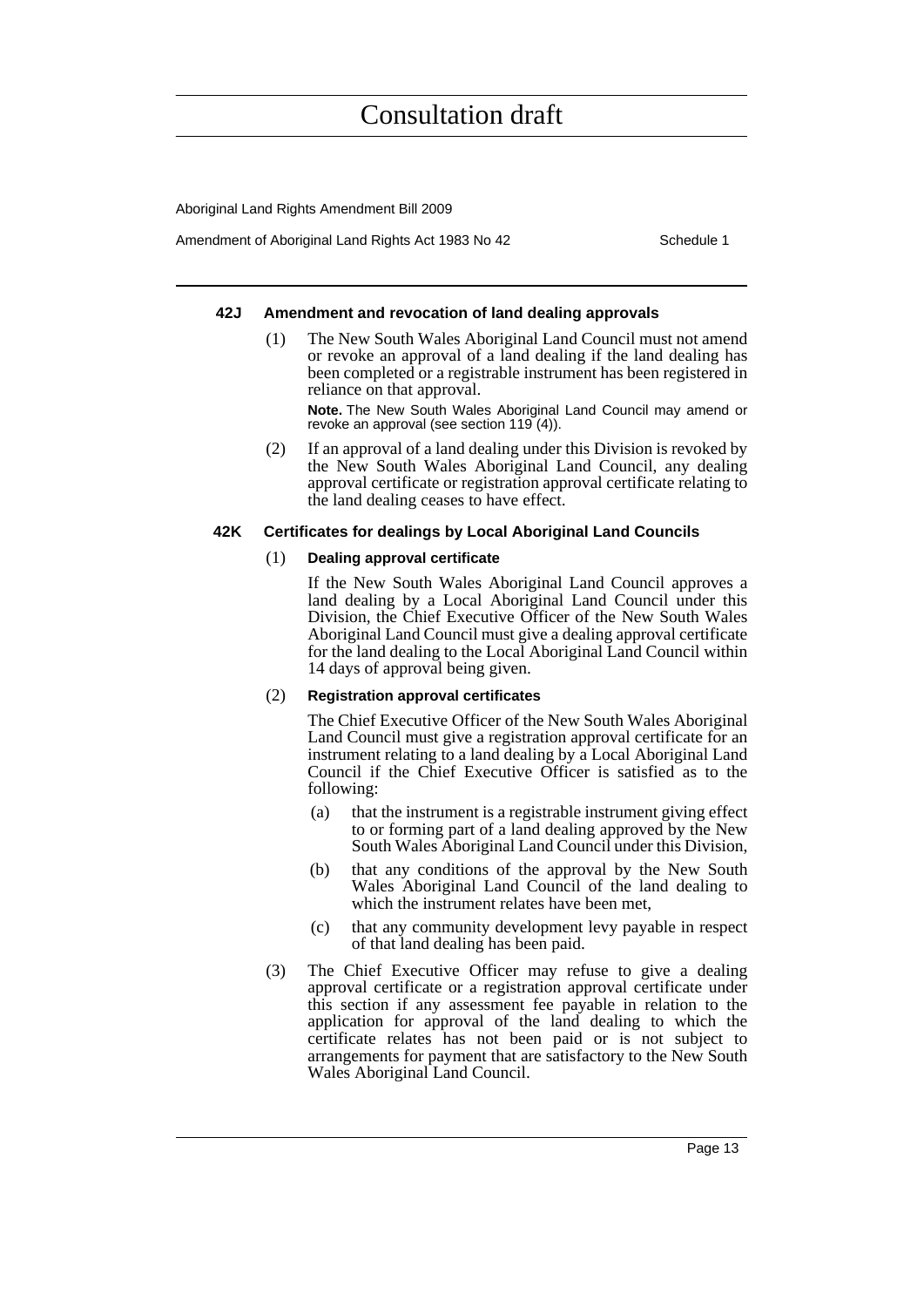Aboriginal Land Rights Amendment Bill 2009

Schedule 1 Amendment of Aboriginal Land Rights Act 1983 No 42

(4) For the purposes of any other Act or law, a dealing approval certificate for a land dealing by a Local Aboriginal Land Council land is taken to be a written consent by the New South Wales Aboriginal Land Council to the dealing.

### **42L Review of approval decisions**

Despite any other Act or law, the only person who has standing to bring proceedings:

- (a) under the *Land and Environment Act 1979,* or
- (b) for judicial review in any other court,

in relation to a decision to approve or not to approve of a land dealing, or an act or omission of the New South Wales Aboriginal Land Council in connection with any such decision, is the Local Aboriginal Land Council concerned.

#### **42M Registration of dealings and instruments**

- (1) The Registrar-General must, if an Aboriginal Land Council is the registered proprietor of an estate or interest in land, make a recording in the Register to the following effect:
	- (a) that the land is subject to this Division,
	- (b) that a registrable instrument may not be registered, or a recording in respect of a registrable instrument may not be made, unless the Registrar-General is satisfied that a registration approval certificate has been obtained.
- (2) The Registrar-General must not register a registrable instrument if the registered proprietor of the land is an Aboriginal Land Council, unless the registrable instrument is accompanied by:
	- (a) a registration approval certificate, or
	- (b) a statement signed by the Chief Executive Officer of the New South Wales Aboriginal Land Council that the instrument gives effect to or forms part of a land dealing for which a registration approval certificate is not required under this Division.

**Note.** If the registered proprietor of land is an Aboriginal Land Council, an instrument or plan affecting the land that is accompanied by a registration approval certificate or the statement signed referred to above has on registration or recording all the protections afforded under the *Real Property Act 1900*.

(3) Despite section 42 of the *Real Property Act 1900* or any other Act, the registration of a registrable instrument, or the making of a recording, that is prohibited by this section has no effect and does not create or pass or otherwise affect any estate or interest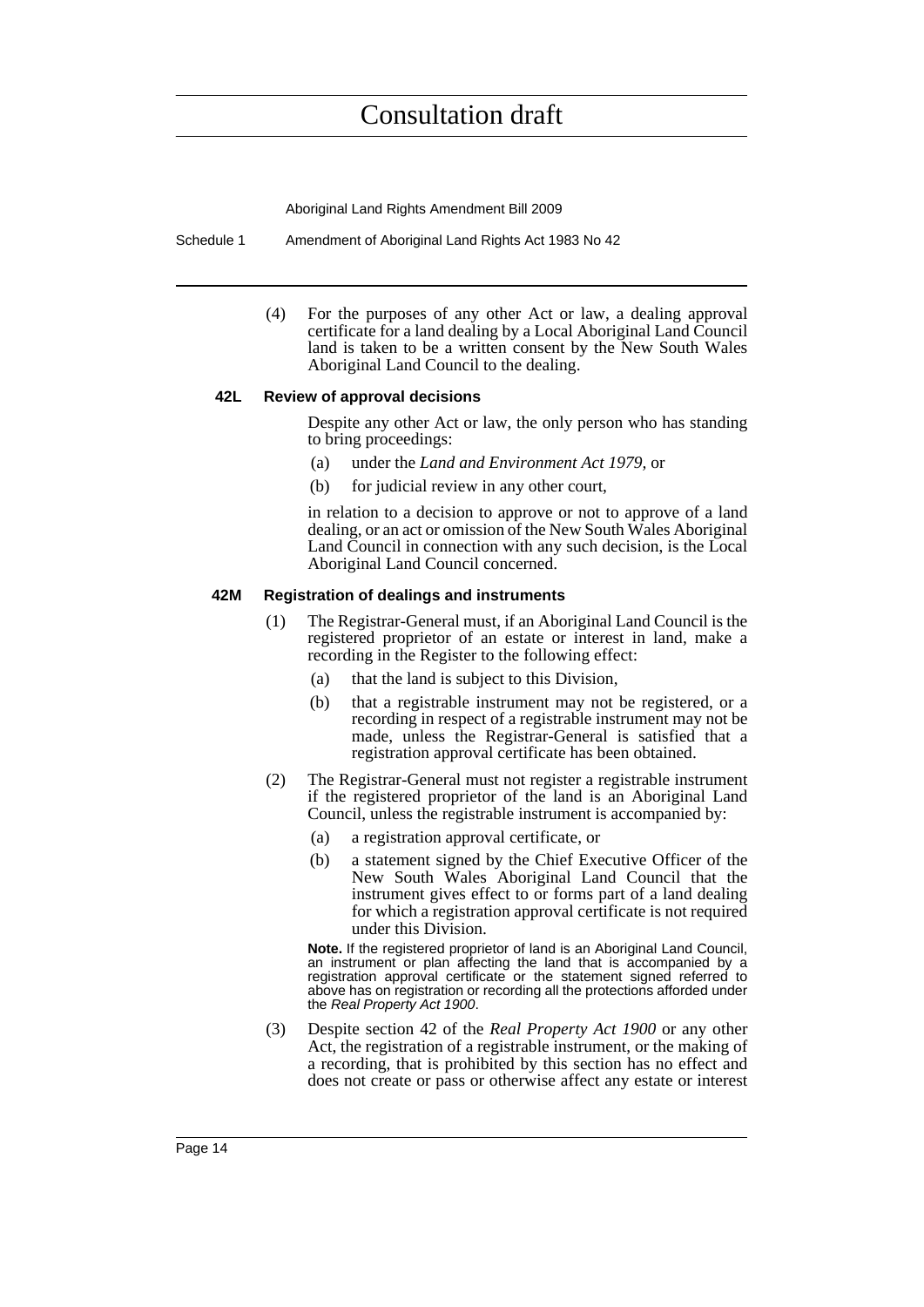Aboriginal Land Rights Amendment Bill 2009

Amendment of Aboriginal Land Rights Act 1983 No 42 Schedule 1

in the land of any registered proprietor of the land, as otherwise recorded under the *Real Property Act 1900*.

- (4) In this section, *register* a registrable instrument means:
	- (a) register the instrument in the Register or under the *Conveyancing Act 1919*, or
	- (b) make a recording in the Register or the General Register of Deeds in respect of any such instrument, or
	- (c) register a plan under Division 3 of Part 23 of the *Conveyancing Act 1919*.
- (5) This section does not affect the operation of any other prohibition or restriction relating to transfers or other dealings with land under this or any other Act.

#### **42N Certain land dealing approval agreements to run with land**

- (1) This section applies to a land dealing approval agreement if it imposes obligations as to the use, development or management of, or dealings with, land vested in, or formerly vested in, an Aboriginal Land Council.
- (2) A land dealing approval agreement may be registered under this section if the following persons agree to its registration:
	- (a) the New South Wales Aboriginal Land Council,
	- (b) if the agreement relates to land under the *Real Property Act 1900*, each person who is the registered proprietor of an estate or interest in the land,
	- (c) if the agreement relates to land not under the *Real Property Act 1900*, each person who is a party to the agreement.
- (3) On lodgment by an Aboriginal Land Council of an application for registration in a form approved by the Registrar-General, the Registrar-General is to register the land dealing approval agreement:
	- (a) by making an entry in the relevant folio of the Register if the agreement relates to land under the *Real Property Act 1900*, or
	- (b) by registering the agreement in the General Register of Deeds if the agreement relates to land not under the *Real Property Act 1900*.
- (4) A land dealing approval agreement that has been registered by the Registrar-General under this section is binding on, and is enforceable by and against, the successors in title to, the owner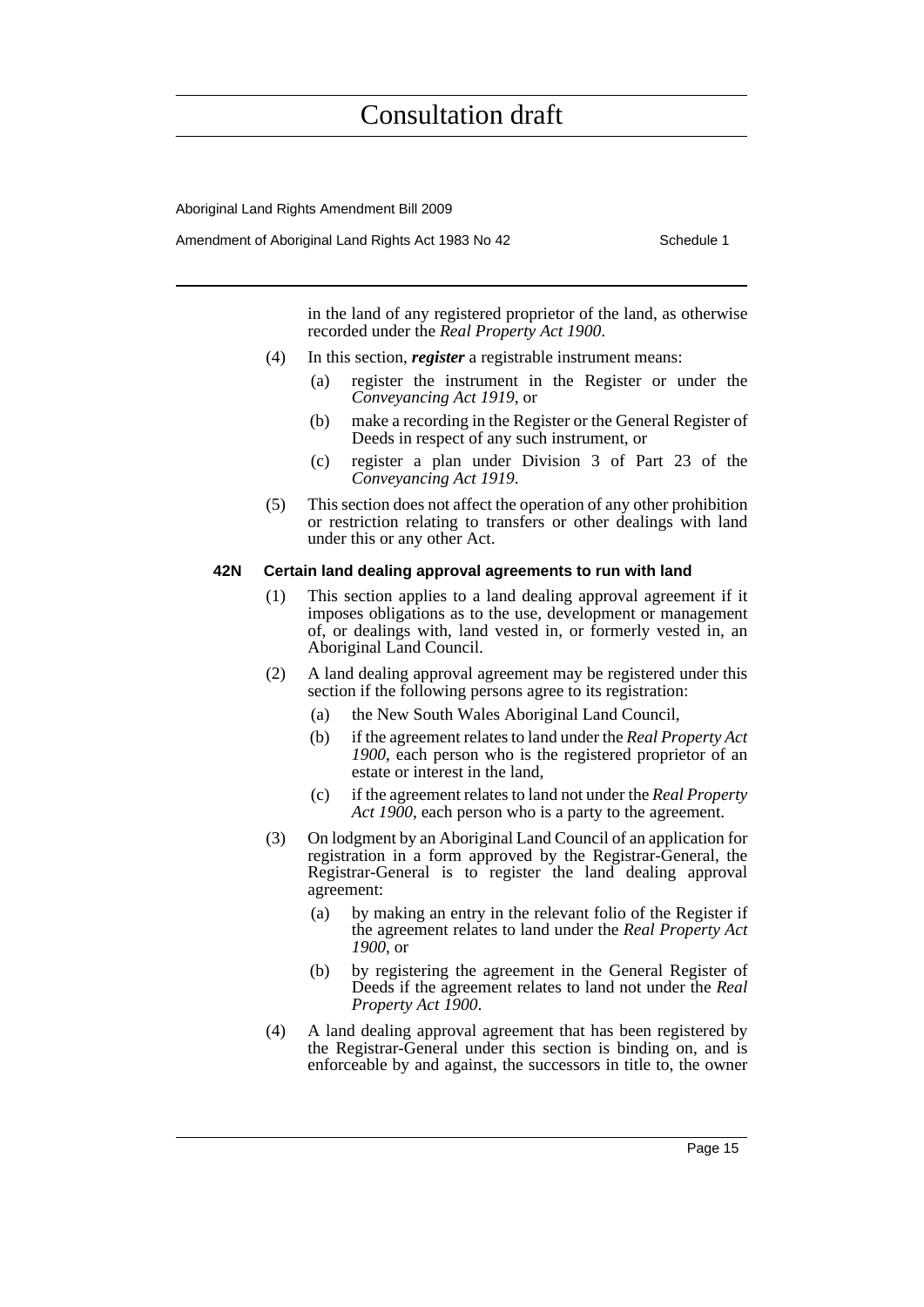Aboriginal Land Rights Amendment Bill 2009

Schedule 1 Amendment of Aboriginal Land Rights Act 1983 No 42

who entered into the agreement and those successors in title are taken to have notice of the agreement.

- (5) A reference in this section to a land dealing approval agreement includes a reference to any agreement amending a land dealing approval agreement.
- (6) In this section:

*successors in title* includes a mortgagee, chargee, covenant chargee or other person, in possession of land pursuant to a mortgage, charge, positive covenant or other encumbrance entered into before or after the registration of the land dealing approval agreement.

#### **42O Enforcement of land dealing approval agreements—registration prohibition notices**

- (1) This section applies to land under the *Real Property Act 1900* in respect of which a land dealing approval agreement has been entered into under this Division (whether or not the agreement is registrable or has been registered under section 42M).
- (2) The New South Wales Aboriginal Land Council may lodge with the Registrar-General a notice prohibiting, except with the consent of that Council, the registration or recording of any dealing affecting an estate or interest in land to which this section applies (a *registration prohibition notice*).
- (3) A registration prohibition notice is to be in the form approved by the Registrar-General and must contain the following:
	- (a) the name and address of the person who is the registered proprietor of an estate or interest in the land,
	- (b) if the registration notice relates only to part of the land described in a folio of the Register, a description of that part,
	- (c) a statement that the prohibition notice relates to the land (or part of the land) in respect of which a dealing approval agreement has been entered into under this Division.
- (4) On the lodgment of a registration prohibition notice, the Registrar-General must give notice in writing of the lodgment to any registered proprietor of an estate or interest in land affected by the notice, at the address specified in the notice.
- (5) Notice of lodgment is not required to be given to a registered proprietor under subsection  $(\hat{4})$  if the consent of the registered proprietor to the lodgment is endorsed on the registration prohibition notice.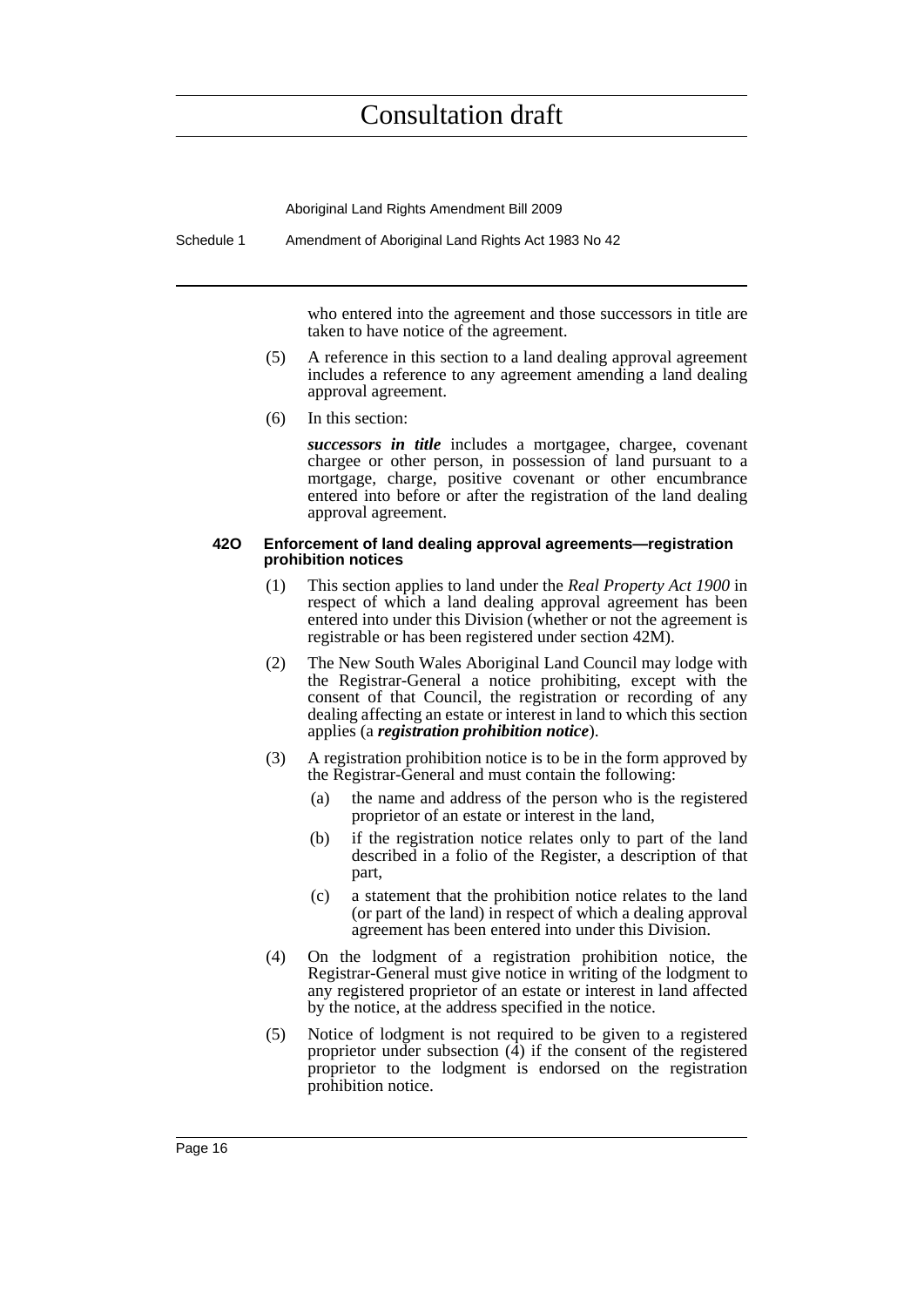Aboriginal Land Rights Amendment Bill 2009

Amendment of Aboriginal Land Rights Act 1983 No 42 Schedule 1

- (6) The Registrar-General must, if satisfied that the notice complies with any requirements made in respect of it under this Division or the *Real Property Act 1900* record in the Register such particulars of the notice as the Registrar-General thinks appropriate.
- (7) The consent of a caveator is not required to the recording of a registration prohibition notice under this section.
- (8) A registration prohibition notice lodged under this section has effect when particulars of the notice are recorded in the Register under this section.
- (9) A registration prohibition notice may be withdrawn by the New South Wales Aboriginal Land Council, by notice in writing signed by the Chief Executive Officer, to the Registrar-General and, on being withdrawn, ceases to be in force.

### **42P Effect of registration prohibition notices**

- (1) The Registrar-General must not, except with the consent of the New South Wales Aboriginal Land Council, record or register in the Register any dealing if it appears to the Registrar-General that the registration or recording of the dealing is prohibited by a registration prohibition notice in force under this Division.
- (2) The New South Wales Aboriginal Land Council must not refuse to give consent under this section if:
	- (a) the dealing or the registration of the dealing or recording is permitted by the applicable land dealing approval agreement, or
	- (b) the dealing or the registration or recording does not materially affect the performance or enforcement of that agreement.
- (3) The regulations may provide that a registration prohibition notice does not prevent the Registrar-General from registering or recording a dealing of a class prescribed by the regulations.
- (4) If in any legal proceedings a question arises as to the validity of a registration prohibition notice, the court is to disregard any failure to comply strictly with the requirements of this Division as to the form of the notice.
- (5) This section:
	- (a) has effect despite the *Real Property Act 1900* or any other Act or law, and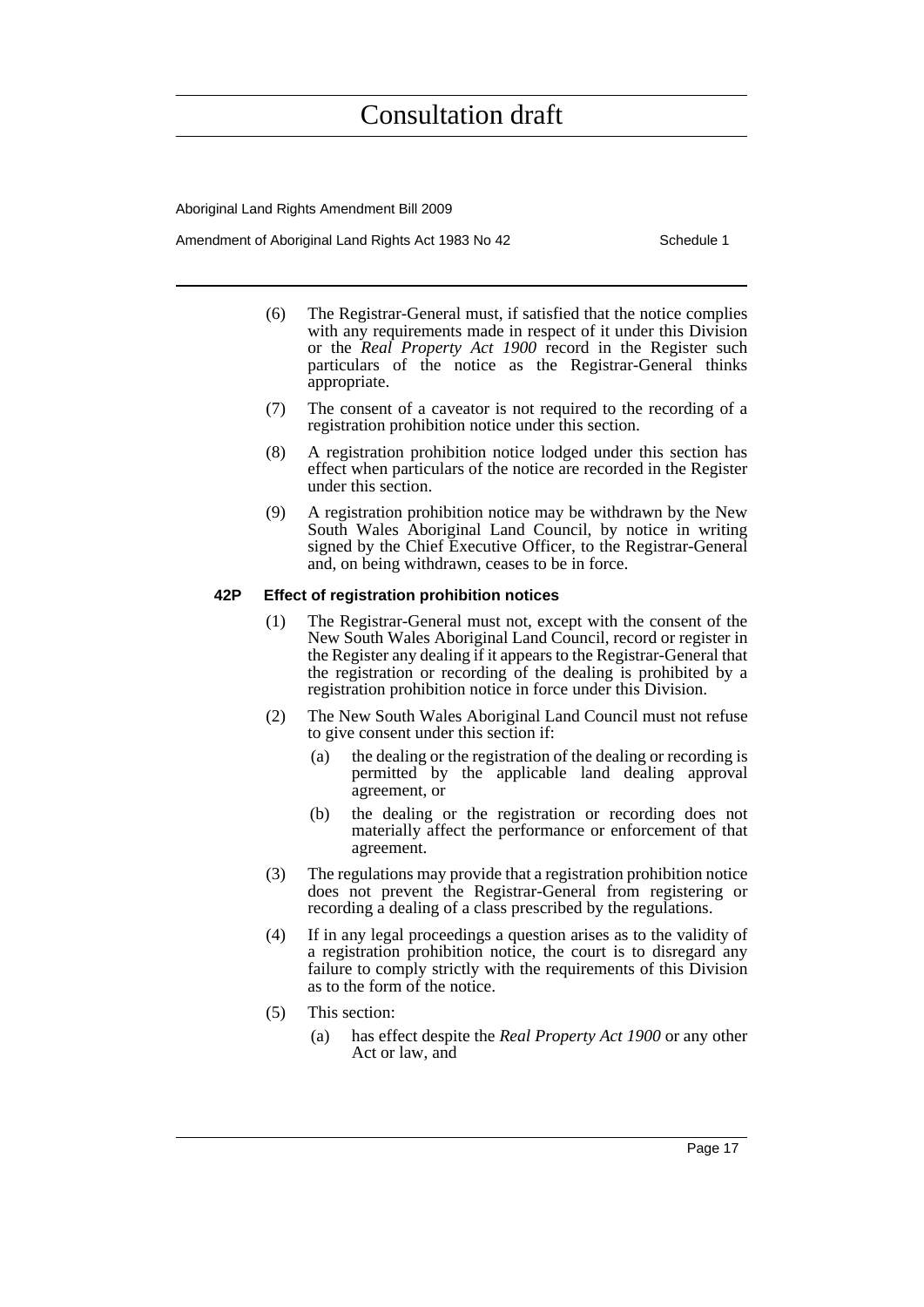Aboriginal Land Rights Amendment Bill 2009

Schedule 1 Amendment of Aboriginal Land Rights Act 1983 No 42

(b) does not affect the operation of any other prohibition or restriction relating to transfers or other dealings with land.

### **42Q Community development levy**

- (1) A Local Aboriginal Land Council is liable to pay the community development levy for any dutiable transaction that occurs in relation to a dealing with land vested in the Council (whether or not the Council is liable to pay duty).
- (2) The amount of the community development levy payable for a dutiable transaction is the prescribed percentage (if any) of the amount of duty payable for the dutiable transaction.
- (3) The regulations may provide that the community development levy is payable for other transactions in relation to dealings with land vested in a Local Aboriginal Land Council and may also provide for the amount of the levy for those transactions.
- (4) This section applies to a dutiable transaction for which duty would be chargeable but for section 280 of the *Duties Act 1997*.
- (5) Words and expressions used in this section and section 42S have the same meanings as they have in the *Duties Act 1997*.

#### **42R Payment of community development amounts**

(1) Amounts of community development levy collected by the Chief Commissioner of State Revenue are to be paid on a quarterly basis to the New South Wales Aboriginal Land Council by the Chief Commissioner.

**Note.** The *Taxation Administration Act 1996*, which includes provisions relating to the collection, payment and non-payment of tax, applies to the community development levy. The Chief Commissioner of State Revenue will be responsible for the collection of the community development levy.

- (2) The Chief Commissioner of State Revenue may retain from the community development levy collected by the Chief Commissioner amounts for payment of the Chief Commissioner's costs in relation to the Chief Commissioner's functions relating to the levy.
- (3) Any such costs are to be in accordance with an agreement between the Chief Commissioner of State Revenue and the New South Wales Aboriginal Land Council.
- (4) The New South Wales Aboriginal Land Council must pay to the New South Wales Aboriginal Land Council Community Fund established under section 149A amounts of community development levy received from the Chief Commissioner.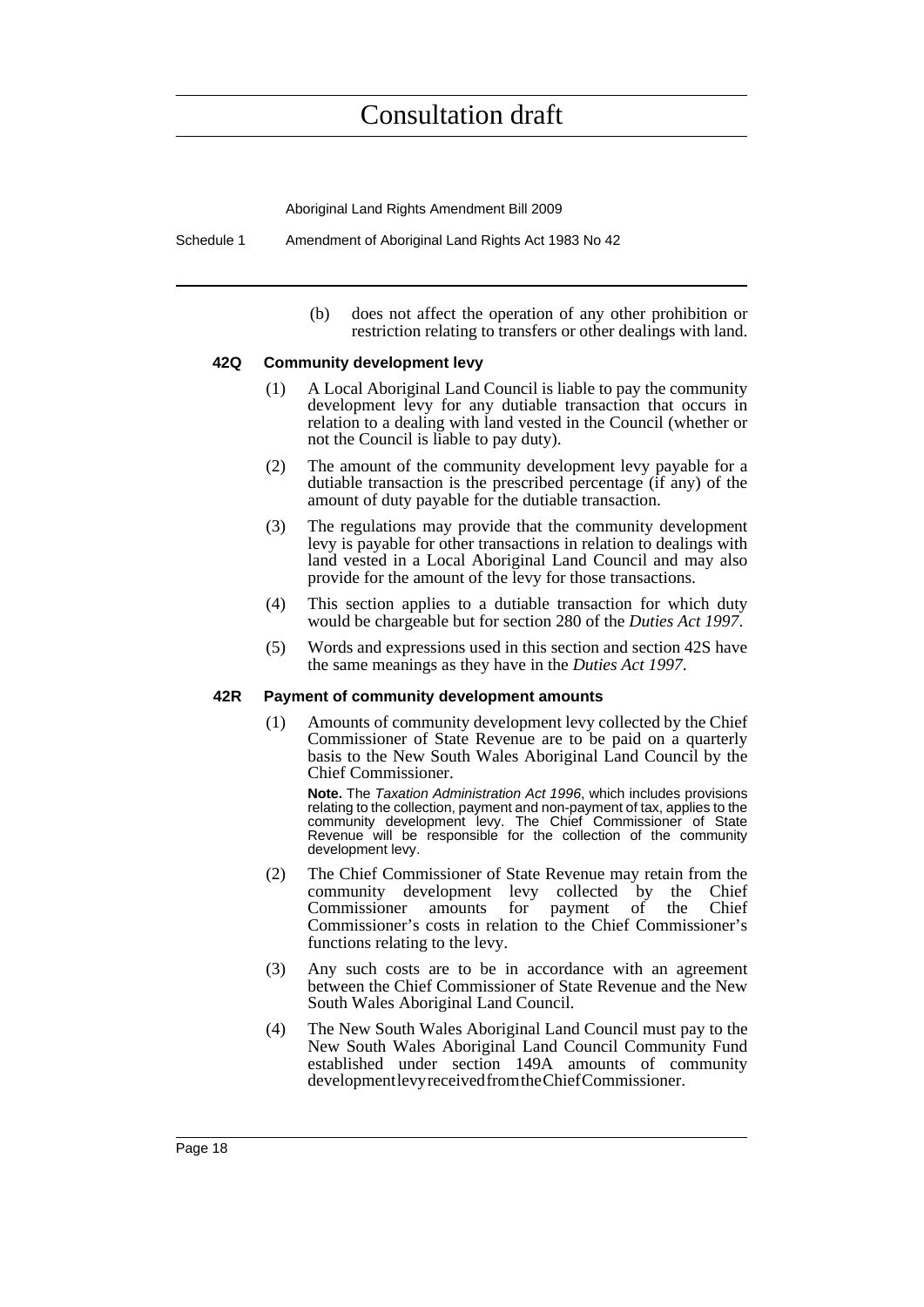Aboriginal Land Rights Amendment Bill 2009

Amendment of Aboriginal Land Rights Act 1983 No 42 Schedule 1

- (5) The New South Wales Aboriginal Land Council must also pay to that Fund an additional amount equal to the amount of community development levy paid by the Chief Commissioner of State Revenue to the Council under this section.
- (6) The additional amount payable by the New South Wales Aboriginal Land Council under subsection (5) must be paid not later than 28 days after receipt by the Council of a quarterly payment of levy under this section.

### **42S Community development levy not payable on transfers between Councils**

The community development levy is not payable in respect of a dutiable transaction between a Local Aboriginal Land Council and another Aboriginal Land Council.

### **[4] Section 52, note**

Insert at the end of the section:

**Note.** Under section 50 of the *Interpretation Act 1987*, a Local Aboriginal Land Council has certain functions as a statutory corporation, including the power to purchase, exchange, take on lease, hold, dispose of and otherwise deal with property. This provision is subject to the provisions of this Act.

### **[5] Section 52AA**

Insert after section 52A:

### **52AA Powers of Local Aboriginal Land Councils with respect to property**

- (1) A Local Aboriginal Land Council may do or suffer in relation to its property any act or thing that it could lawfully do or suffer if it were a natural person having, in the case of land, the same estate or interest in the property as the Council.
- (2) In particular, without limiting the generality of subsection (1), a Local Aboriginal Land Council may do or suffer any such act or thing to enable it to:
	- (a) improve, or cause to be improved, any land vested in it, or
	- (b) explore for and exploit, or cause to be explored for or exploited, mineral resources or other natural resources vested in it.
- (3) This section is subject to this Act.

### **[6] Section 52B Social housing schemes**

Omit section 52B (4).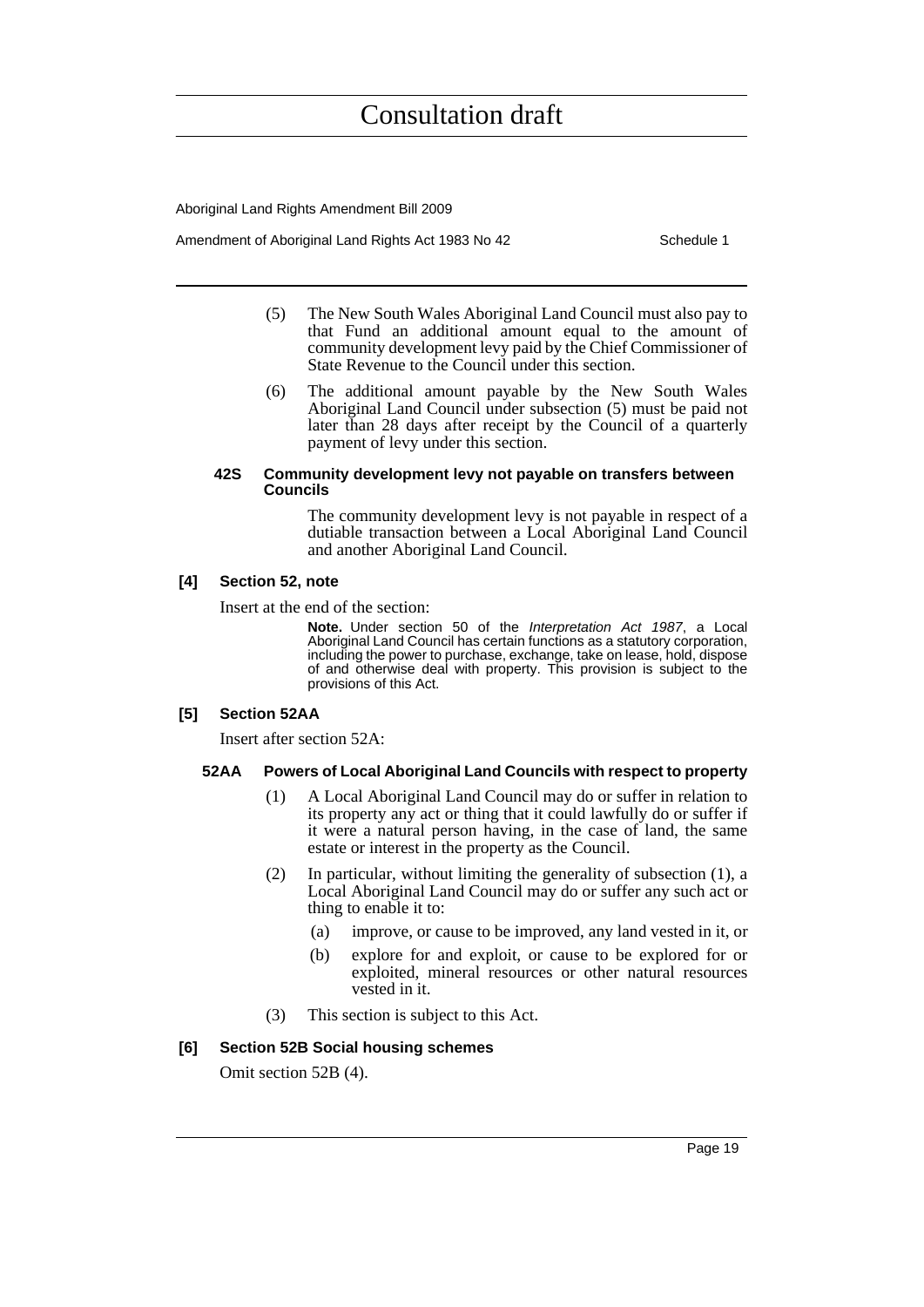Aboriginal Land Rights Amendment Bill 2009

Schedule 1 Amendment of Aboriginal Land Rights Act 1983 No 42

### **[7] Section 52G Functions to be exercised by Council resolution**

Insert "and land dealing approval agreements (within the meaning of Division 4 of Part 2)" after "land" in section 52G (e).

#### **[8] Section 106 Functions of New South Wales Aboriginal Land Council**

Insert at the end of section  $106(3)(g)$ :

(h) to approve land dealings by Local Aboriginal Land Councils.

### **[9] Section 106, note**

Insert at the end of the section:

**Note.** Under section 50 of the *Interpretation Act 1987*, the New South Wales Aboriginal Land Council has certain functions as a statutory corporation, including the power to purchase, exchange, take on lease, hold, dispose of and otherwise deal with property. That provision is subject to the provisions of this Act.

### **[10] Section 106A**

Insert after section 106:

#### **106A Powers of New South Wales Aboriginal Land Council with respect to property**

- (1) The New South Wales Aboriginal Land Council may do or suffer in relation to its property any act or thing that it could lawfully do or suffer if it were a natural person having, in the case of land, the same estate or interest in the property as the Council.
- (2) In particular, without limiting the generality of subsection (1), the Council may do or suffer any such act or thing to enable it to:
	- (a) improve, or cause to be improved, any land vested in it, or
	- (b) explore for and exploit, or cause to be explored for or exploited, mineral resources or other natural resources vested in it.
- (3) This section is subject to this Act.

### **[11] Section 113 Policies relating to Aboriginal Land Council functions**

Omit section 113 (1) (b). Insert instead:

(b) land dealings by Aboriginal Land Councils, including the assessment and approval by the New South Wales Aboriginal Land Council of land dealings by Local Aboriginal Land Councils,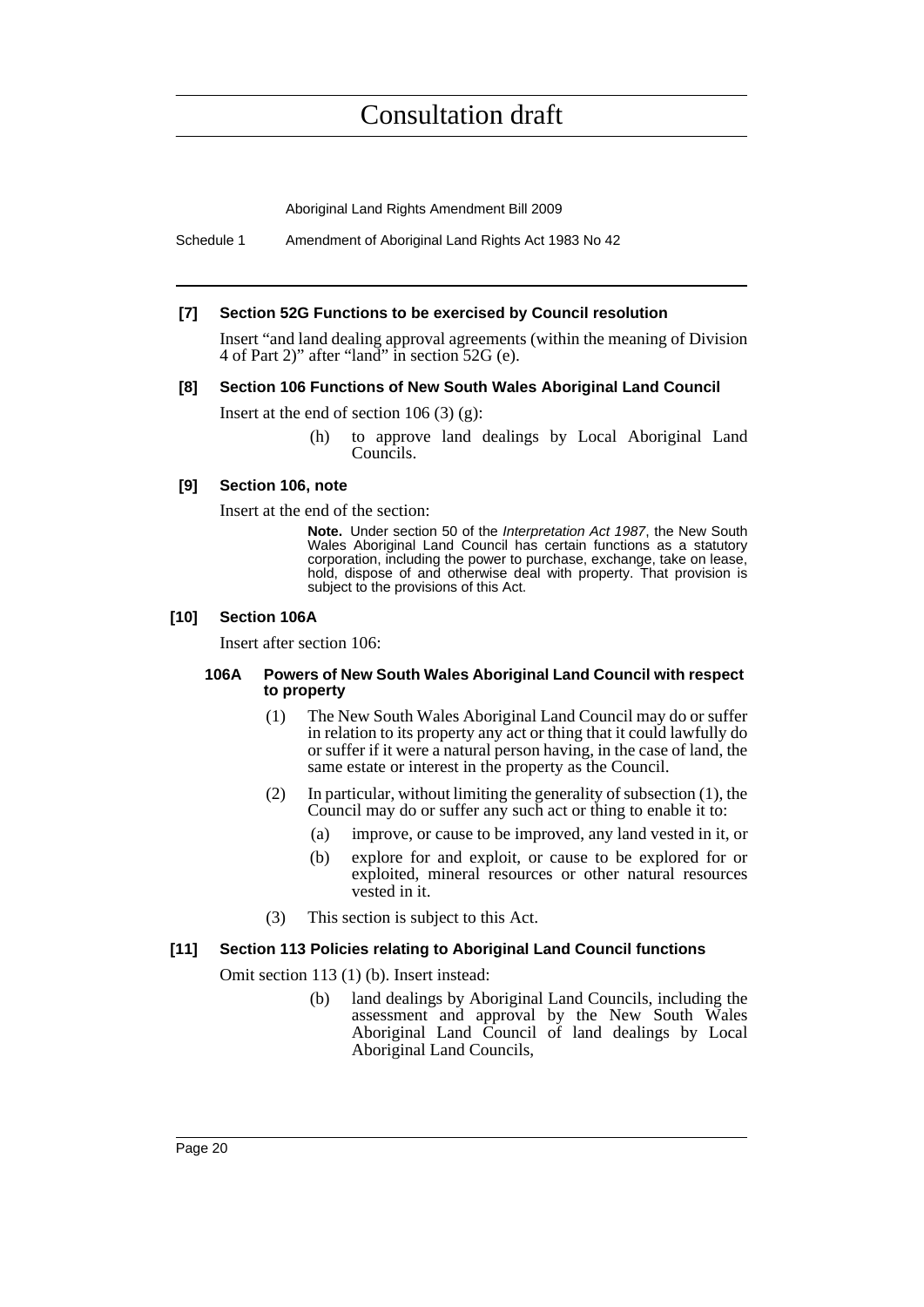Aboriginal Land Rights Amendment Bill 2009

Amendment of Aboriginal Land Rights Act 1983 No 42 Schedule 1

### **[12] Section 116 Delegation by New South Wales Aboriginal Land Council**

Insert after section 116 (1) (f):

(f1) approval under Division 4 of Part 2 of land dealings by Local Aboriginal Land Councils,

#### **[13] Section 149A**

Insert after section 149:

#### **149A NSW Aboriginal Land Council Community Fund**

- (1) The New South Wales Aboriginal Land Council is to establish in an authorised deposit-taking institution an account named the "New South Wales Aboriginal Land Council Community Fund" into which is to be paid:
	- (a) amounts of community development levy, and
	- (b) additional amounts payable by the New South Wales Aboriginal Land Council under section 42R, and
	- (c) any money paid to the New South Wales Aboriginal Land Council for the purposes of the Fund, and
	- (d) any interest received in respect of the investment of money belonging to the Fund, and
	- (e) any money directed to be paid into the Fund by or under this or any other Act.
- (2) There is payable from the Fund:
	- (a) money for loans and grants to a Local Aboriginal Land Council for the purpose of the management and acquisition of land, if the value of the total land owned by the Council, as determined in accordance with the regulations, is less than the amount prescribed by the regulations, and
	- (b) money for community benefit schemes for persons within the area of a Local Aboriginal Land Council, if the value of the total land owned by the Council, as determined in accordance with the regulations, is less than the amount prescribed by the regulations, and
	- (c) any other payments authorised by or under this or any other Act.
- (3) Money to the credit of the account may be invested in any manner in which the New South Wales Aboriginal Land Council Account may be invested.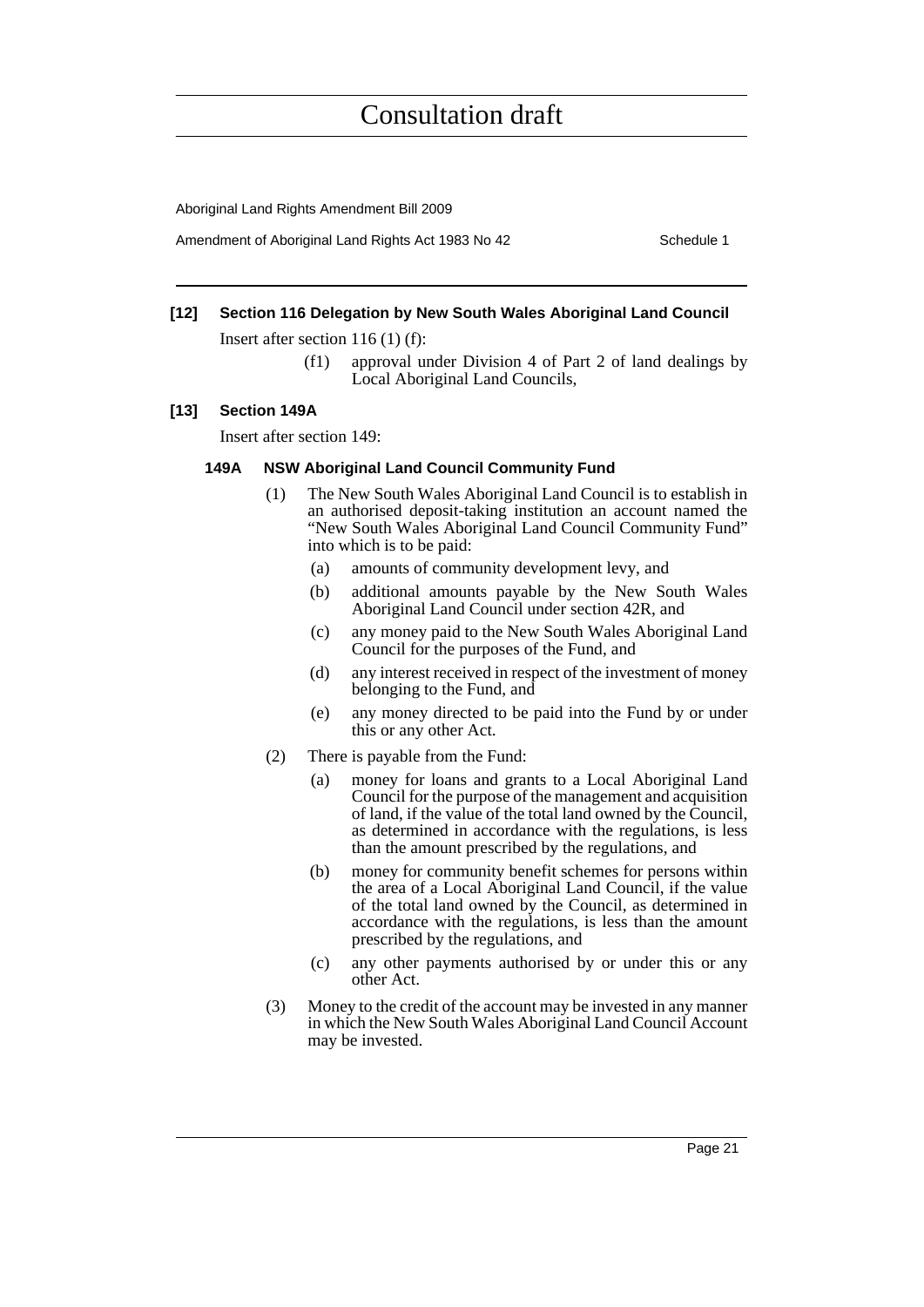Aboriginal Land Rights Amendment Bill 2009

Schedule 1 Amendment of Aboriginal Land Rights Act 1983 No 42

#### **[14] Section 150 Preservation of money in NSW Aboriginal Land Council Account**

Insert after section 150 (2):

- (3) For the purposes of subsection (1), any amount to the credit of the New South Wales Aboriginal Land Council Community Fund is to be taken into account for the purposes of determining the capital value of the New South Wales Aboriginal Land Council Account.
- (4) Nothing in this section prevents the disbursement of amounts from the New South Wales Aboriginal Land Council Community Fund.

### **[15] Section 239A**

Insert after section 239:

### **239A Compulsory mediation of land dealing application disputes**

- (1) This section applies to a dispute relating to a decision by the New South Wales Aboriginal Land Council under Division 4 of Part 2 to approve or not to approve a land dealing.
- (2) A Local Aboriginal Land Council must, if the Council proposes to commence legal proceedings in relation to the dispute, refer the dispute to mediation, conciliation or arbitration by the Registrar.
- (3) The Registrar may:
	- (a) attempt to resolve the dispute by mediation, conciliation or arbitration, or
	- (b) refer the dispute to mediation, conciliation or arbitration by an independent person.

### **[16] Section 242 Exclusion of personal liability**

Insert after section 242 (1) (d):

(e) a person who is a member of an expert advisory panel constituted under section 42I,

### **[17] Schedule 4 Savings, transitional and other provisions**

Insert at the end of clause 1A (1):

*Aboriginal Land Rights Amendment Act 2009*

### **[18] Schedule 4, Part 9**

Insert after Part 8: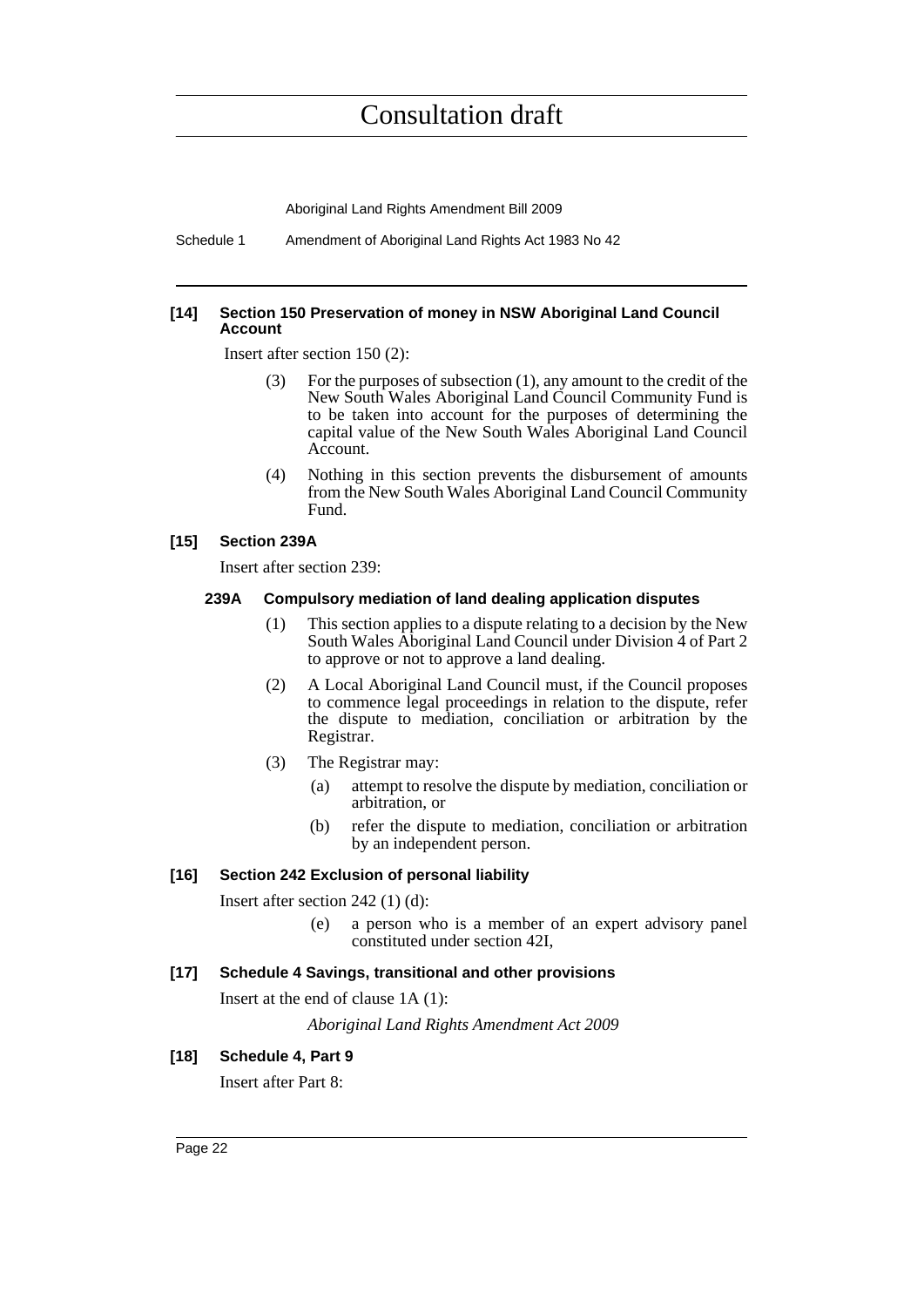Aboriginal Land Rights Amendment Bill 2009

Amendment of Aboriginal Land Rights Act 1983 No 42 Schedule 1

### **Part 9 Aboriginal Land Rights Amendment Act 2009**

### **50 Definitions**

(1) In this Part:

*amending Act* means the *Aboriginal Land Rights Amendment Act 2009*.

*existing land dealing*—see clause 51 (1).

*existing registrable instrument*—see clause 51 (1).

*former land dealing provisions* means Division 4 of Part 2 of this Act, as in force immediately before its substitution by the amending Act.

*new land dealing provisions* means Division 4 of Part 2 of this Act, as substituted by the amending Act.

(2) Words and expressions used in this Part have the same meaning as they have in Division 4 of Part 2 of this Act, as substituted by the amending Act.

### **51 Existing land dealings**

- (1) Except as provided by this Part, the new land dealing provisions do not apply to or in respect of a registrable instrument giving effect to or forming part of a land dealing (an *existing registrable instrument*) that was entered into in accordance with section 40B, 40C or 40D before the commencement of the new land dealing provisions (an *existing land dealing*) and lodged with the Registrar-General for registration or recording before that commencement.
- (2) Except as provided by this clause and clause 52, the former land dealing provisions continue to apply to an existing land dealing and an existing registrable instrument.
- (3) If the requirements of the former land dealing provisions were not complied with in relation to a land dealing entered into before the commencement of the new land dealing provisions, the new land dealing provisions apply to that land dealing.

### **52 Registration approval provisions to apply to existing dealings**

(1) This clause applies to an existing dealing, other than a dealing for which an existing registrable instrument was lodged with the Registrar-General for registration or recording before the commencement of the new land dealing provisions.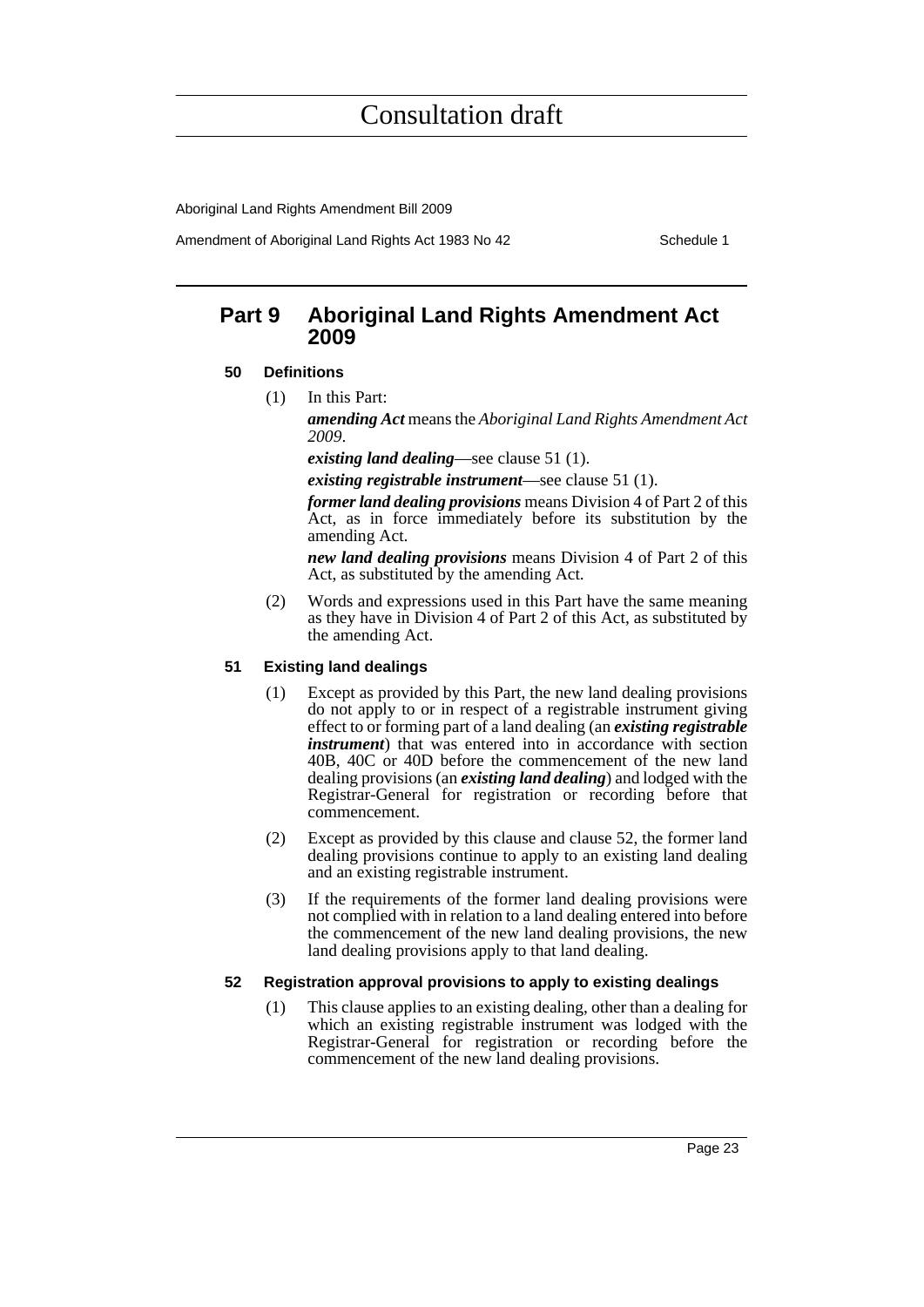Aboriginal Land Rights Amendment Bill 2009

- Schedule 1 Amendment of Aboriginal Land Rights Act 1983 No 42
	- (2) Section 42M applies to a registrable instrument giving effect to an existing land dealing.
	- (3) The Chief Executive Officer of the New South Wales Aboriginal Land Council must give a registration approval certificate in respect of an existing registrable instrument if the Chief Executive Officer is satisfied as to the following:
		- (a) that any conditions of the approval by the New South Wales Aboriginal Land Council of the existing land dealing have been met,
		- (b) that any community development levy payable in respect of that land dealing has been paid.
	- (4) A registration approval certificate given under subclause (3) is taken to be a registration approval certificate for the purposes of section 42M  $(2)$  (a).
	- (5) The regulations may make provision for or with respect to applications for registration approval certificates under this clause and the fees for the making of such applications.

#### **53 Application of community development levy provisions to existing land dealings**

Sections 42Q–42S apply in respect of dutiable transactions for existing land dealings but do not apply to a dutiable transaction for which an instrument was registered or lodged for registration with the Registrar-General before the commencement of the new land dealing provisions.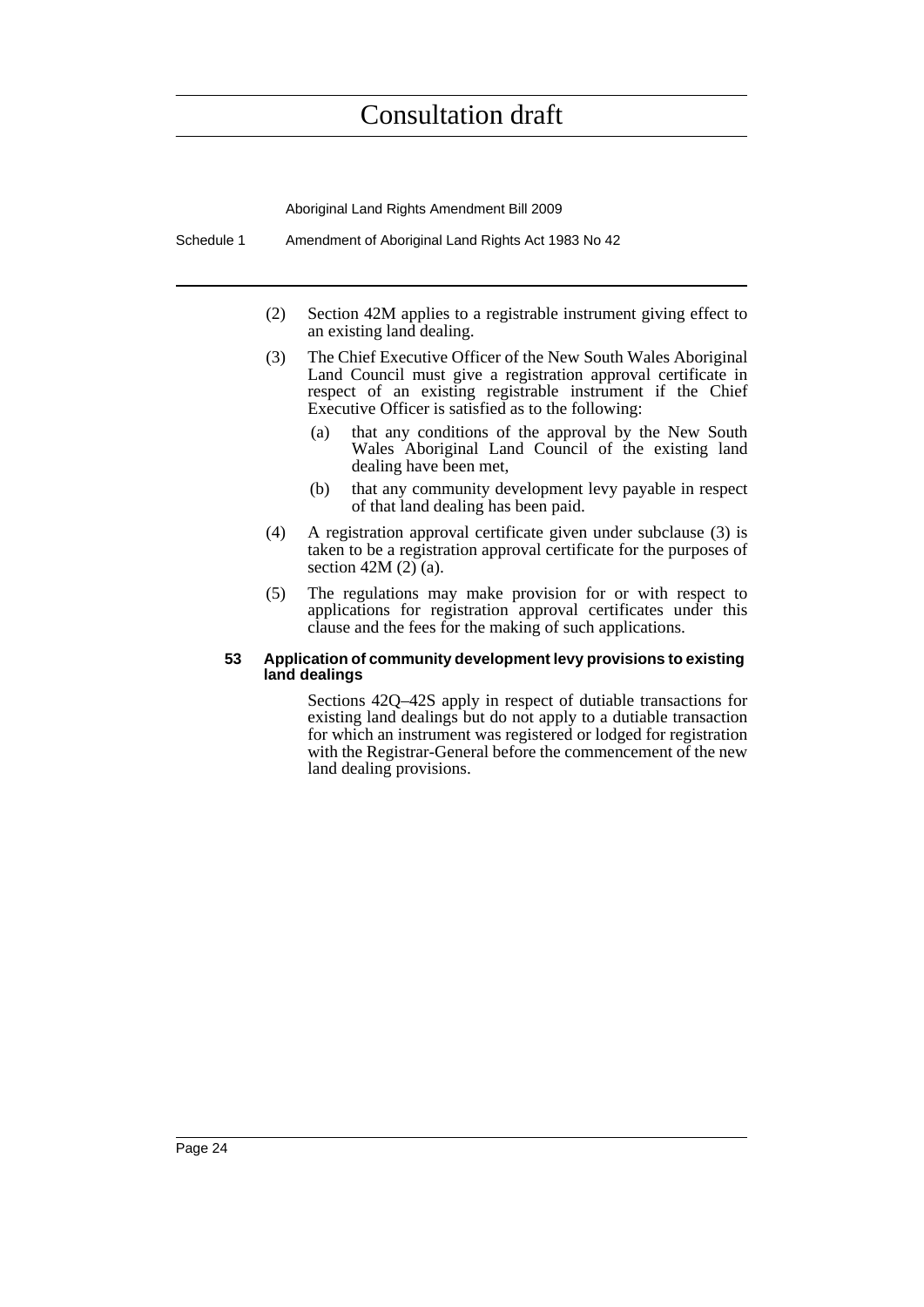Aboriginal Land Rights Amendment Bill 2009

Amendment of other Acts and instruments **Schedule 2** Schedule 2

### <span id="page-34-0"></span>**Schedule 2 Amendment of other Acts and instruments**

### **2.1 Aboriginal Land Rights Regulation 2002**

**[1] Clause 6 Certificate relating to disposal of land** Omit the clause.

### **[2] Part 10**

Insert after Part 9:

### **Part 10 Land dealings**

### **Division 1 Approval of land dealings**

### **101 Interpretation**

(1) In this Part:

*land dealing approval application* means an application under section 42F of the Act by a Local Aboriginal Land Council for approval by the New South Wales Aboriginal Land Council of a land dealing.

(2) Words and expressions in this Part have the same meaning as they have in Division 4 of Part 2 of the Act.

### **102 Form of certificates**

- (1) For the purposes of sections 42D (2) and 42K (1) of the Act, the prescribed form of a dealing approval certificate is Form 1 in Schedule 6.
- (2) For the purposes of sections 42D (3) and 42K (2), the prescribed form of a registration approval certificate is Form 2 in Schedule 6.

**DRAFTING NOTE 3.1** Instructions required as to the form for the dealing approval certificates.

### **103 Notice of meetings of LALCs**

For the purposes of section 42G (5) (a) of the Act, notice of a meeting to approve a land dealing must be given not less than 7 clear days before the meeting.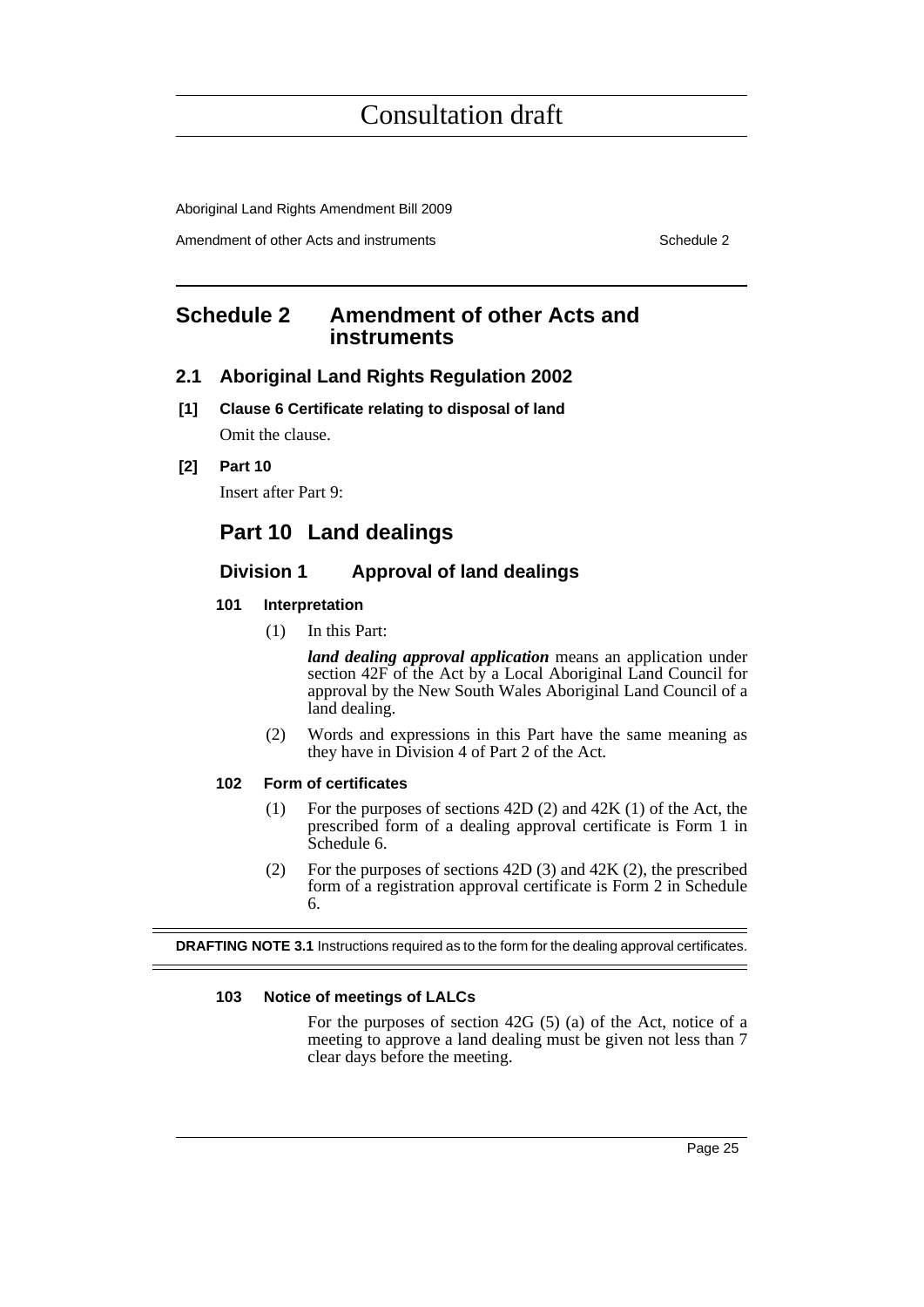Aboriginal Land Rights Amendment Bill 2009

Schedule 2 Amendment of other Acts and instruments

### **104 Applications for approval of land dealings**

- (1) A land dealing approval application is to be made in the form approved by the New South Wales Aboriginal Land Council.
- (2) An application must:
	- (a) identify the land affected by the proposed land dealing, and
	- (b) specify the manner in which the land is to be dealt with, and
	- (c) set out any terms or conditions of the proposed dealing, and
	- (d) be accompanied by a copy of the resolution of the Local Aboriginal Land Council approving the dealing, and
	- (e) be accompanied by information and other material establishing that the Local Aboriginal Land Council has complied with the requirements of section 42G (5) of the Act, and
	- (f) be accompanied by a valuation of the land prepared by a registered valuer within the preceding 12 months, and
	- (g) be accompanied by the application fee.

### **105 Approval application fees**

For the purposes of section 42F (2) (c) of the Act, the fee for making an application to the New South Wales Aboriginal Land Council for approval of a land dealing is \$250.

### **106 Application assessment fees**

- (1) A Local Aboriginal Land Council must pay to the New South Wales Aboriginal Land Council the assessment fee (if any) determined by the New South Wales Aboriginal Land Council for assessment of a land dealing approval application.
- (2) The assessment fee is to be an amount that reflects the reasonable costs incurred by the New South Wales Aboriginal Land Council in assessing the land dealing approval application concerned, including (but not limited to), the costs of any expert advisory panel constituted for the purposes of assessing the application for approval.
- (3) The assessment fee must be paid:
	- (a) on or before the date, or on or after the occurrence of an event, as required by the New South Wales Aboriginal Land Council, or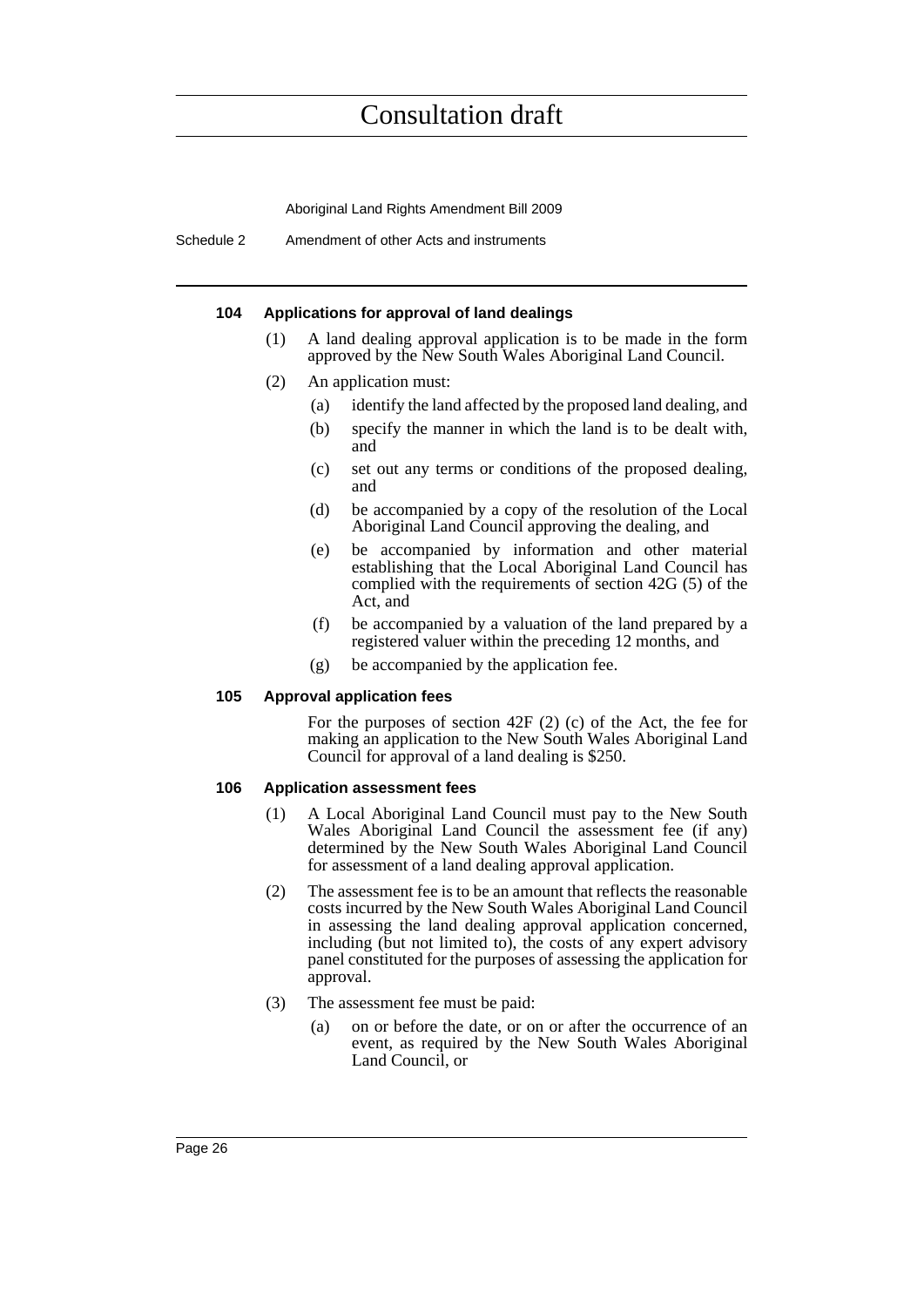Aboriginal Land Rights Amendment Bill 2009

Amendment of other Acts and instruments **Schedule 2** Schedule 2

- (b) in accordance with arrangements agreed between the Local Aboriginal Land Council and the New South Wales Aboriginal Land Council.
- (4) The New South Wales Aboriginal Land Council may, after an application is made, require a Local Aboriginal Land Council to give security (whether by way of deposit of money or otherwise) for the payment of the assessment fee for an approval. **Note.** A security in the form of a mortgage is a land dealing for which compliance with the Act will be required.
- (5) The New South Wales Aboriginal Land Council may waive the payment by a Local Aboriginal Land Council of the whole or any part of an assessment fee.

### **107 Application procedures**

- (1) The New South Wales Aboriginal Land Council must, as soon as practicable after receiving a land dealing approval application, notify the Local Aboriginal Land Council, in writing, of the following:
	- (a) the manner in which it intends to assess the application and whether or not the application, or any part of it, is to be referred to an expert advisory panel,
	- (b) the assessment fee for the application, or the manner in which the assessment fee is to be determined and an estimate of the amount of the fee,
	- (c) the time within which, or the event on the occurrence of which, the assessment fee is to be paid and any security for payment required to be provided,
	- (d) the estimated time for determining the application,
	- (e) that the New South Wales Aboriginal Land Council is not required to determine the application unless the Local Aboriginal Land Council agrees to the proposed manner of determination, fees and any security.
- (2) The New South Wales Aboriginal Land Council is not required to assess a land dealing approval application, if notice has been given in accordance with this clause in relation to the application, unless:
	- (a) the application complies with section 42F (2) of the Act, and
	- (b) the Local Aboriginal Land Council notifies the New South Wales Aboriginal Land Council that it agrees to the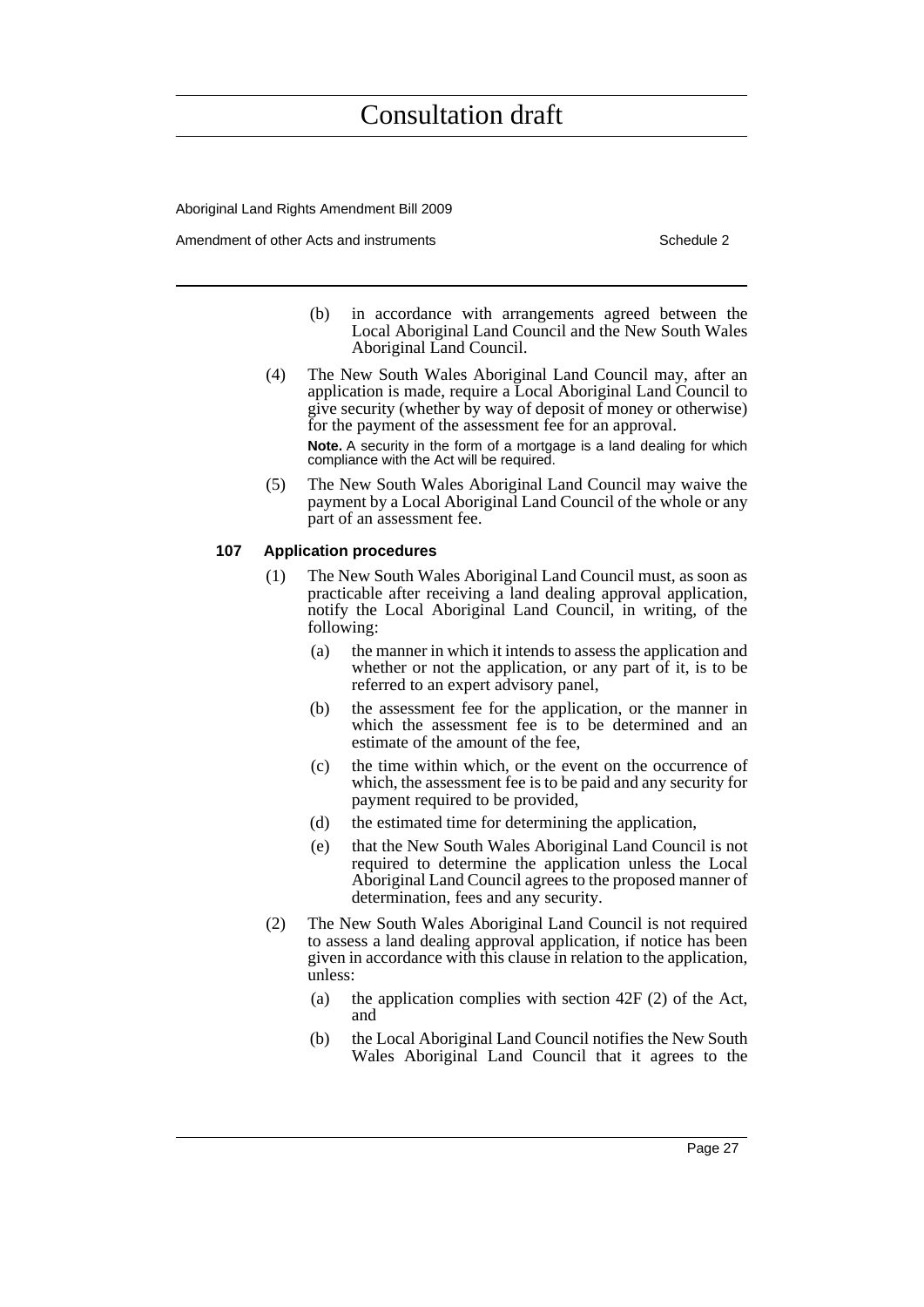Aboriginal Land Rights Amendment Bill 2009

Schedule 2 Amendment of other Acts and instruments

proposed manner of determination, fees and any security, and

- (c) any security required by the notice under subclause (1) has been provided, and
- (d) any assessment fee is paid in accordance with that notice or it is satisfied that the fee will be paid in accordance with that notice.
- (3) The New South Wales Aboriginal Land Council is not required to continue to assess a land dealing approval application if the applicant fails to comply with any requirement of the New South Wales Aboriginal Land Council under section 42F (4) of the Act

### **108 Register of members for expert advisory panels**

- (1) The New South Wales Aboriginal Land Council is to establish a register of persons who may be appointed to expert advisory panels.
- (2) A person may be listed on the register if the person has expertise in one or more of land valuation, property development, planning, business, finance, corporate governance or aboriginal heritage or culture or any other expertise that the New South Wales Aboriginal Land Council considers relevant.
- (3) The register is to be in the form determined by the New South Wales Aboriginal Land Council.
- (4) The register is to contain the following particulars:
	- (a) the name and contact address of each person on the register,
	- (b) the area of expertise of each such person,
	- (c) any other particulars determined by the New South Wales Aboriginal Land Council.
- (5) The New South Wales Aboriginal Land Council may at any time add the name of a person to or remove the name of a person from the register.
- (6) The New South Wales Aboriginal Land Council must, not less than once every 12 months, forward a copy of the register to the Minister.
- (7) The New South Wales Aboriginal Land Council must, if the name of a person is added to or removed from the register, forward a copy of the revised register to the Minister.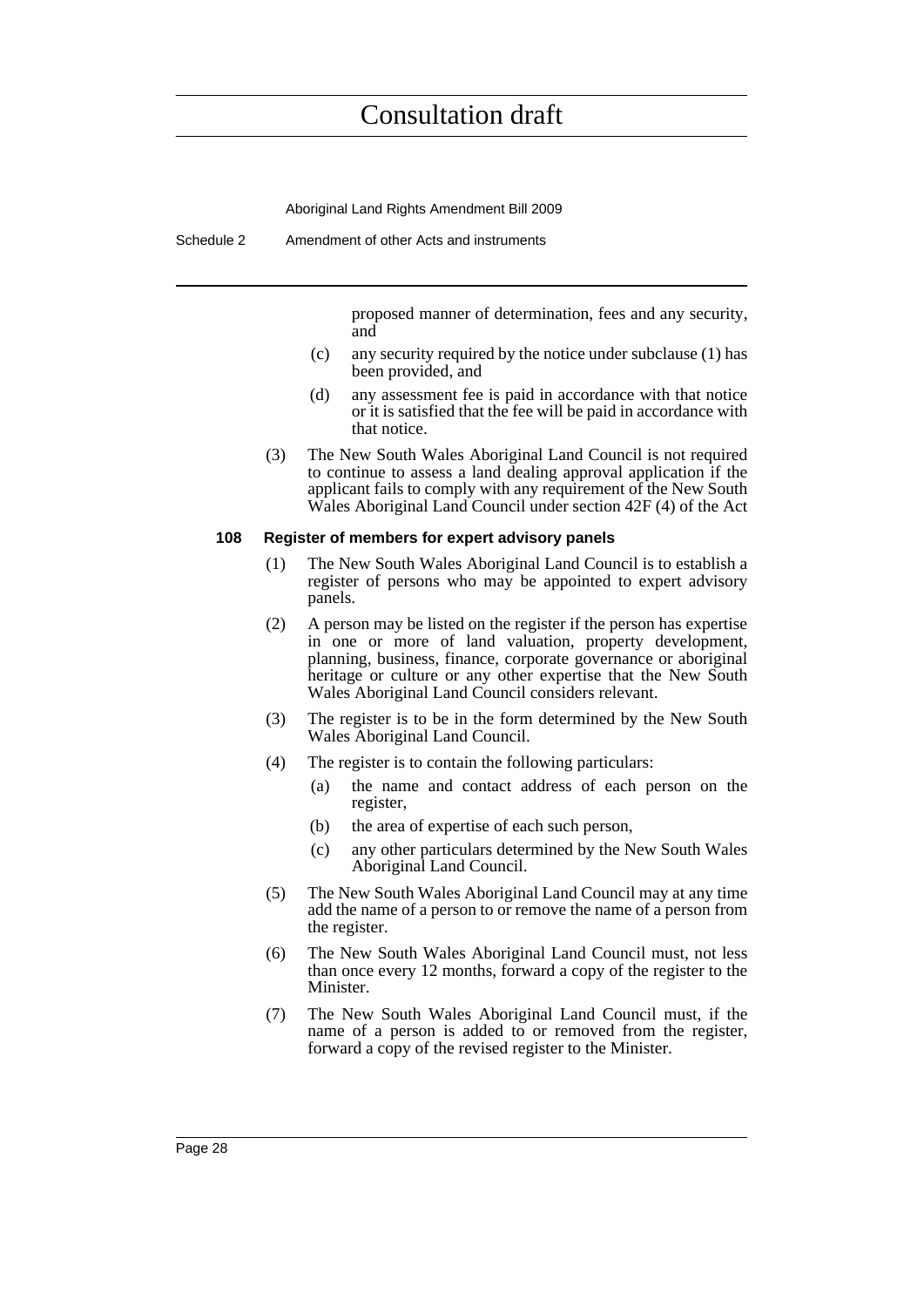Aboriginal Land Rights Amendment Bill 2009

Amendment of other Acts and instruments **Schedule 2** Schedule 2

(8) The New South Wales Aboriginal Land Council must ensure that the register is made publicly available.

#### **109 Expert advisory panels**

- (1) The New South Wales Aboriginal Land Council may constitute an expert advisory panel to assess a land dealing approval application, or any part or aspect of an application, if:
	- (a) it is of the opinion that it is appropriate to do so and clause 107 has been complied with, or
	- (b) at the request of the Local Aboriginal Land Council seeking approval of the land dealing concerned.
- (2) A panel may consider one or more land dealing approval applications.
- (3) A panel is to determine the procedure for the calling of any meetings held by it and for the conduct of business at those meetings.
- (4) A panel is to consist of one or more members selected from the persons listed on the register established under this Division, as determined by the New South Wales Aboriginal Land Council.
- (5) A member of an expert advisory panel is entitled to be paid such remuneration (including travelling and subsistence allowances) as the New South Wales Aboriginal Land Council may from time to time determine in respect of the member.
- (6) The New South Wales Aboriginal Land Council may at any time and for any or no reason remove a member of an expert advisory panel from office.

### **110 Assessments and reports by expert advisory panels**

- (1) For the purposes of an assessment, an expert advisory panel must review any material provided to the New South Wales Aboriginal Land Council by the Local Aboriginal Land Council relating to the relevant land dealing approval application and any other material provided to the panel by the New South Wales Aboriginal Land Council.
- (2) A panel may, at the request of the New South Wales Aboriginal Land Council, consider whether the proposed land dealing is, or is likely to be, contrary to the interests of the members of the Local Aboriginal Land Council concerned or other Aboriginal persons within the area of the Council.
- (3) An expert advisory panel may, if requested to do so by the New South Wales Aboriginal Land Council, include in a report to the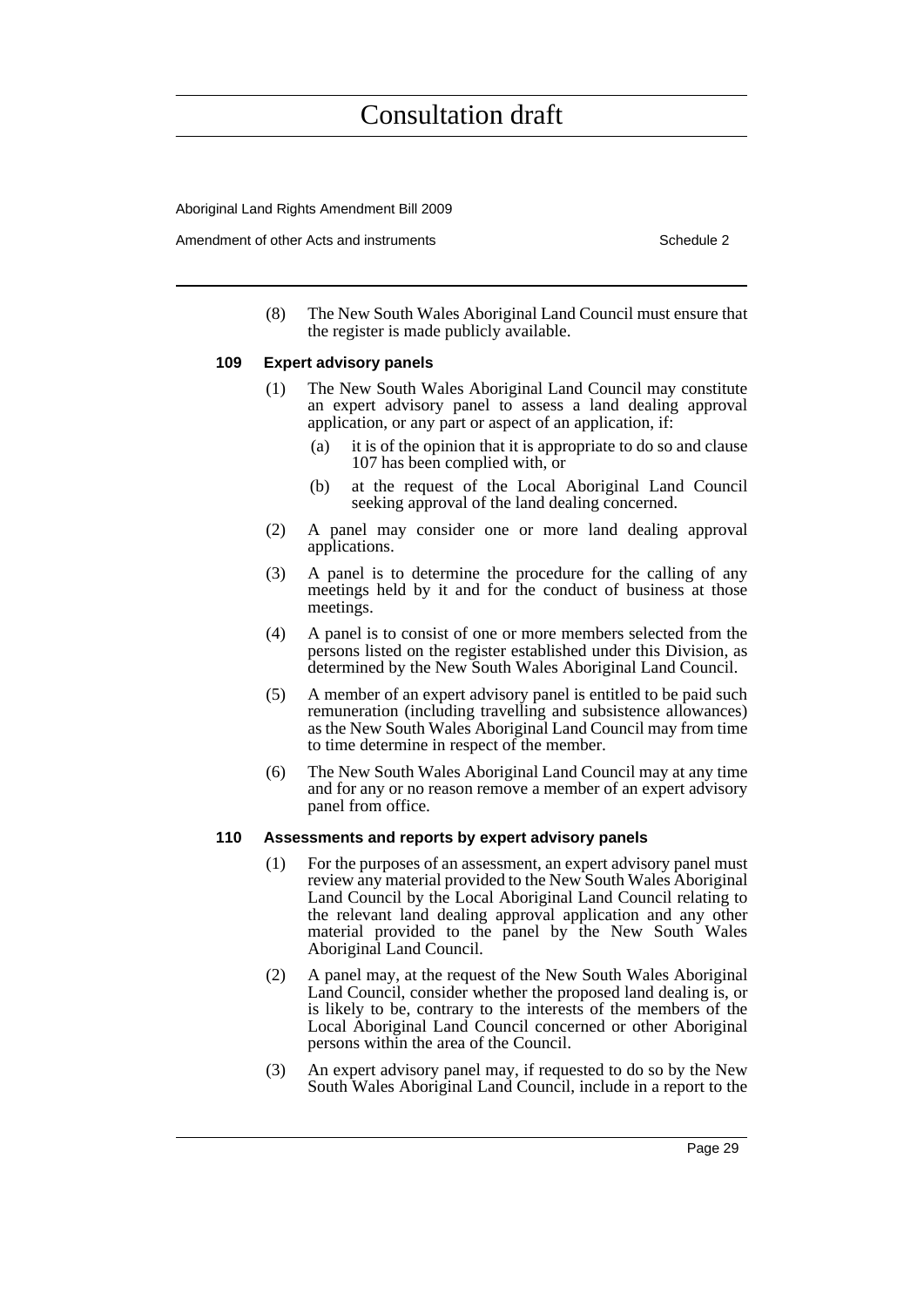Aboriginal Land Rights Amendment Bill 2009

Schedule 2 Amendment of other Acts and instruments

Council a recommendation as to whether the proposed land dealing approval application should be approved and a recommendation as to conditions that may be imposed on any approval.

(4) A panel must submit a report to the New South Wales Aboriginal Land Council within the time required by the Council.

### **111 Pecuniary interests in land dealings**

- (1) A member of an expert advisory panel who has a pecuniary interest in a matter being assessed by the panel must disclose the nature of the interest to the New South Wales Aboriginal Land Council as soon as practicable.
- (2) A person who has, or who discloses, a pecuniary interest in a matter is not eligible to be appointed to, or to remain as a member of, an expert advisory panel assessing the matter.
- (3) Words and expressions used in this clause have the same meaning as they have in Part 10 of the Act.

### **112 Effect of other Acts on appointment to panel**

- (1) Chapter 2 of the *Public Sector Employment and Management Act 2002* does not apply to or in respect of the appointment of a member of an expert advisory panel.
- (2) If by or under any Act provision is made:
	- (a) requiring a person who is the holder of a specified office to devote the whole of his or her time to the duties of that office, or
	- (b) prohibiting the person from engaging in employment outside the duties of that office,

the provision does not operate to disqualify the person from holding that office and also the office of a member of an expert advisory panel or from accepting and retaining any remuneration payable to the person under this Regulation as such a member.

### **Division 2 Community development levy and New South Wales Aboriginal Land Council Community Development Fund**

### **113 Amount of community development levy**

For the purposes of determining the amount of the community development levy, the prescribed percentage (if any) of the duty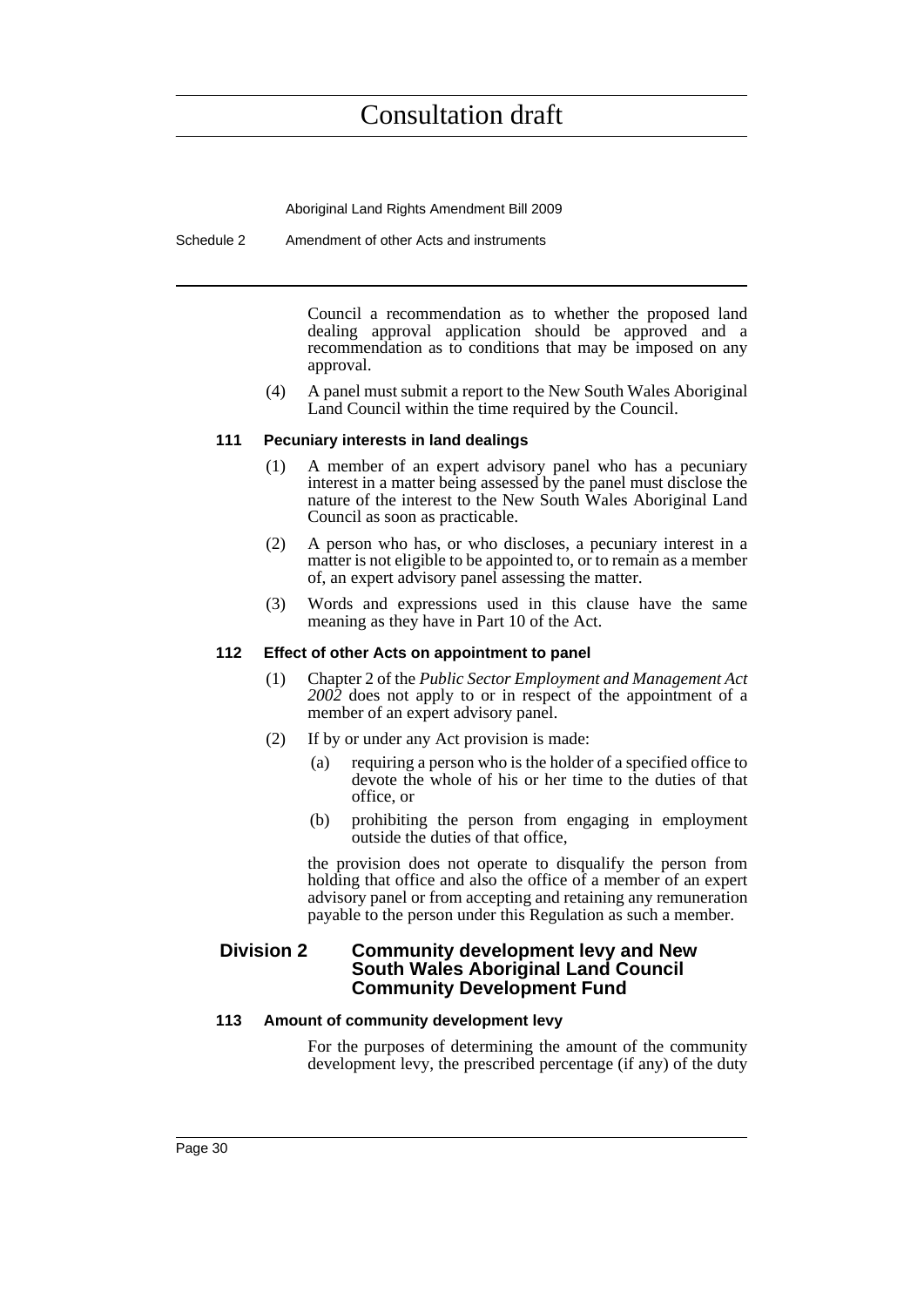Aboriginal Land Rights Amendment Bill 2009

Amendment of other Acts and instruments **Schedule 2** Schedule 2

payable under the *Duties Act 1997* for a dutiable transaction is the percentage set out in Schedule 6A.

**Note.** The general rate of duty for dutiable transactions is set out in section 32 of the *Duties Act 1997* and the premium rates for other land and property are set out in sections 32A–32C of that Act.

#### **114 Community Development Fund grants and loans—threshold for eligibility**

- (1) For the purposes of section 149A (2) (a) and (b) of the Act, the amount prescribed is \$4 million.
- (2) For the purposes of section 149A (2) (a) and (b) of the Act, the value of the total land owned by a Local Aboriginal Land Council at any time is the total value of all of the land owned by the Council, as shown in the audited financial statements for the Council for the immediately preceding financial year.

### **[3] Part 10 Miscellaneous**

Renumber as Part 11 and renumber clauses 101–103 as clauses 115–118, respectively.

**[4] Schedules 6 and 6A**

Insert after Schedule 5:

### **Schedule 6 Forms**

(Clause 102)

### **Form 1 Dealing Approval Certificate**

(Sections 42D (2) and 42K (1) of the Aboriginal Land Rights Act 1983)

I [*name*] Chief Executive Officer of the New South Wales Aboriginal Land Council certify that this Dealing Approval Certificate is given on [*date*] and:

- (a) authorises a land dealing being [*type of land dealing*] by [*name the Aboriginal Land Council*] with [*name other parties*] relating to land being [*enter title reference*] as approved by a resolution of the New South Wales Aboriginal Land Council at [*meeting number*] held on [*insert date*], and
- (b) is given subject to the land dealing complying with the following conditions [*specify any conditions*], and
- (c) is valid until [*specify date*], and
- (d) complies with Division 4 of Part 2 of the *Aboriginal Lands Act 1983*.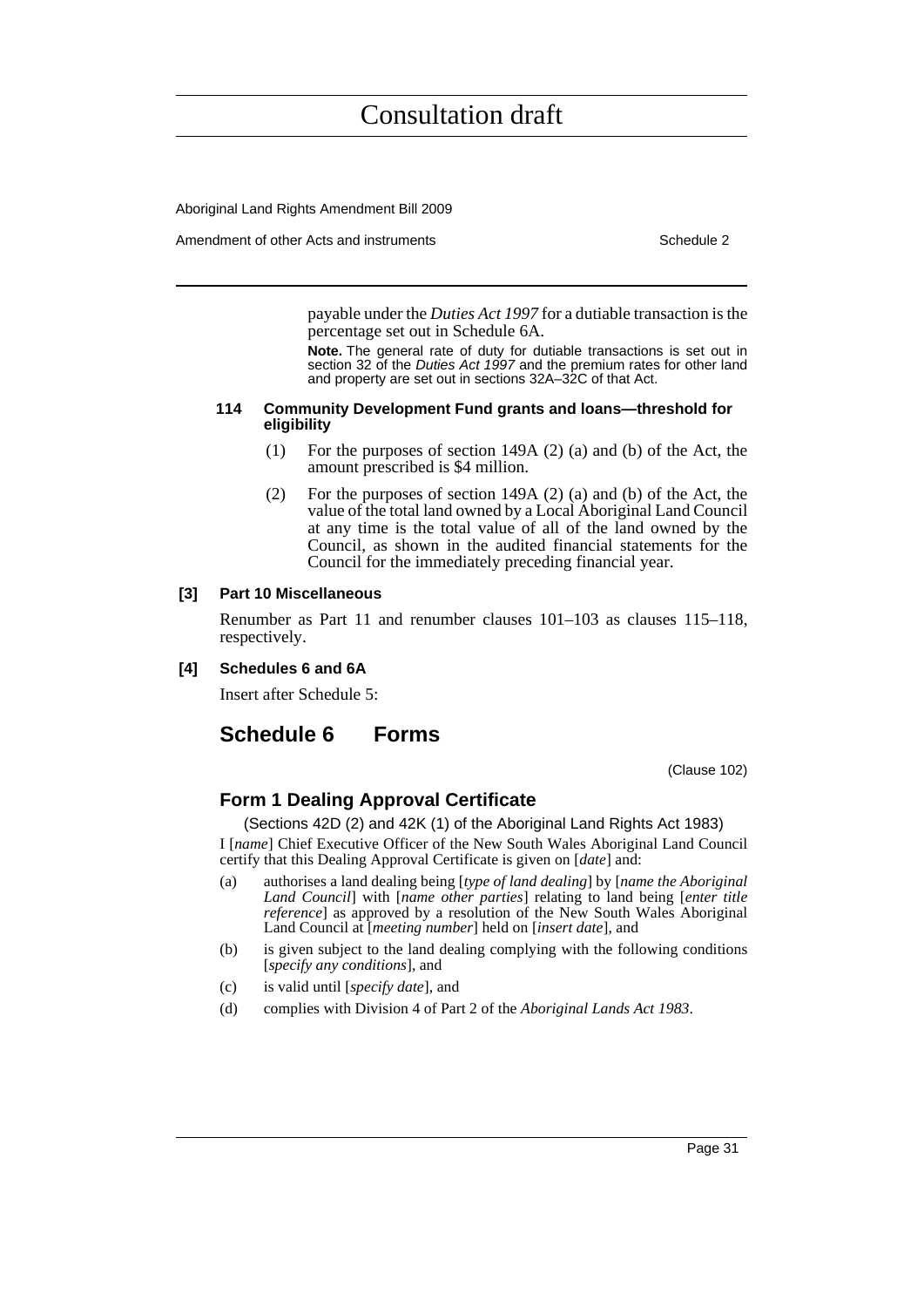Aboriginal Land Rights Amendment Bill 2009

Schedule 2 Amendment of other Acts and instruments

#### [*signature*]

....................

Signed on behalf of the New South Wales Aboriginal Land Council by the Chief Executive Officer of the New South Wales Aboriginal Land Council pursuant to the *Aboriginal Land Rights Act 1983*

[*witness*]

....................

[name of witness]

....................

[address of witness]

....................

### **Form 2 Registration Approval Certificate**

(Sections 42D (3) and 42K (2) of the Aboriginal Land Rights Act 1983)

I [*name*] Chief Executive Officer of the New South Wales Aboriginal Land Council certify that this Registration Approval Certificate is given on [*date*] and authorises the registration of dealing type [*Transfer, mortgage, easement, Deposited Plan etc*] by [*name the Aboriginal Land Council*] to [*name other parties*] relating to Folio of the Register [enter details] and that the [*dealing type*] does not contravene the *Aboriginal Land Rights Act 1983*.

[*signature*]

....................

Signed on behalf of the New South Wales Aboriginal Land Council by the Chief Executive Officer of the New South Wales Aboriginal Land Council pursuant to the *Aboriginal Land Rights Act 1983*

[*witness*]

....................

[name of witness]

....................

[address of witness]

....................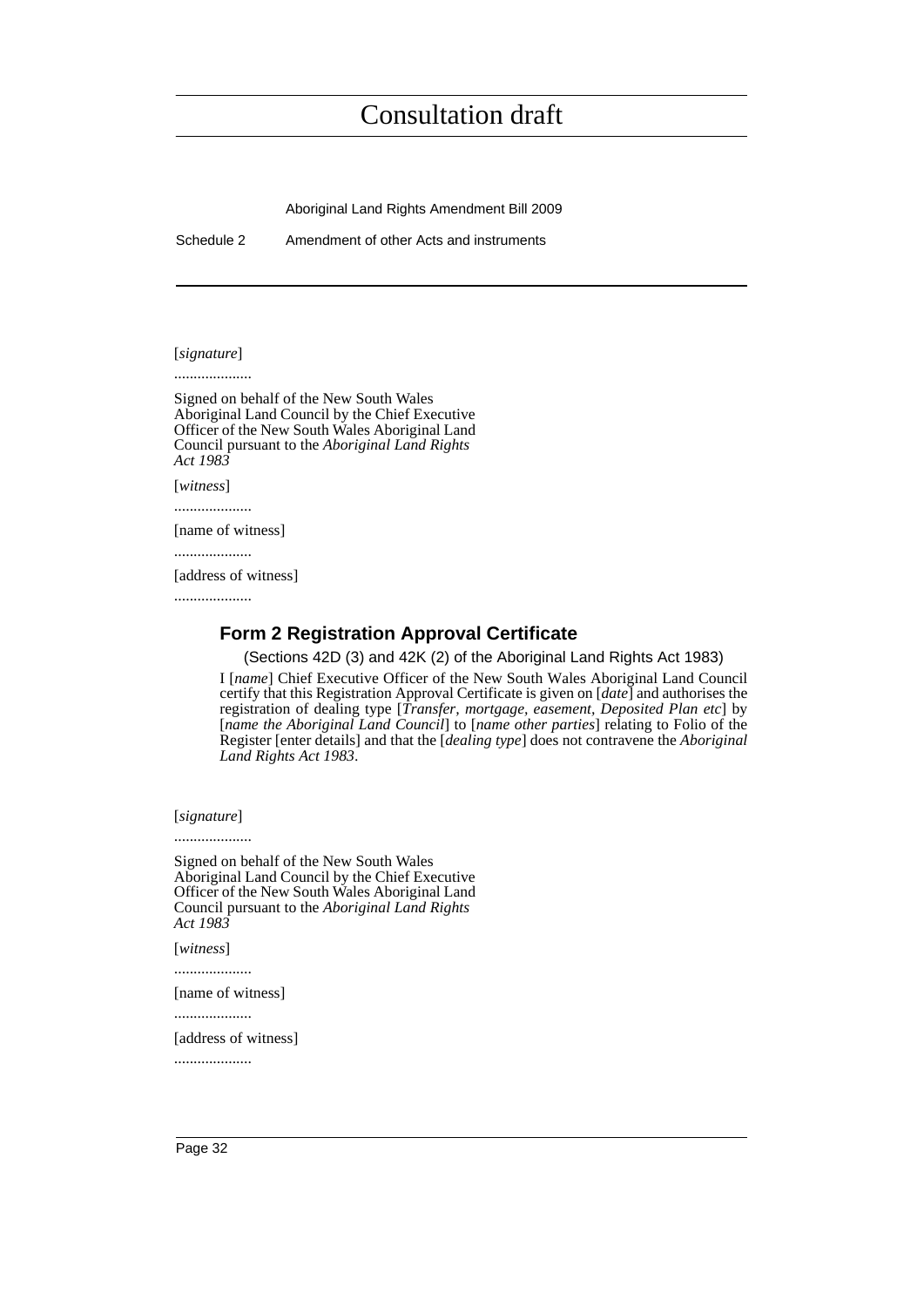Aboriginal Land Rights Amendment Bill 2009

Amendment of other Acts and instruments **Schedule 2** Schedule 2

### **Schedule 6A Community development levy**

(Clause 113)

**Amount of community development levy payable in respect of dutiable transactions**

| Value of dutiable property                          | <b>Amount of community</b><br>development levy |
|-----------------------------------------------------|------------------------------------------------|
| Not more than \$80,000                              | Nil.                                           |
| More than \$80,000 but not more than<br>\$1,000,000 | 100% of amount of duty                         |
| More than \$1,000,000                               | 150% of amount of duty                         |

### **2.2 Environmental Planning and Assessment Act 1979 No 203**

### **[1] Section 75Z Regulations for purposes of Part**

Insert after section 75Z (d):

, and

(e) requiring the New South Wales Aboriginal Land Council to consent to applications for approvals under this Part on land owned by Local Aboriginal Land Councils.

### **[2] Section 105 Regulations—Part 4**

Insert after section 105 (1) (c):

(c1) requiring the New South Wales Aboriginal Land Council to consent to applications for the extension and modification of development consents relating to land owned by Local Aboriginal Land Councils,

### **2.3 Environmental Planning and Assessment Regulation 2000**

### **[1] Clause 8F Owner's consent or notification**

Insert after clause 8F (1):

(1A) The consent of the New South Wales Aboriginal Land Council is required for a project application relating to land owned by a Local Aboriginal Land Council.

### **[2] Clause 49 Who can make a development application?**

Insert after clause 49 (3):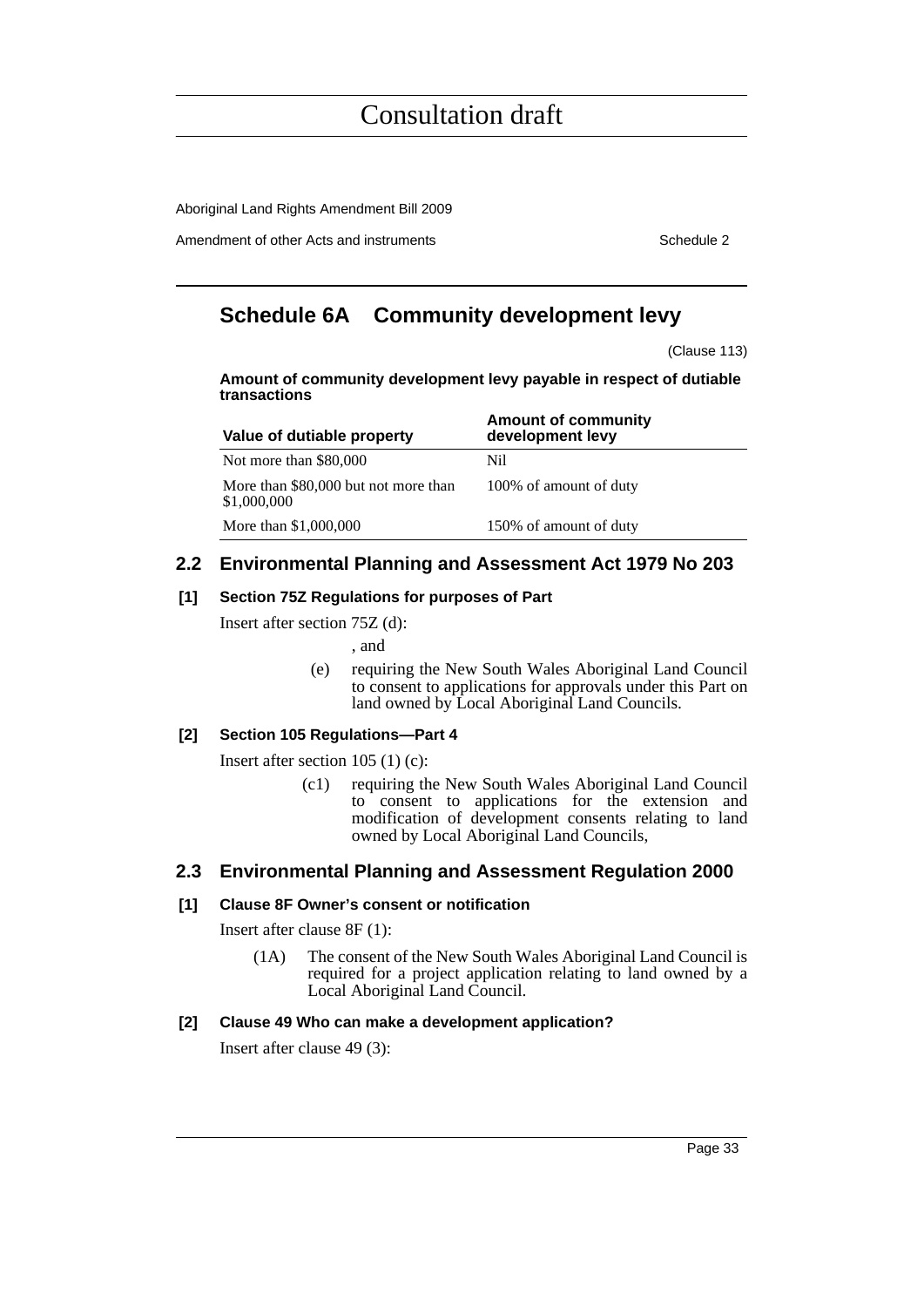Aboriginal Land Rights Amendment Bill 2009

Schedule 2 Amendment of other Acts and instruments

(3A) Despite subclause (1), a development application made in respect of land owned by a Local Aboriginal Land Council may be made by a person referred to in that subclause only with the consent of the New South Wales Aboriginal Land Council.

### **[3] Clause 100 Notice of determination**

Insert after clause 100 (6):

(7) For the purposes of section 81 (1) of the Act, a notice of the determination of a development application relating to land owned by a Local Aboriginal Land Council must also be given to the New South Wales Aboriginal Land Council.

### **[4] Clause 115 What are the requirements for an application for modification of a development consent?**

Insert after clause 115 (1D):

(1E) An application for modification of a development consent under section 96 (1), (1A) or (2) or 96AA (1) of the Act relating to land owned by a Local Aboriginal Land Council may be made only with the consent of the New South Wales Aboriginal Land Council.

### **[5] Clause 122 Notice of determination of application to modify development consent**

Insert after clause 122 (2):

(3) If an application for the modification of a development consent applies to land owned by a Local Aboriginal Land Council, notice under subclause (1) must also be given to the New South Wales Aboriginal Land Council.

### **2.4 National Parks and Wildlife Act 1974 No 80**

### **Section 69B Conservation agreements**

Insert after section 69B (3):

(4) The Minister must not enter into a conservation agreement for land owned by a Local Aboriginal Land Council except with the consent of the New South Wales Aboriginal Land Council.

### **2.5 Taxation Administration Act 1996 No 97**

### **[1] Section 4 Meaning of "taxation laws"**

Insert at the end of the section in alphabetical order: